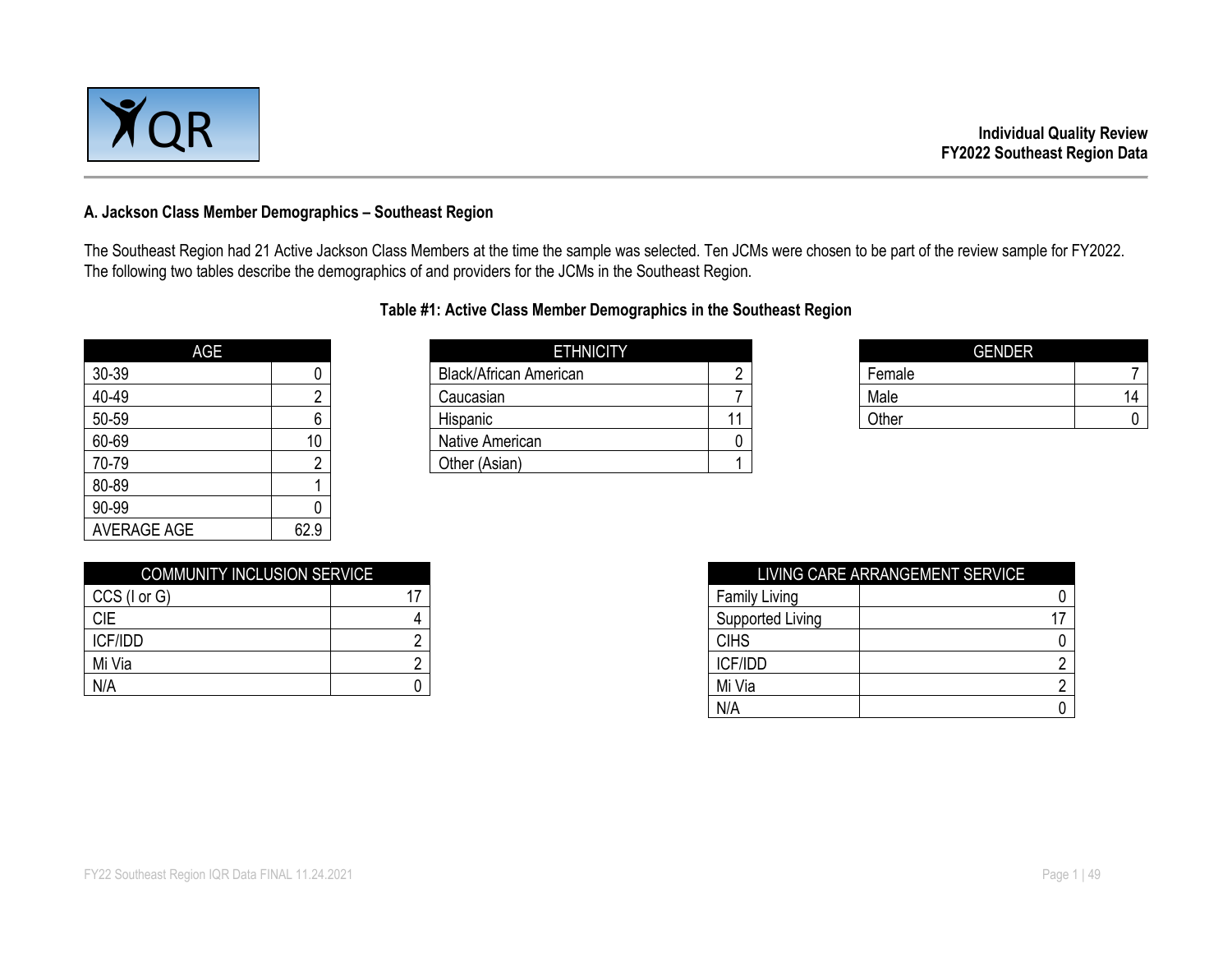### **Table #2: Agencies Serving Class Members in the Southeast Region:**

| <b>Case Management</b>                                                    | <b>DDSD/CARC</b><br>(ICF <sub>2</sub> ) | J&J(17)      | Mi Via $(2)$ |             |              |                |            |
|---------------------------------------------------------------------------|-----------------------------------------|--------------|--------------|-------------|--------------|----------------|------------|
| <b>Residential</b>                                                        | Aspire (4)                              | CARC (ICF 2) | ENMRSH (5)   | Leaders (2) | Mi Via $(2)$ | Nezzy Care (1) | Tobosa (5) |
| <b>Community Inclusion (CI)</b><br>(one person does not have CI services) | Aspire (4)                              | CARC (ICF 2) | ENMRSH (5)   | Leaders (2) | Mi Via $(2)$ | Nezzy Care (1) | Tobosa (5) |

### **B. Most Frequently Identified Findings by Category**

The Southeast Region had a total of 149 findings. The table below shows the categories and number of findings for this review.

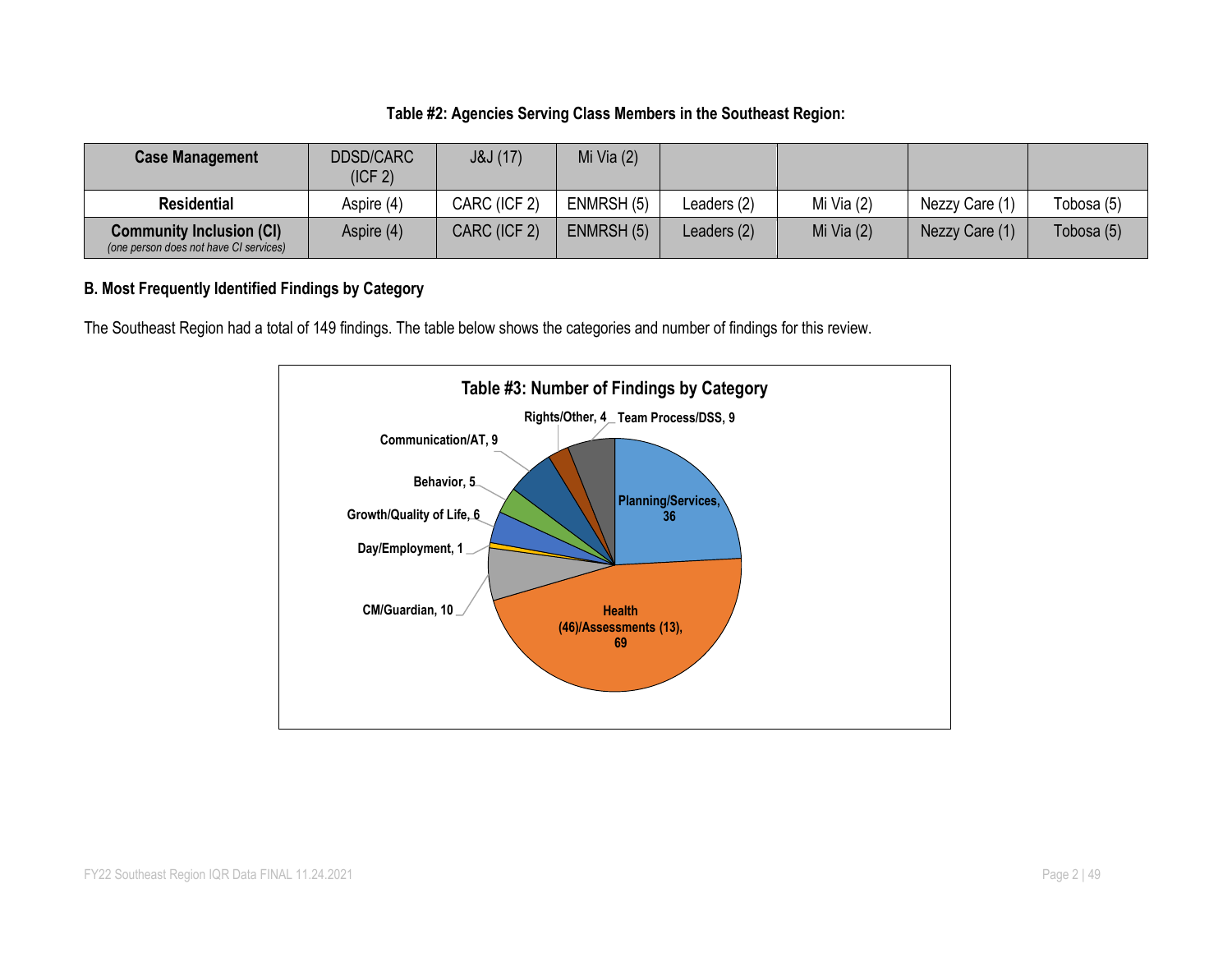### **C. Most Frequently Repeated Findings by Category – Charts 4 &5**

IQR Findings include the identification of good and exemplary as well as deficient practice. Findings are developed by the Surveyor, reviewed by a Case Judge, Regional Office and State DDSD and DHI Staff before they become final. The expectation is that the identified issue will be resolved not only for the individual but, if applicable, for everyone in that agency for whom the finding is relevant, and resolved in a way that is sustainable so that the identified issue remains "fixed".

Of the 149 Findings in the Southeast Region's Review, there were 67 identified as "repeat findings". Repeat findings are those which have been identified by the IQR within the last ten years. The category where 'repeat findings' are most frequently identified is in the area of Health/Assessments (32), followed by Planning and Services (15). The charts below summarize, by agency, the number of repeat findings which were identified by topic area.

|                 | <b>Chart #4: Repeat Findings by Area and Residential Provider</b> |                   |                                      |                        |                  |                                                                           |               |      |                               |              |  |  |  |
|-----------------|-------------------------------------------------------------------|-------------------|--------------------------------------|------------------------|------------------|---------------------------------------------------------------------------|---------------|------|-------------------------------|--------------|--|--|--|
| <b>AREA</b>     | <b>ADEQUACY</b><br><b>OF</b><br><b>PLANNING</b>                   | <b>ASSESSMENT</b> | <b>BEHAVIORAL</b><br><b>SUPPORTS</b> | CM&<br><b>GUARDIAN</b> | <b>EQUIPMENT</b> | <b>GROWTH</b><br><b>QUALITY OF</b><br><b>LIFE RIGHTS/</b><br><b>OTHER</b> | <b>HEALTH</b> | EMP. | <b>TEAM</b><br><b>PROCESS</b> | <b>TOTAL</b> |  |  |  |
| <b>PROVIDER</b> |                                                                   |                   |                                      |                        |                  |                                                                           |               |      |                               |              |  |  |  |
| Aspire (2)      |                                                                   |                   |                                      |                        |                  |                                                                           |               |      |                               | 26           |  |  |  |
| CARC (1 ICF)    |                                                                   |                   |                                      |                        |                  |                                                                           | 0             |      |                               | ŋ            |  |  |  |
| ENMRSH (3)      |                                                                   |                   |                                      | ⌒                      |                  |                                                                           | 10            |      |                               | 21           |  |  |  |
| Leaders (1)     |                                                                   |                   |                                      |                        |                  |                                                                           | 3             |      |                               |              |  |  |  |
| Mi Via $(2)$    |                                                                   |                   |                                      |                        |                  |                                                                           | ∩             |      |                               |              |  |  |  |
| Tobosa (1)      |                                                                   |                   |                                      |                        |                  |                                                                           |               |      |                               | n            |  |  |  |
| <b>TOTAL</b>    | 15                                                                |                   |                                      | 6                      | h                |                                                                           | 23            |      |                               | 67           |  |  |  |

|                 | <b>Chart #5: Repeat Findings by Area and Case Management Agency</b> |                    |                                      |                        |                  |                                                                          |               |                   |                               |              |  |  |
|-----------------|---------------------------------------------------------------------|--------------------|--------------------------------------|------------------------|------------------|--------------------------------------------------------------------------|---------------|-------------------|-------------------------------|--------------|--|--|
| <b>AREA</b>     | <b>ADEQUACY</b><br><b>OF</b><br><b>PLANNING</b>                     | <b>ASSESSMENTS</b> | <b>BEHAVIORAL</b><br><b>SUPPORTS</b> | CM&<br><b>GUARDIAN</b> | <b>EQUIPMENT</b> | <b>GROWTH</b><br><b>QUALITY OF</b><br><b>LIFE</b><br><b>RIGHTS/OTHER</b> | <b>HEALTH</b> | <b>EMPLOYMENT</b> | <b>TEAM</b><br><b>PROCESS</b> | <b>TOTAL</b> |  |  |
| <b>PROVIDER</b> |                                                                     |                    |                                      |                        |                  |                                                                          |               |                   |                               |              |  |  |
| J & J(7)        | 15                                                                  |                    |                                      |                        |                  |                                                                          | 21            |                   |                               | 62           |  |  |
| CARC (1 ICF)    |                                                                     |                    |                                      |                        |                  |                                                                          | 0             |                   |                               |              |  |  |
| Mi Via (2)      |                                                                     |                    |                                      |                        |                  |                                                                          | n             |                   |                               |              |  |  |
| <b>TOTAL</b>    | 15                                                                  | 9                  |                                      |                        |                  |                                                                          | 23            |                   |                               | 67           |  |  |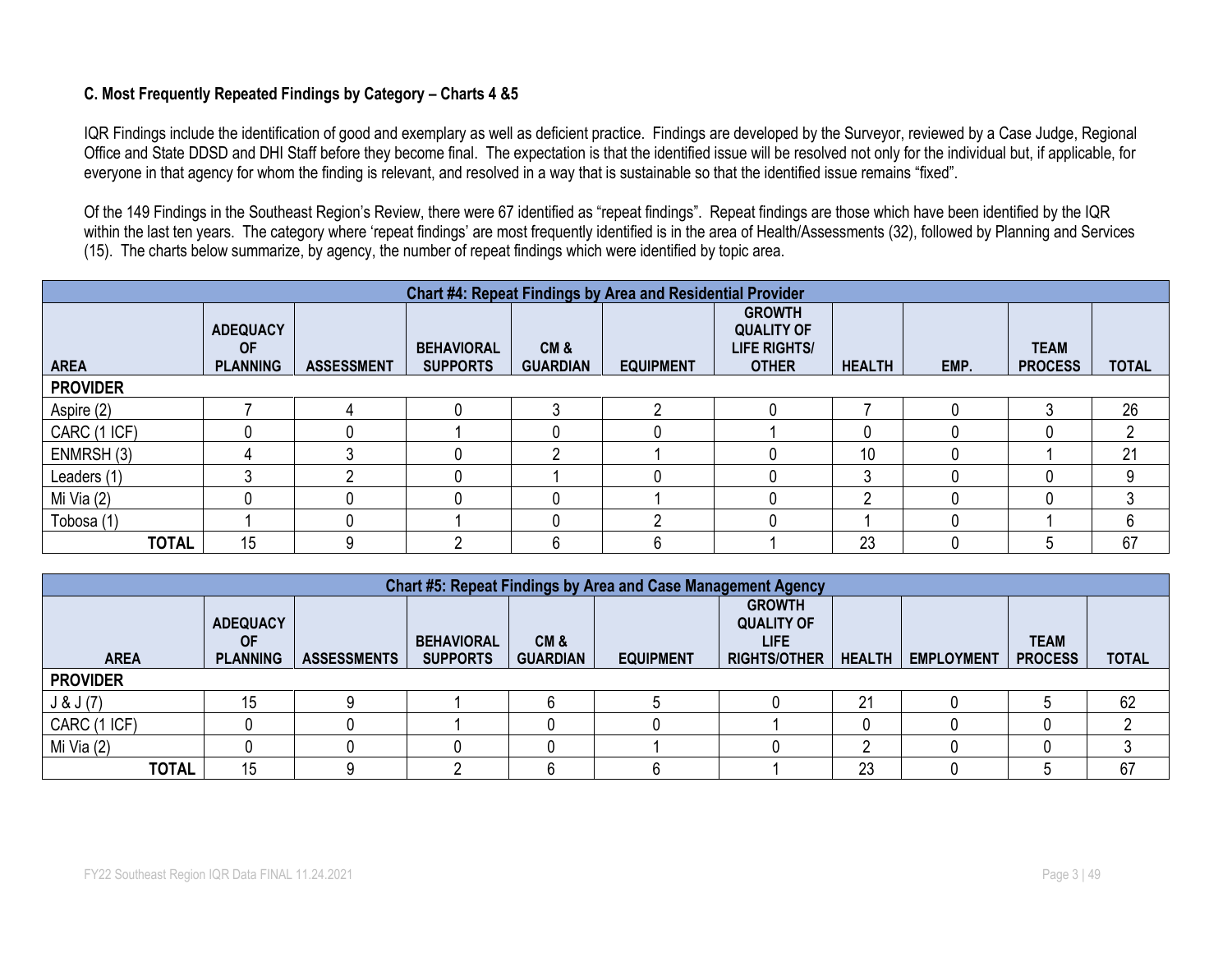#### **D. Immediate and Special Findings**

There were ten (10) Class Members reviewed in the Southeast Region as part of the 2020 IQR. Four JCMs had Immediate Findings. Five JCMs had Special Findings. Three JCMs had both Immediate and Special Findings. Details of the issues associated with these findings are identified in the table below.

Class Members identified as **"***needing immediate attention***"** are persons for whom urgent health, safety, environment and/or abuse/neglect/exploitation issues were identified which the team is not successfully and actively in the process of addressing in a timely fashion. Immediate Findings must be **resolved** by the IDT within **30** days to ensure the health, safety and well-being of the individual. Specific timelines will be provided per review.

Class Members identified as **"***needing special attention***"** are individuals for whom issues have been identified that, are likely to become an urgent health and safety concern. Special Findings must be **resolved** by the IDT within **60** days to ensure the health, safety and well-being of the individual. Specific timelines will be provided per review.

*Civil Monetary Penalties (CMPs) for non-compliance may be issued for immediate, special and/or other egregious findings.*

| Reg       | <b>CM</b>                              | <b>Res</b>    | Comm          | <b>Immd</b> | <b>Spec</b> | <b>ANE</b> | <b>Issue</b>                                                                                                                                                                                                                                                                                                                                                                                                                                                                                                                                                                                                                                                                                                                                                                                                                                                                                                                                                                                                                                                                                                                                                                                                                                                                    |  |  |  |  |  |
|-----------|----------------------------------------|---------------|---------------|-------------|-------------|------------|---------------------------------------------------------------------------------------------------------------------------------------------------------------------------------------------------------------------------------------------------------------------------------------------------------------------------------------------------------------------------------------------------------------------------------------------------------------------------------------------------------------------------------------------------------------------------------------------------------------------------------------------------------------------------------------------------------------------------------------------------------------------------------------------------------------------------------------------------------------------------------------------------------------------------------------------------------------------------------------------------------------------------------------------------------------------------------------------------------------------------------------------------------------------------------------------------------------------------------------------------------------------------------|--|--|--|--|--|
|           |                                        |               | <b>Incl</b>   |             |             |            |                                                                                                                                                                                                                                                                                                                                                                                                                                                                                                                                                                                                                                                                                                                                                                                                                                                                                                                                                                                                                                                                                                                                                                                                                                                                                 |  |  |  |  |  |
|           | <b>Health Related Oversight Issues</b> |               |               |             |             |            |                                                                                                                                                                                                                                                                                                                                                                                                                                                                                                                                                                                                                                                                                                                                                                                                                                                                                                                                                                                                                                                                                                                                                                                                                                                                                 |  |  |  |  |  |
| <b>SE</b> | MI VIA                                 | MI VIA        | <b>MI VIA</b> | Χ           |             |            | Based on the document review and interviews, SLP services and Private Duty Nursing services are allocated on the current<br>2021-2022 budget but are not being received. According to the consultant and guardians, an SLP and Private Duty Nurse<br>cannot be found in the city of Clovis to provide the services. JCM's guardians are utilizing an outdated CARMP that was<br>being used when JCM was on the traditional waiver. All providers who provided input into the CARMP, except for the BSC,<br>are no longer working with JCM. JCM's co-guardian, G, agreed that a newly updated CARMP is needed when a new SLP is<br>found due to JCM being at risk for aspiration and reported in interview he has "choked a few times already". In addition, the<br>guardians reported they felt JCM also would benefit from the services of an Occupational Therapist but reported not being<br>able to find an OT in Clovis. The consultant was asked whether a RORA had been completed to address the services that<br>are not being provided and he said a RORA had not been completed. This IQR surveyor completed and submitted a RORA<br>on 9/16/2021.<br>Needed services being unavailable in JCM's city and no RORA filed is a Partial Repeat Finding from 2018 IQR #1. |  |  |  |  |  |
|           |                                        |               |               |             |             |            | JCM's CARMP not being current is a Partial Repeat Finding from 2018 IQR #4.                                                                                                                                                                                                                                                                                                                                                                                                                                                                                                                                                                                                                                                                                                                                                                                                                                                                                                                                                                                                                                                                                                                                                                                                     |  |  |  |  |  |
| <b>SF</b> | J&J                                    | <b>ASPIRE</b> | <b>ASPIRE</b> | Χ           |             |            | Based on document review and interviews, there is inconsistent reporting regarding JCM's lack of Advanced Directives.                                                                                                                                                                                                                                                                                                                                                                                                                                                                                                                                                                                                                                                                                                                                                                                                                                                                                                                                                                                                                                                                                                                                                           |  |  |  |  |  |
|           |                                        |               |               |             |             |            | a. SL DSP reported JCM has DNR orders. Per document review, JCM does not have Advanced Directives and is a full<br>code.<br>b. MERPs Aspiration 8/15/21, Seizure 8/15/21, Diabetes 8/15/21, Celiac Disease 8/15/21 list "key medical information to<br>take" and lists Advanced Directives/DNR, however, at the top of each MERP it indicates JCM is a "full code".                                                                                                                                                                                                                                                                                                                                                                                                                                                                                                                                                                                                                                                                                                                                                                                                                                                                                                             |  |  |  |  |  |

### **Table #6: Immediate/Special Identified Individual Issues – FY22 IQR Southeast**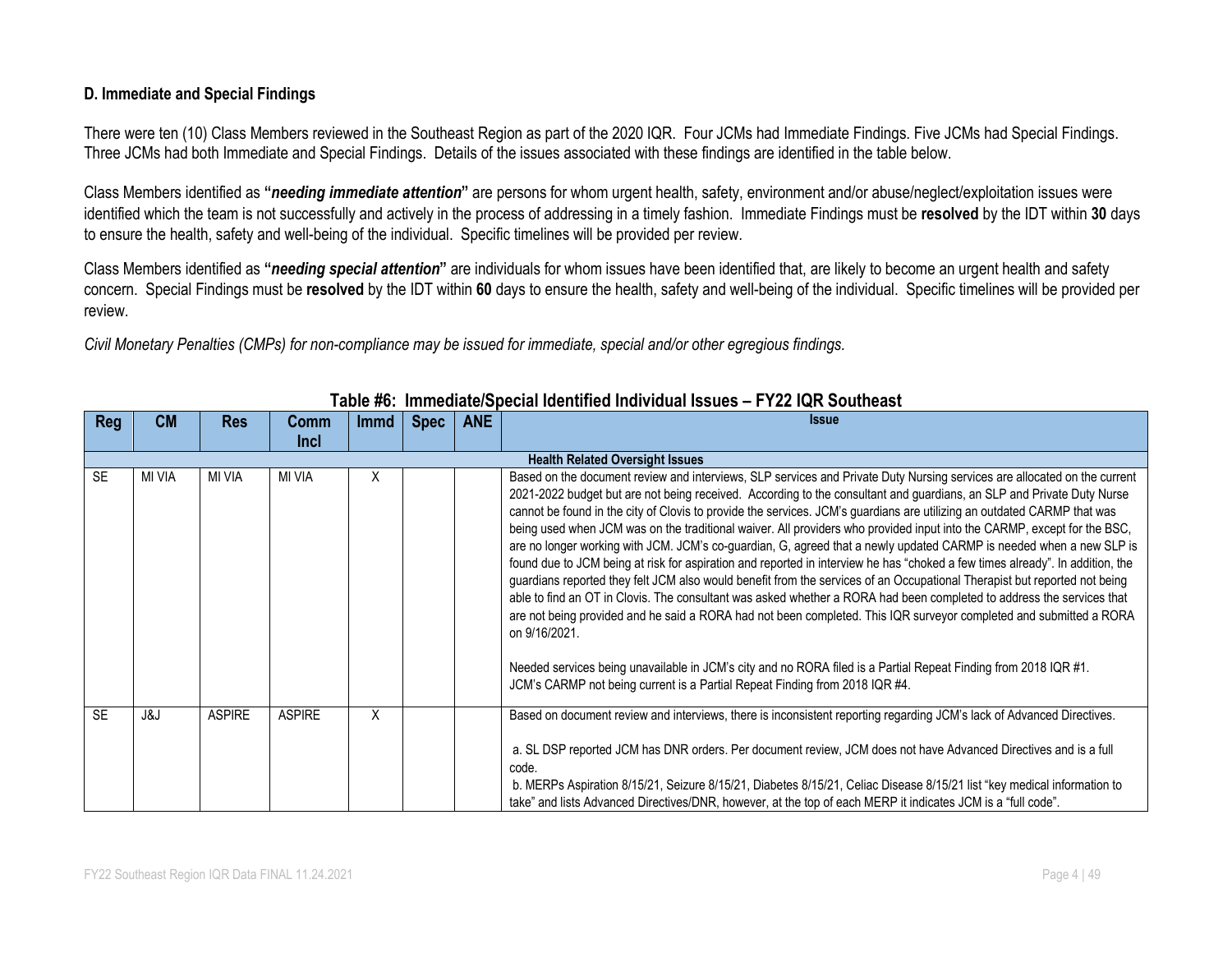| <b>Reg</b> | <b>CM</b>     | <b>Res</b>     | <b>Comm</b><br>Incl | <b>Immd</b> | <b>Spec</b>    | <b>ANE</b> | <b>Issue</b>                                                                                                                                                                                                                                                                                                                                                                                                                                                                                                                                                                                                                                                                            |
|------------|---------------|----------------|---------------------|-------------|----------------|------------|-----------------------------------------------------------------------------------------------------------------------------------------------------------------------------------------------------------------------------------------------------------------------------------------------------------------------------------------------------------------------------------------------------------------------------------------------------------------------------------------------------------------------------------------------------------------------------------------------------------------------------------------------------------------------------------------|
|            |               |                |                     |             |                |            |                                                                                                                                                                                                                                                                                                                                                                                                                                                                                                                                                                                                                                                                                         |
|            |               |                |                     |             |                |            | DSP not adequately trained regarding JCM's healthcare needs is a repeat Finding from CPR 2013 (#3)                                                                                                                                                                                                                                                                                                                                                                                                                                                                                                                                                                                      |
| <b>SE</b>  | J&J           | <b>LEADERS</b> | <b>LEADERS</b>      | X           |                |            | JCM has been observed coughing during meals since March 2019, at that time SLP did a "bedside swallow evaluation" and<br>stated JCM did not need a CARMP. At that time the team removed the CARMP.                                                                                                                                                                                                                                                                                                                                                                                                                                                                                      |
|            |               |                |                     |             |                |            | Per the ARST instructions if an individual is dependent on others for oral feeding or drinking, or coughing is observed /<br>reported at mealtime, they are considered Moderate Risk and require a CARMP. JCM is dependent on DSP to prepare her<br>food in addition to the coughing during meals.                                                                                                                                                                                                                                                                                                                                                                                      |
|            |               |                |                     |             |                |            | A Barium Swallow Study was completed 9/14/2021 which determined that JCM is pocketing her food and needs extra<br>swallows to clear the food.                                                                                                                                                                                                                                                                                                                                                                                                                                                                                                                                           |
|            |               |                |                     |             |                |            | An interim Aspiration Health Care Plan was developed 8/31/2021. The plan states to cut up her meat 1/2 inch, but does not<br>address other foods such as crunchy vegetables, hard candy/popcorn etc. Per documentation review and interviews, no<br>evidence was found that an eating specialist was consulted during the development of the interim Aspiration Health Care<br>Plan. Per onsite observation on 9/21/2021 DSP were not aware of the Swallow Study results and/or the swallow issues<br>JCM is experiencing. JCM was observed using a weighted spoon and high sided dish during her mealtime. The Aspiration<br>Health Care Plan does not include the adaptive equipment. |
|            |               |                |                     |             |                |            | The Aspiration MERP indicates for staff to refer to a mealtime plan for prevention of aspiration, but no mealtime plan was<br>provided or attached. No written or verbal evidence found a mealtime plan was discussed with the SLP.                                                                                                                                                                                                                                                                                                                                                                                                                                                     |
| <b>SE</b>  | J&J           | <b>ASPIRE</b>  | <b>ASPIRE</b>       |             | X              |            | Based on document review and onsite observations medications have inconsistencies. Please see the attached Medication<br>Table. (22 concerns were noted.)<br>(Main concerns:<br>-Orders older than 1 year.<br>-Orders signed off by PCP and not the prescribing provider.<br>OK to crush not indicated on all orders or pharmacy labels.)                                                                                                                                                                                                                                                                                                                                               |
|            |               |                |                     |             |                |            | Medication inconsistencies is a Partial Repeat Finding from IQR 2019 (#6).                                                                                                                                                                                                                                                                                                                                                                                                                                                                                                                                                                                                              |
| SE         | J&J           | <b>ASPIRE</b>  | <b>ASPIRE</b>       |             | $\overline{X}$ |            | Based on interviews, SL DSP was unable to identify or describe any of JCM 'sHCPs or MERPs. CCS DSP, during interview<br>could not describe MERPs.                                                                                                                                                                                                                                                                                                                                                                                                                                                                                                                                       |
|            |               |                |                     |             |                |            | DSP not adequately trained regarding JCM's healthcare needs is a repeat Finding from CPR 2013 (#3)                                                                                                                                                                                                                                                                                                                                                                                                                                                                                                                                                                                      |
| SE         | <b>MI VIA</b> | <b>MI VIA</b>  | <b>MI VIA</b>       |             | X              |            | Based on document review, the "Advance Directive for Healthcare-New Mexico" dated 7/26/2021 was signed by the<br>guardian and POAs were assigned to JCM's sister S1 with another sister, S2 and CDS/N, C as secondary POAs. JCM's<br>mother was trying to provide for JCM while she was hospitalized. The form provided for review names POAs for JCM's<br>mother, M, as M is listed as the Principal, not JCM. At the time of this review, JCM did not have a POA or a successor<br>guardian in place in the event M is no longer available to support her daughter. M did report that she wishes for S1 to be the                                                                     |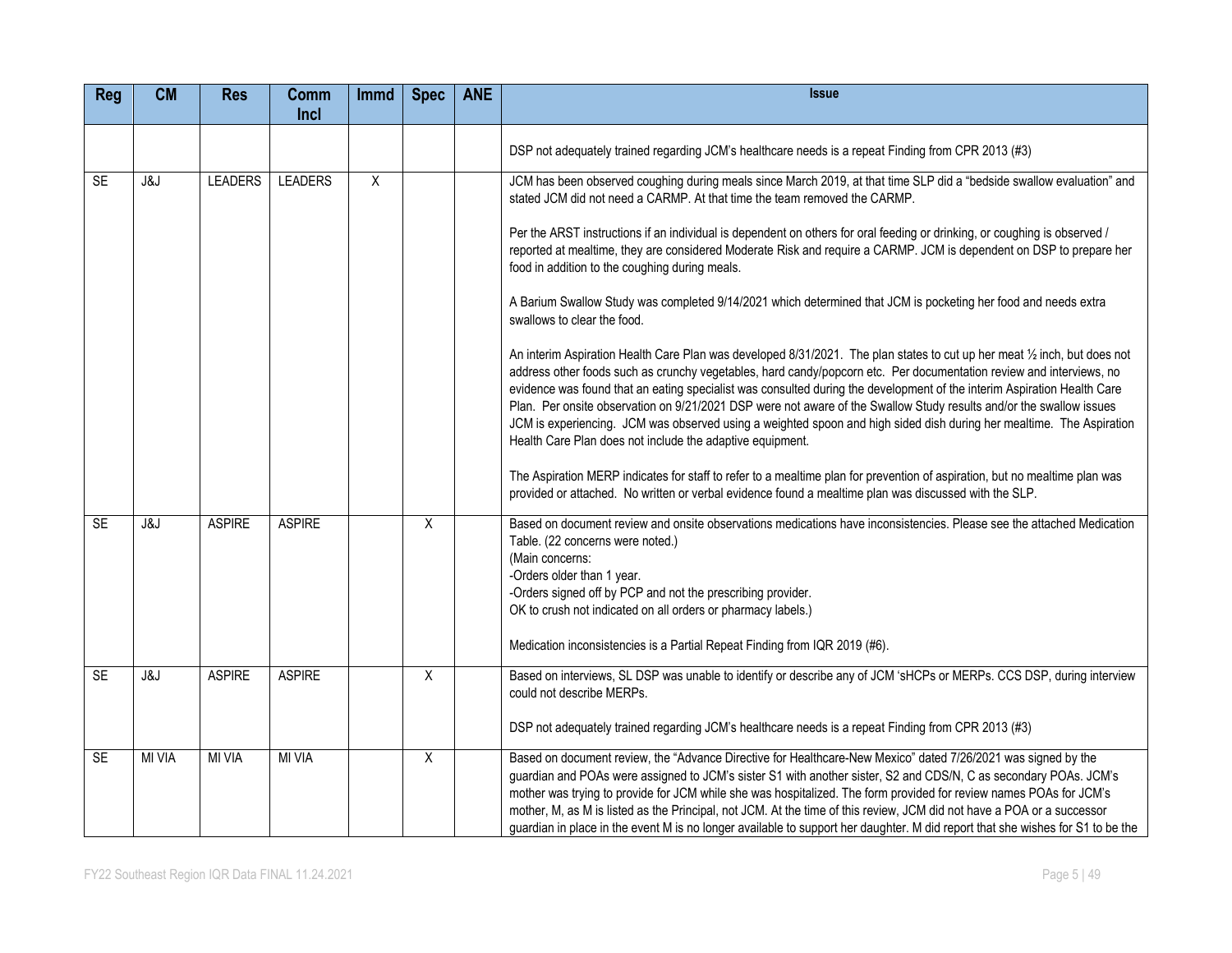| <b>Reg</b> | <b>CM</b>     | <b>Res</b>    | <b>Comm</b><br>Incl | <b>Immd</b> | <b>Spec</b> | <b>ANE</b> | <b>Issue</b>                                                                                                                                                                                                                                                                                                                                                                                                                                                                                                                                                                                                                                                                                                                                                                                                                                                                                                                                                                            |
|------------|---------------|---------------|---------------------|-------------|-------------|------------|-----------------------------------------------------------------------------------------------------------------------------------------------------------------------------------------------------------------------------------------------------------------------------------------------------------------------------------------------------------------------------------------------------------------------------------------------------------------------------------------------------------------------------------------------------------------------------------------------------------------------------------------------------------------------------------------------------------------------------------------------------------------------------------------------------------------------------------------------------------------------------------------------------------------------------------------------------------------------------------------|
|            |               |               |                     |             |             |            | successor guardian, but it is unclear whether the legal steps have been taken to ensure S1 becomes JCM's successor<br>guardian.                                                                                                                                                                                                                                                                                                                                                                                                                                                                                                                                                                                                                                                                                                                                                                                                                                                         |
|            |               |               |                     |             |             |            | JCM not having a successor guardian in place is a Partial Repeat Finding from 2013 CPR #6.                                                                                                                                                                                                                                                                                                                                                                                                                                                                                                                                                                                                                                                                                                                                                                                                                                                                                              |
| <b>SE</b>  | <b>MI VIA</b> | <b>MI VIA</b> | <b>MI VIA</b>       |             | X           |            | Based on the document review and interviews, JCM is not receiving "Abnormal Involuntary Movements" (AIMS) screenings<br>due to taking the medication Olanzapine ODT 10 MG Tablet daily. During interview, the guardian expressed concern<br>regarding tremors and leaning. JCM's consultant asked the guardians in August 2021 if AIMs was being completed by the<br>prescribing doctor, JCM's psychiatrist. The guardians were not aware of an AIMs screening. The guardians reported they<br>asked about AIMs at the most recent psychiatric appointment. The psychiatrist's nurse allegedly reported she was not<br>certified to do the screening, and the psychiatrist allegedly reported they hadn't completed an AIMs screening in over 20<br>years and no longer had the form on their computer. The guardian indicated during interview that the tremors were<br>observed by the psychiatrist who ordered bloodwork, however results were not yet available during this survey. |
| SE         | <b>MI VIA</b> | <b>MI VIA</b> | <b>MI VIA</b>       |             | X           |            | Based on the interview, BSC reported they were no longer on JCM's budget and are currently just a natural support. Based<br>on the document review, BSC services are allocated into the 2021-2022 budget. It is not clear if JCM is receiving or still<br>needs this support.                                                                                                                                                                                                                                                                                                                                                                                                                                                                                                                                                                                                                                                                                                           |
| <b>SE</b>  | J & J         | <b>TOBOSA</b> | <b>TOBOSA</b>       |             | X           |            | Per record review and interview, it is not clear if JCM has an order for albuterol sulfate HFA 90mcg/actuation inhaler:<br>. Residential DSP states has rescue inhaler brougth (sic) on a few months ago in ER visit.<br>. Notation found in 08/18/2021 physical that albuterol sulfate HFA 90 mcg actuation inhaler "filled."<br>. Physician orders for albuterol sulfate HFA 90 mcg actuation inhaler were not provided for this survey.<br>• Albuterol sulfate HFA 90 mcg actuation inhaler is not listed on September 2021 MAR.                                                                                                                                                                                                                                                                                                                                                                                                                                                     |
|            |               |               |                     |             |             |            | <b>Equipment</b>                                                                                                                                                                                                                                                                                                                                                                                                                                                                                                                                                                                                                                                                                                                                                                                                                                                                                                                                                                        |
| <b>SE</b>  | <b>MI VIA</b> | <b>MI VIA</b> | <b>MI VIA</b>       | X           |             |            | Based on document review and interviews, environmental modifications that ensure JCM's safety have not been completed<br>or utilized on the budget. JCM's sister, one of JCM's primary caretakers, reports that she purchased handrails for JCM's<br>shower. JCM holds on to her when showering and refuses to sit in a shower chair. M is worried JCM will slip and fall.<br>However, she had no one to install the handrails and they are currently in storage.<br>JCM not utilizing funding for environmental modifications is a Partial Repeat Finding from 2013 CPR #7.                                                                                                                                                                                                                                                                                                                                                                                                            |
|            |               |               |                     |             |             |            | <b>Other - RIGHTS, TEAM PROCESS</b>                                                                                                                                                                                                                                                                                                                                                                                                                                                                                                                                                                                                                                                                                                                                                                                                                                                                                                                                                     |
| <b>SE</b>  | J&J           | <b>ASPIRE</b> | <b>ASPIRE</b>       |             | Χ           |            | Based on interviews, SL and CCS DSP both reported that they should use MANDT in case of behavioral crisis. The use of<br>MANDT is not included in any current behavioral plan and is no longer approved by HRC for use with JCM (per HRC<br>minutes 2/17/21 and 6/25/21).                                                                                                                                                                                                                                                                                                                                                                                                                                                                                                                                                                                                                                                                                                               |
| <b>SE</b>  | J&J           | <b>TOBOSA</b> | <b>TOBOSA</b>       |             | X           |            | Based on document review and interviews, JCM had the following:<br>a) Barium Swallow Study 8/19/2021<br>b) Bedside Clinical Evaluation of Dysphasia 8/4/21<br>c) 8/18/21 Primary Care Physician appointment where she reviewed the swallow study and pushed forward<br>recommendations from the study.<br>The IDT has yet to meet to discuss the recommendations and take action.                                                                                                                                                                                                                                                                                                                                                                                                                                                                                                                                                                                                       |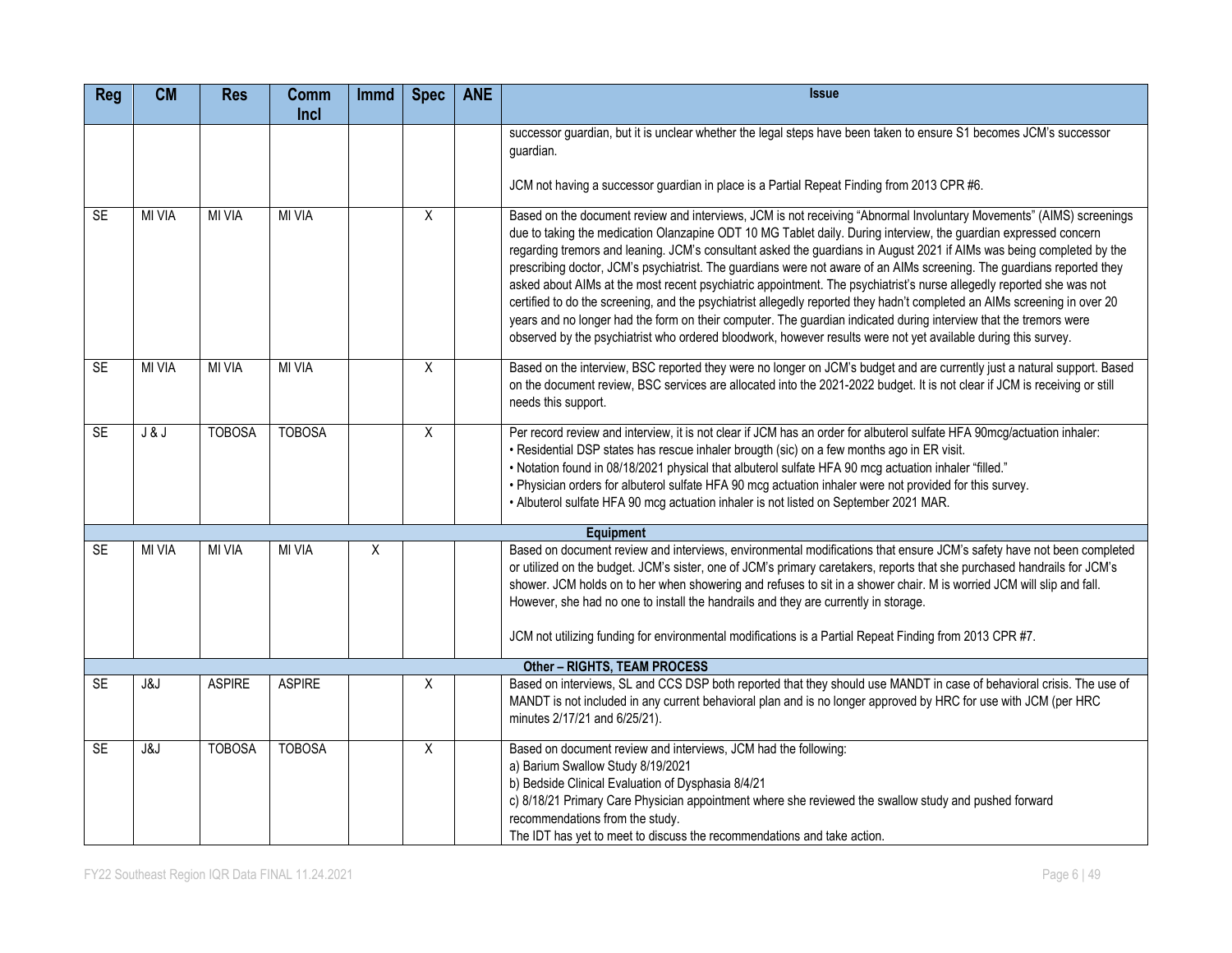| Reg | CМ | <b>Res</b> | Comm        | <b>Immd</b> | <b>Spec</b> | <b>ANE</b> | <b>Issue</b>                                                                                                                                                                                                                                                                                                                                                                                                                                                  |
|-----|----|------------|-------------|-------------|-------------|------------|---------------------------------------------------------------------------------------------------------------------------------------------------------------------------------------------------------------------------------------------------------------------------------------------------------------------------------------------------------------------------------------------------------------------------------------------------------------|
|     |    |            | <b>Incl</b> |             |             |            |                                                                                                                                                                                                                                                                                                                                                                                                                                                               |
|     |    |            |             |             |             |            | d) The SLP reached out to the Case Manager several weeks ago to set up an IDT, but this has not yet been scheduled.<br>e) The CARMP does not reflect the new recommendations.<br>f) Per interviews the new recommendations have yet to be implemented.<br>g) JCM is a silent aspirator and not acting on the most recent study and medical recommendations puts him at further risk.<br>The CARMP not being updated is a repeat Finding of the 2014 (#5) CPR. |

#### **E. Health, Assessments and Overall Wellness**

There is a series of scored questions in the IQR protocol that specifically relate to the medical attention received by the class members. The tables which follow detail the findings based on the specific questions asked, those questions are listed prior to each table.

Question #51. Are all of the individual's needed medical treatments, including routine, scheduled and chronic needs, timely received? Question #52. Has the individual received ... appropriate health screening/immunizations in accordance with national best practice and/or as recommended Question #53: Does the individual receive medication as prescribed?

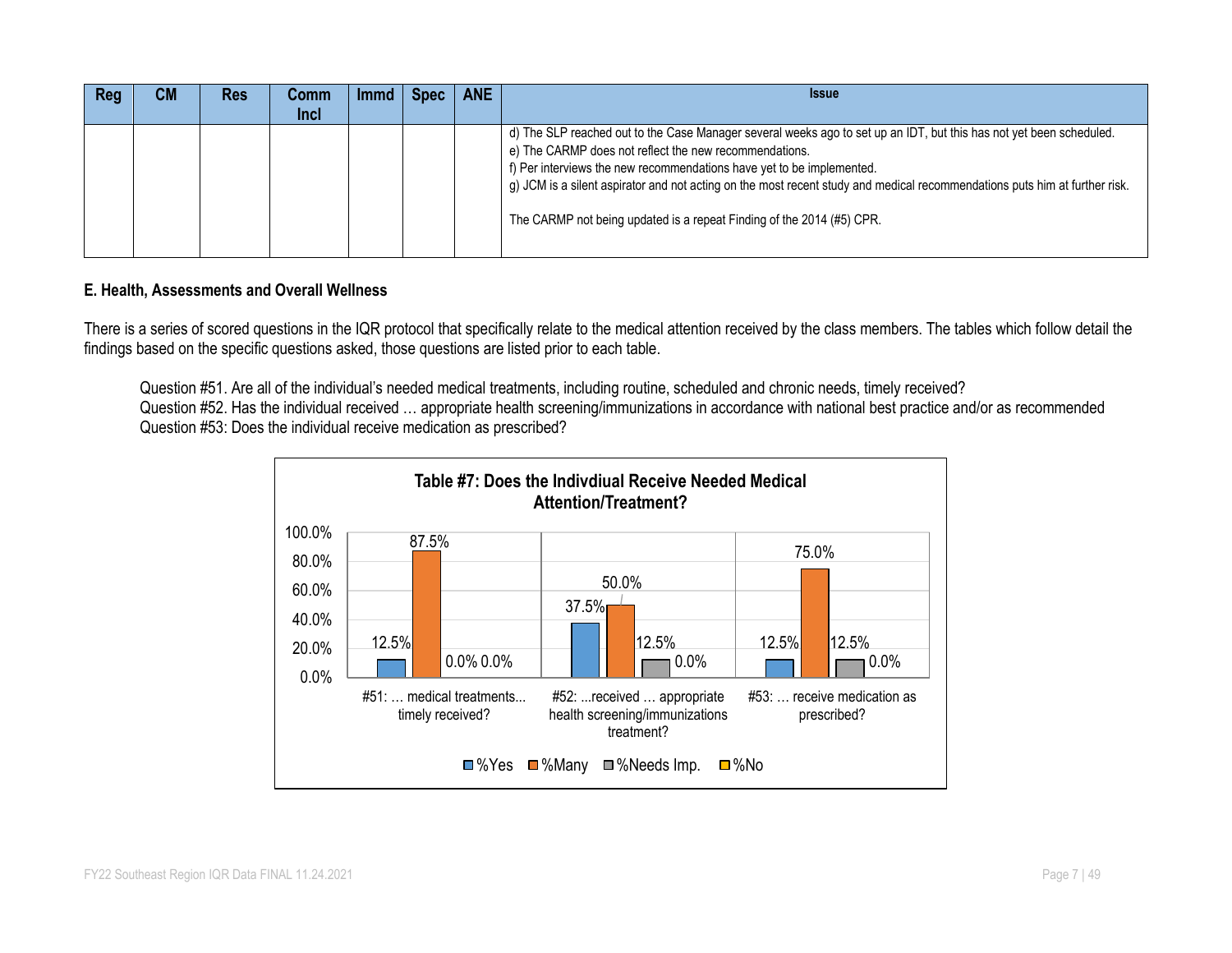Ensuring individuals have the medical treatment they require includes scheduling and obtaining needed assessments and using information from those assessments to influence treatment and inform future planning. The IQR also evaluates the assessments needed by the individual and whether or not those assessments are obtained by the teams as summarized below.

Question #58: Did the team arrange for and obtain the needed, relevant assessments?

Question #59: Are the assessments adequate for planning?

Question #60: Were the recommendation from assessments used in planning?

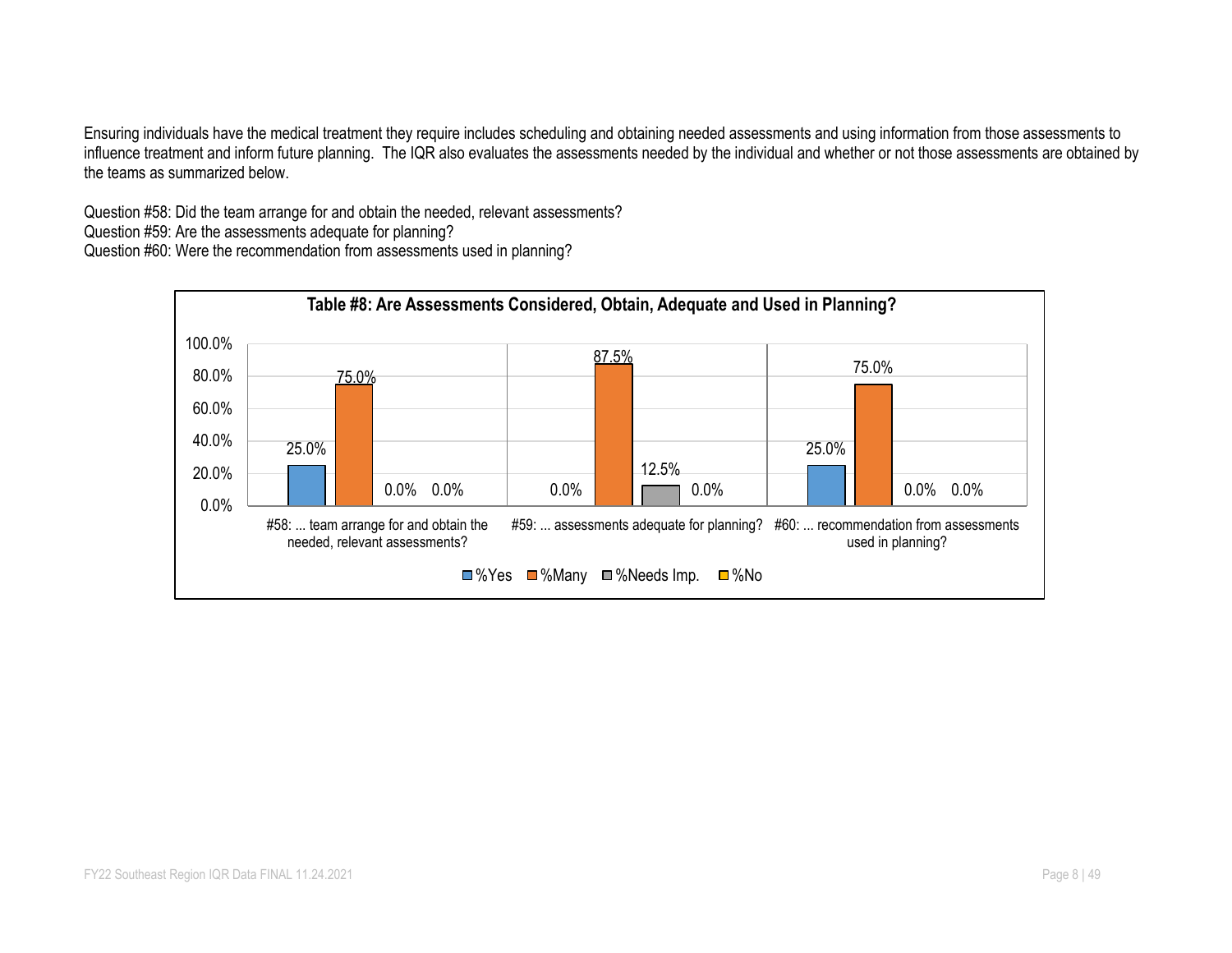Beyond the protocol questions, a letter of Findings is issued for each class member. This letter is developed by the Surveyor, reviewed by the Case Judge, Regional and State DDSD and DHI staff prior to becoming final. The table below summarizes some of the issues which were identified. It is important to note that the information below identifies the number of issues found; not the number of findings. For example, if one individual was found to have a Medication Administration Record (MAR) which called for the administration of a medication for which a doctors order was not found AND was also found to have been given a medication twice a day when the doctor's order called for one time a day, that might be ONE finding regarding medication but TWO different issues.

The number in parenthesis next to the agencies name represents the number of individuals that agency had in this review.

|                                                                                              |                         |              |                        | Chart #9: Type of Issues identified by Residential Agency |              |                |                |
|----------------------------------------------------------------------------------------------|-------------------------|--------------|------------------------|-----------------------------------------------------------|--------------|----------------|----------------|
| <b>PROVIDER (# IN SAMPLE)</b>                                                                | <b>ASPIRE (2)</b>       | CARC (1 ICF) | <b>ENMRSH (3)</b>      | <b>LEADERS (1)</b>                                        | MI VIA $(2)$ | TOBOSA (1)     | <b>TOTAL</b>   |
| <b>ISSUE</b>                                                                                 |                         |              |                        |                                                           |              |                |                |
|                                                                                              |                         |              | <b>APPOINTMENTS</b>    |                                                           |              |                |                |
| Audiology: not completed/lack of follow up                                                   | 3                       | 0            | $\overline{c}$         | $\mathbf 1$                                               | $\pmb{0}$    | $\mathbf 0$    | 6              |
| Dental: follow up not completed / not timely                                                 | $\overline{\mathbf{c}}$ | 0            | $\pmb{0}$              | 0                                                         | $\pmb{0}$    | $\overline{1}$ | 3              |
| Neurology: follow up not completed / not<br>timely                                           | 0                       | 0            | 0                      | $\mathbf{0}$                                              |              | $\mathbf 0$    | 1              |
| PCP: follow up not completed / not timely                                                    | 1                       | 0            | 0                      | $\mathbf{0}$                                              | 0            | 0              | 1              |
| Specialists: follow up not completed / not<br>timely                                         | 6                       | $\pmb{0}$    | $\pmb{0}$              | $\mathbf 0$                                               | $\mathbf{0}$ | $\overline{4}$ | 10             |
| Vision: not completed / not current                                                          | 0                       | 0            | 0                      | $\mathbf 1$                                               | $\mathbf 0$  | $\overline{1}$ | $\overline{2}$ |
|                                                                                              |                         |              | <b>MAR/MEDICATIONS</b> |                                                           |              |                |                |
| MAR/Medication/Dr. Orders do not match<br>(med strength, delivery method, purpose of<br>med) | 30                      | $\pmb{0}$    | 16                     | 11                                                        | $\pmb{0}$    | 5              | 62             |
|                                                                                              |                         |              | <b>Screenings</b>      |                                                           |              |                |                |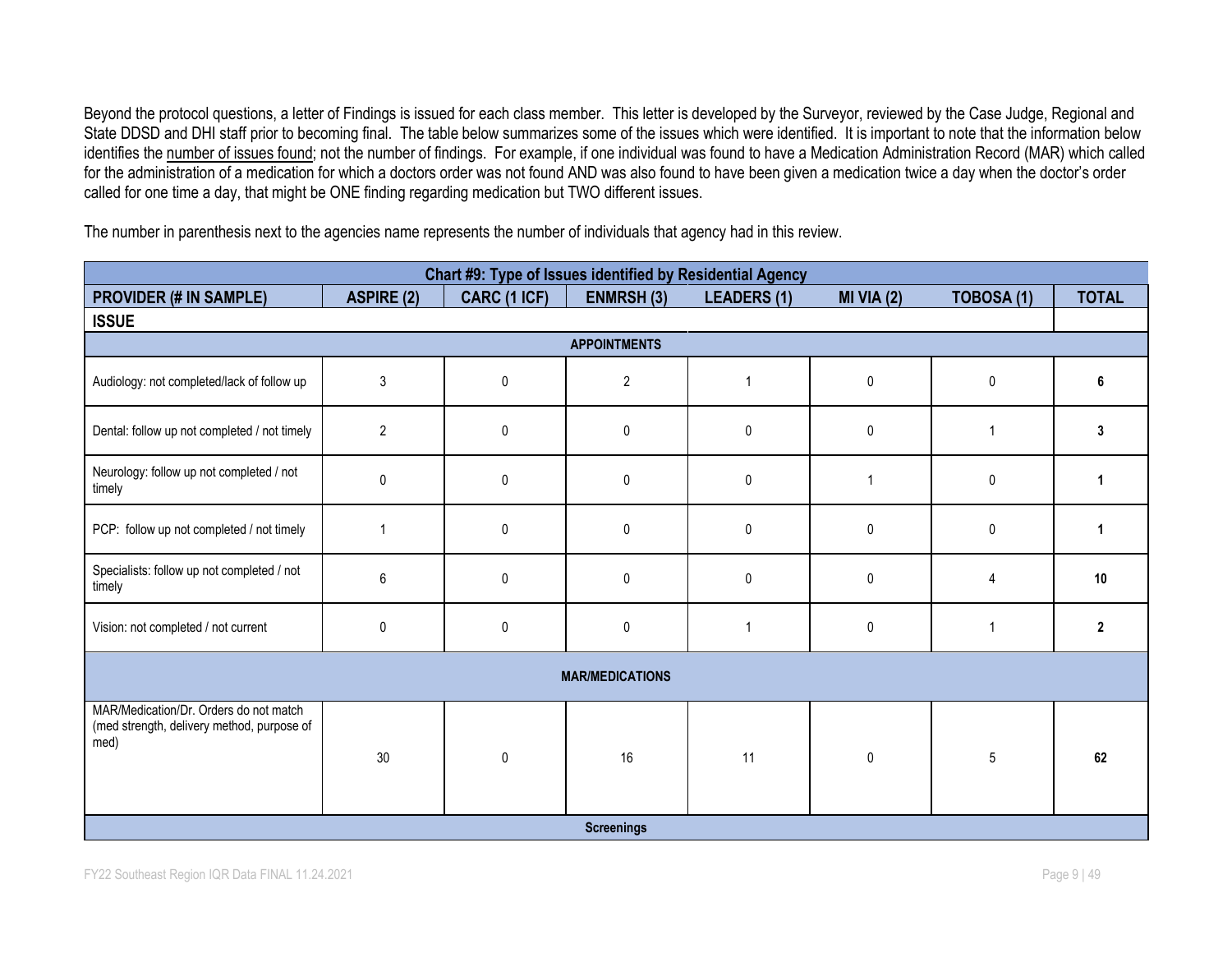|                                                                           |                   | Chart #9: Type of Issues identified by Residential Agency |                |                    |                |                   |                |
|---------------------------------------------------------------------------|-------------------|-----------------------------------------------------------|----------------|--------------------|----------------|-------------------|----------------|
| <b>PROVIDER (# IN SAMPLE)</b>                                             | <b>ASPIRE (2)</b> | CARC (1 ICF)                                              | ENMRSH(3)      | <b>LEADERS (1)</b> | MI VIA $(2)$   | <b>TOBOSA (1)</b> | <b>TOTAL</b>   |
| a. No evidence of Hep B/HepC screening<br>or team discussion thereof      | 0                 | $\pmb{0}$                                                 | $\overline{2}$ | 0                  | $\overline{2}$ | $\mathbf{0}$      |                |
| b. No evidence of shingles vaccine or team<br>discussion thereof          | $\mathbf{1}$      | $\mathbf{0}$                                              | $\mathbf{1}$   | 0                  | $\mathbf{1}$   | $\mathbf{1}$      | 4              |
| c. No evidence of HIV screening or team<br>discussion thereof             | $\mathbf{1}$      | 0                                                         | $\mathbf{0}$   | 0                  | $\overline{2}$ | $\Omega$          | 3              |
| d. No evidence of TD/Tdap immunizations<br>or team discussion thereof     | 0                 | $\pmb{0}$                                                 | $\mathbf{1}$   | 0                  | $\overline{2}$ | $\mathbf{0}$      | 3              |
| e. No evidence of colorectal screening or<br>team discussion thereof      | $\overline{2}$    | $\mathbf 0$                                               | 1              | $\mathbf{0}$       | $\mathbf 1$    | $\Omega$          |                |
| f. No evidence of flu or pneumonia vaccine<br>or team discussion thereof  | $\mathbf{1}$      | 0                                                         | $\mathbf{1}$   | $\mathbf{0}$       | $\mathbf{0}$   | $\overline{1}$    | 3              |
| g. No evidence of mammogram or team<br>discussion thereof                 | 0                 | $\pmb{0}$                                                 | 0              | $\pmb{0}$          | 0              | $\mathbf{0}$      | $\bf{0}$       |
| h. No evidence of cervical cancer<br>screening or team discussion thereof | 0                 | 0                                                         | 0              | 0                  | $\mathbf{0}$   | $\mathbf{0}$      | $\mathbf{0}$   |
| AIMS or other TD screening                                                | $\mathbf{0}$      | $\mathbf{0}$                                              | $\mathbf{1}$   | $\mathbf{0}$       | $\mathbf{1}$   | $\mathbf{1}$      | $\mathbf{3}$   |
| No evidence of test / lab screening or alt.<br>option discussed.          | $\mathbf{1}$      | $\mathbf{1}$                                              | 0              | 0                  | $\mathbf{0}$   | $\Omega$          | $\overline{2}$ |
| No evidence of recommended bone<br>density scan                           | 0                 | $\mathbf 0$                                               | $\overline{2}$ | 0                  | 0              | $\mathbf{0}$      | $\overline{2}$ |
| <b>Totals</b>                                                             | 48                | $\overline{1}$                                            | 27             | 13                 | 10             | 14                | 113            |
| Average                                                                   | 24                | $\mathbf{1}$                                              | $\overline{9}$ | 13                 | 5 <sup>5</sup> | 14                | 11.3           |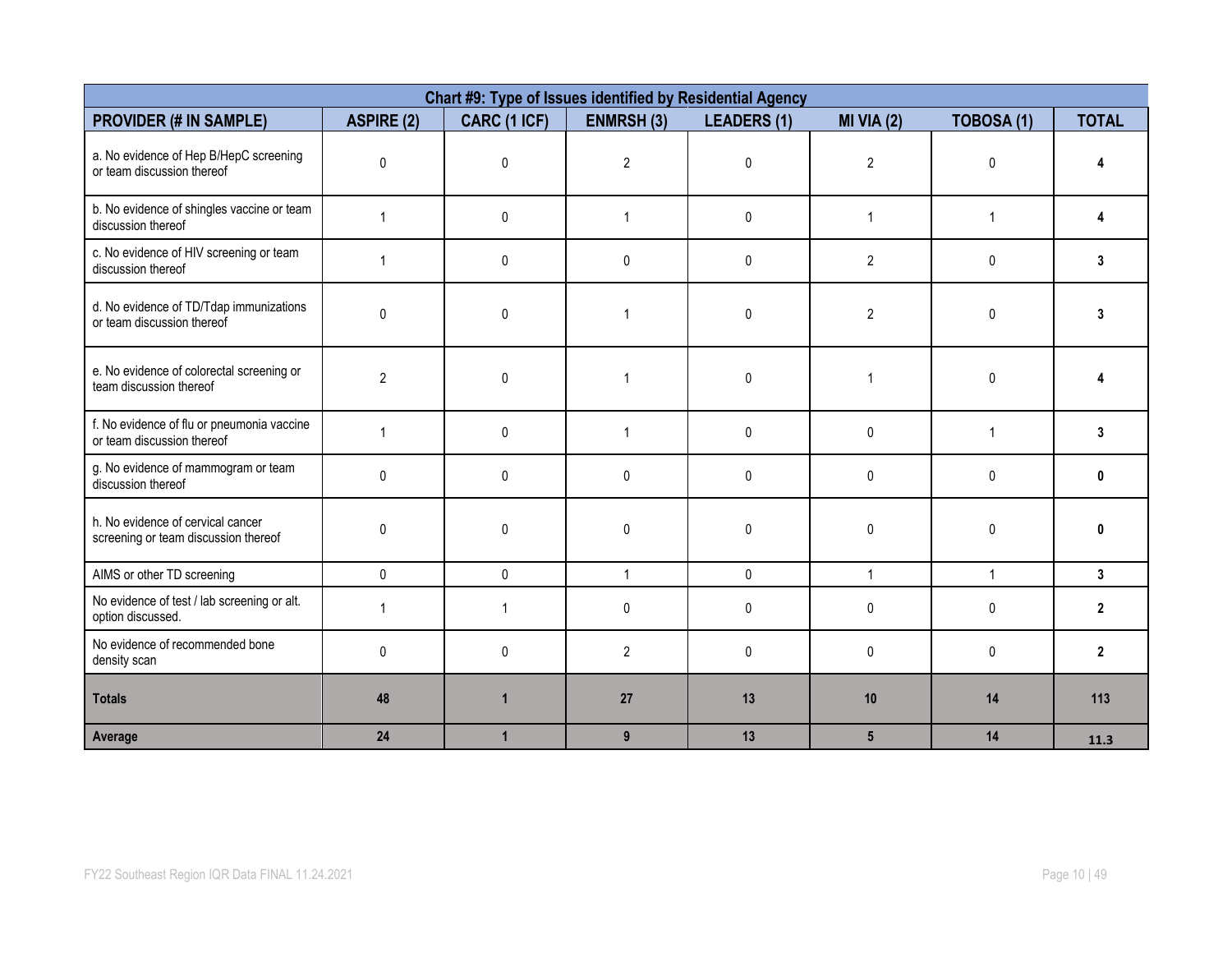For health care coordination, oversight and monitoring, I/DD services rely heavily on nurses, primary care physicians and referrals to needed specialists. Nurses and the supports they can provide are essential for the protection and healthy living of class members. Relevant scored protocol questions related directly to nursing include:

Question #50: Was the eCHAT updated timely? Question #50b: Is the eCHAT complete? Question #50c: Is the eCHAT accurate? Question #54: Are nursing services provided as needed by the individual? Question #55: Is the CARMP consistent with recommendations in other healthcare documents? Question #56: Is the CARMP consistently implemented as intended?

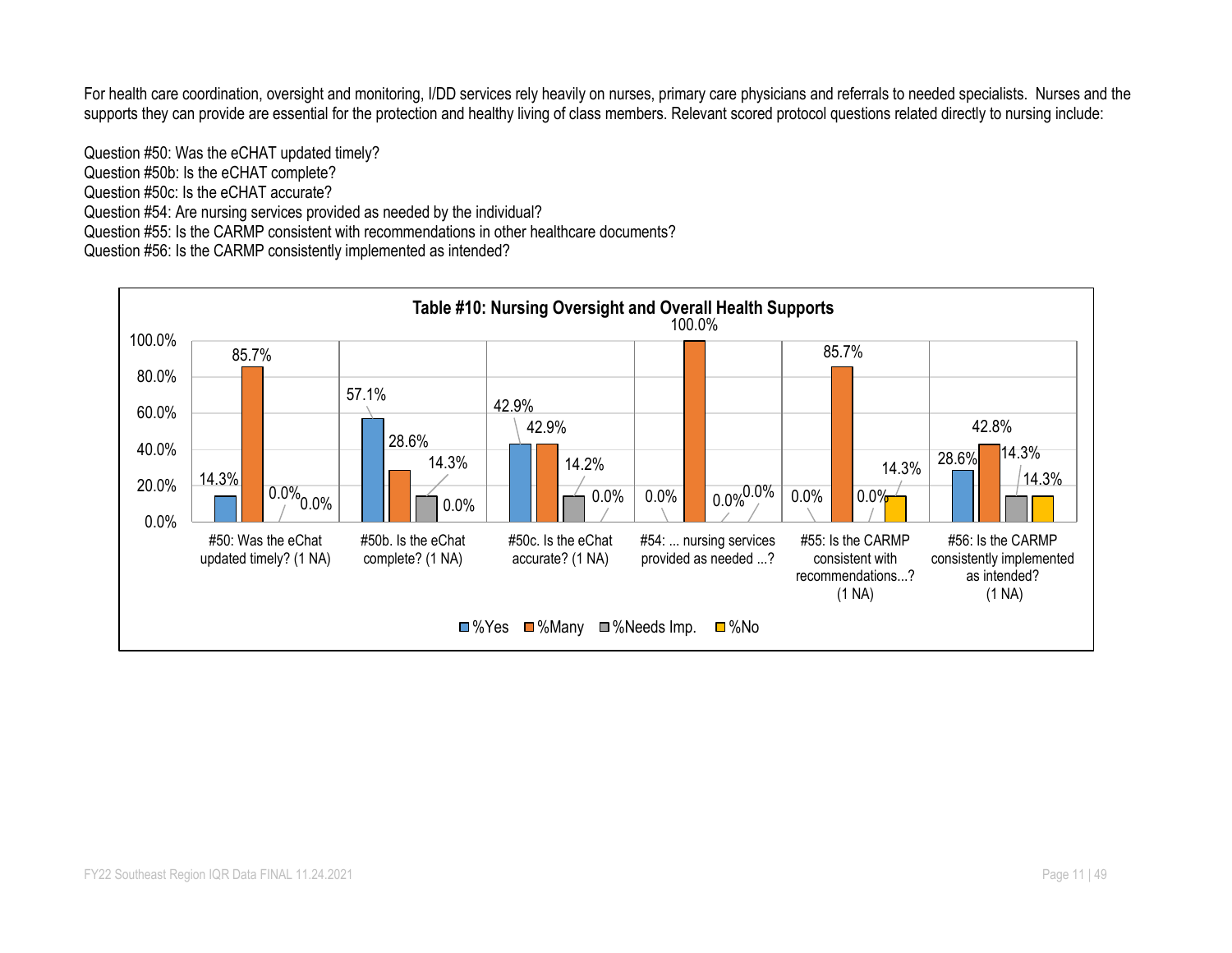Oversight provided by nurses is a critical safeguard for Jackson Class Members, direct support professionals and their supervisors. The table below provides specific details, by Residential provider, of nursing related issues identified during the FY22 Southeast IQR. Again, this represents the number of issues found; not the number of findings.

|                                                                        |                   | Chart #11: Type of Nursing Related Issues Identified by Residential Provider |                              |                    |              |                   |                |
|------------------------------------------------------------------------|-------------------|------------------------------------------------------------------------------|------------------------------|--------------------|--------------|-------------------|----------------|
| <b>PROVIDER (# IN SAMPLE)</b>                                          | <b>ASPIRE (2)</b> | CARC (1 ICF)                                                                 | <b>ENMRSH (3)</b>            | <b>LEADERS (1)</b> | $MI$ VIA (2) | <b>TOBOSA (1)</b> | <b>TOTAL</b>   |
| <b>ISSUE</b>                                                           |                   |                                                                              |                              |                    |              |                   |                |
|                                                                        |                   |                                                                              | <b>Nursing Assessments</b>   |                    |              |                   |                |
| CARMP inaccurate/ incomplete/not current                               | 0                 | $\mathbf{0}$                                                                 | $\overline{2}$               | $\pmb{0}$          | $\pmb{0}$    | $\mathbf{0}$      | $\overline{2}$ |
| CARMP not implemented properly                                         | $\pmb{0}$         | $\mathbf{0}$                                                                 | $\mathbf{1}$                 | $\mathbf 0$        | $\mathsf{0}$ | $\mathsf{O}$      | $\mathbf{1}$   |
| CARMP conflicts with dental<br>recommendations                         | $\mathbf 1$       | $\mathbf{0}$                                                                 | $\mathbf 0$                  | $\mathbf{0}$       | $\mathbf{0}$ | $\mathbf{0}$      | 1              |
| CARMP inconsistent with nutrition<br>recommendations                   | $\mathbf 0$       | $\mathbf 0$                                                                  | $\mathbf{1}$                 | $\pmb{0}$          | 0            | $\mathbf{0}$      | $\mathbf{1}$   |
| e-CHAT incorrect/inconsistent /not updated<br>timely                   | 0                 | $\mathbf{0}$                                                                 | $\mathbf 0$                  | $\mathbf 0$        | $\mathbf 0$  | $\overline{2}$    | $\mathbf{2}$   |
| e-CHAT inconsistencies with<br>diagnoses/conditions in other documents | $\overline{7}$    | $\mathbf{0}$                                                                 | 3                            |                    | $\pmb{0}$    | $\mathbf{0}$      | 11             |
| HCPs inaccurate/incomplete                                             | $\mathbf 0$       | $\mathbf 0$                                                                  | $\overline{2}$               | $\mathbf 0$        | $\mathbf 0$  | $\mathbf 0$       | $\overline{2}$ |
| HCP for Aspiration and CARMP                                           | $\pmb{0}$         | $\mathbf 0$                                                                  | $\mathbf{1}$                 | $\mathbf 0$        | $\mathsf{0}$ | $\mathbf{0}$      | $\mathbf{1}$   |
| MERPs inaccurate/incomplete                                            | $\overline{4}$    | $\pmb{0}$                                                                    | 11                           | 12                 | $\mathsf{0}$ | $\pmb{0}$         | 27             |
| Inconsistency between HCP/<br>CARMP/MERP/e-CHAT/MARS/Plans             | 6                 | $\mathbf 0$                                                                  | 0                            | 0                  | 0            | $\mathbf 0$       | 6              |
|                                                                        |                   |                                                                              | <b>Nursing Documentation</b> |                    |              |                   |                |
| Nursing reports not timely completed                                   | $\overline{2}$    | $\mathbf{0}$                                                                 | 1                            | $\mathbf{0}$       | $\mathbf{0}$ | $\mathbf{0}$      | 3              |
| Nursing reports not provided for review                                | $\mathbf{1}$      | $\mathbf{0}$                                                                 | $\mathbf 0$                  | $\overline{1}$     | 0            | $\mathbf{1}$      | 3              |
| Nursing reports not accurate/missing<br>information/inadequate         | 1                 | $\mathbf{0}$                                                                 | 2                            | 0                  | $\mathbf 0$  | 0                 | 3              |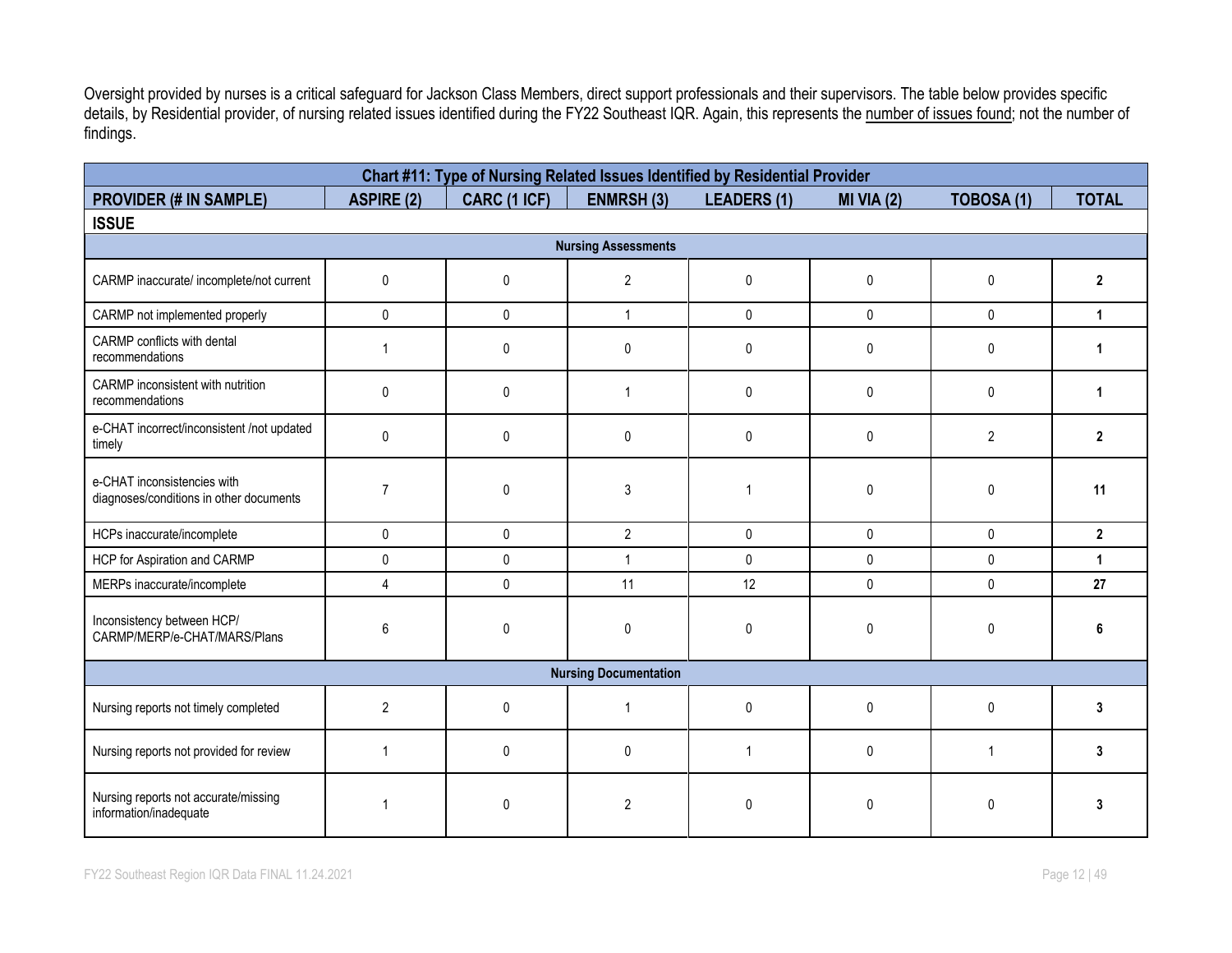| Chart #11: Type of Nursing Related Issues Identified by Residential Provider         |                   |              |                   |                    |              |                   |              |  |  |  |
|--------------------------------------------------------------------------------------|-------------------|--------------|-------------------|--------------------|--------------|-------------------|--------------|--|--|--|
| <b>PROVIDER (# IN SAMPLE)</b>                                                        | <b>ASPIRE (2)</b> | CARC (1 ICF) | <b>ENMRSH (3)</b> | <b>LEADERS (1)</b> | $MI$ VIA (2) | <b>TOBOSA (1)</b> | <b>TOTAL</b> |  |  |  |
| No evidence of nursing face-to-face visits<br>as required                            |                   |              |                   |                    |              |                   |              |  |  |  |
| Staff needs more training on health-related<br>needs                                 | 14                |              |                   |                    |              |                   | 24           |  |  |  |
| Nurse not monitoring as required, e.g.,<br>tracking, plans, meds, appointments, etc. |                   |              |                   |                    |              |                   | 11           |  |  |  |
| <b>Totals</b>                                                                        | 36                |              | 45                | 17                 |              |                   | 101          |  |  |  |
| Average                                                                              | 18                |              | 15                |                    |              |                   | 10.1         |  |  |  |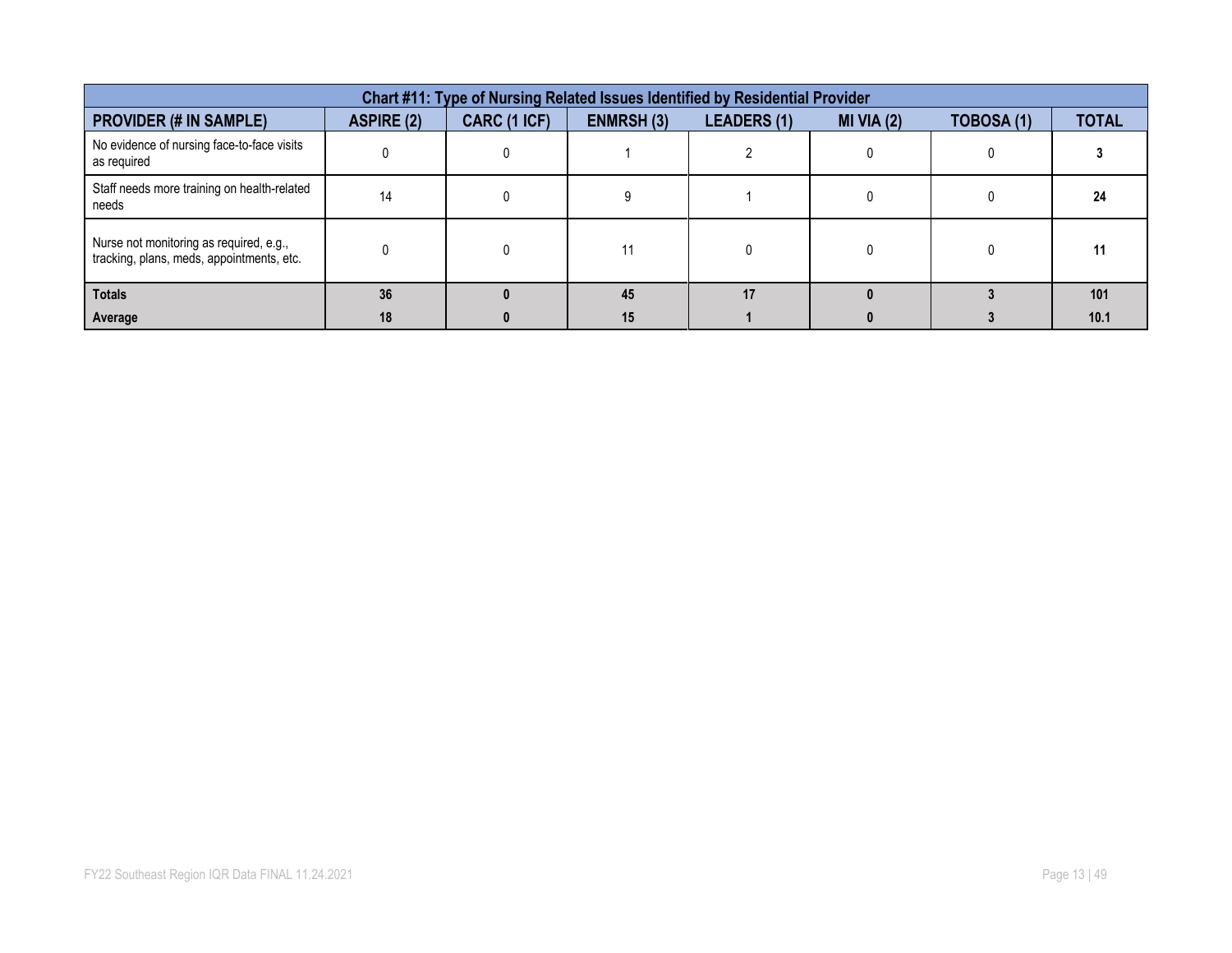In addition to the issues and questions noted above, the individual's nurse is responsible, with the assistance of the rest of the team, to assure that the documents presented and created for planning, such as the ISP, are accurate, thorough and contain the needed plans and information required. The protocol questions related to ensuring this is done include:

Question #80: If needed, does the ISP contain a specific MERP? Question #81: Does the ISP contain information regarding primary health (medical) care? Question #81a: Does the ISP face sheet contain contact information listed in the ISP? Question #81b: Is the Health Care Coordinator's name and contact information listed in the ISP?

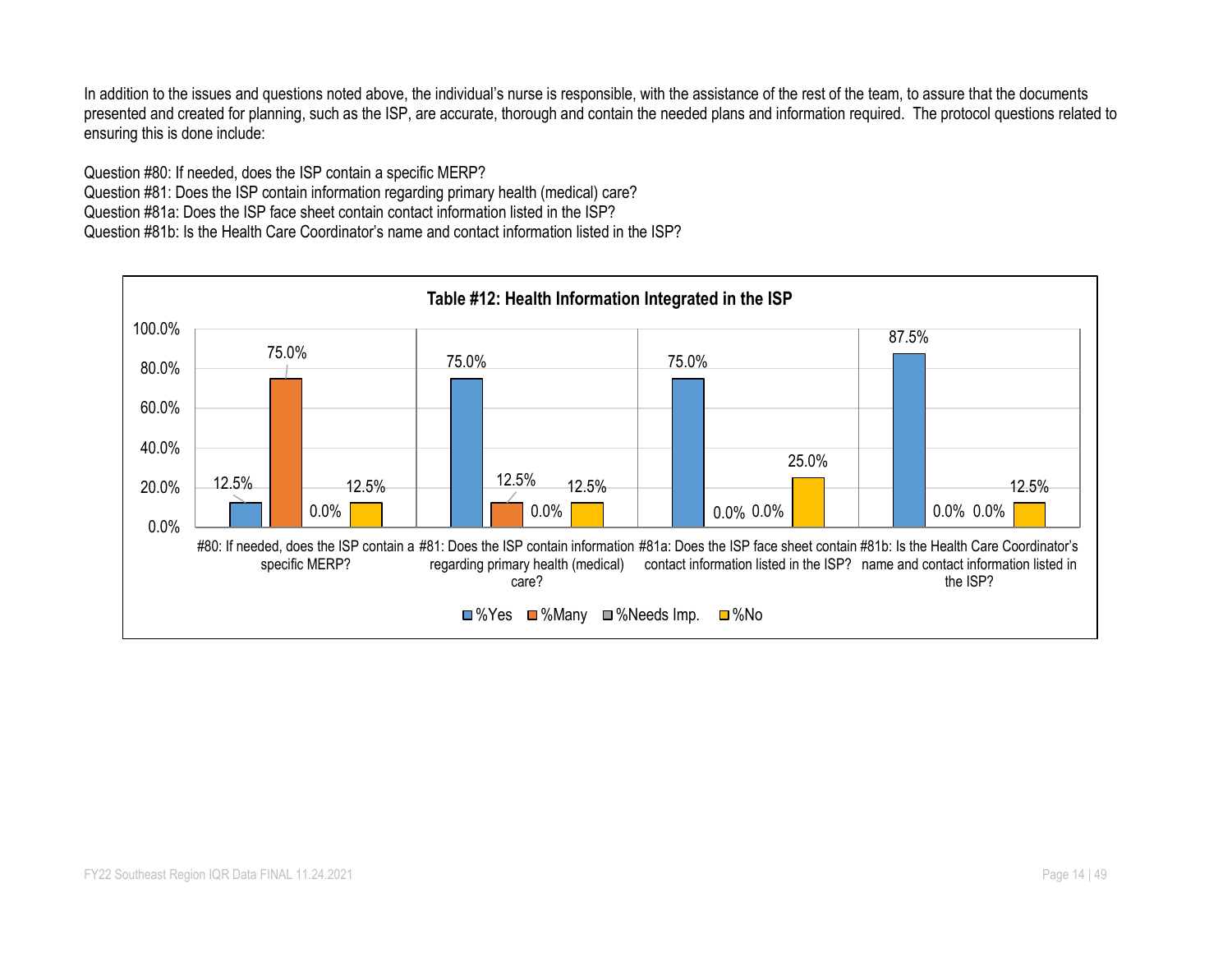There are many components to ensuring the health and safety of individuals with I/DD. These components vary and are unique to each individual. While the scored protocol questions cannot encompass each and every issue, it does allow for a general score that measures the adequacy of response to the individual's overall health needs. That question is #57: Are the person's health supports/needs being adequately addressed?

As noted in the table below, for the 10 people scored in Southeast review, overall, no class member had their health supports/needs adequately addressed.

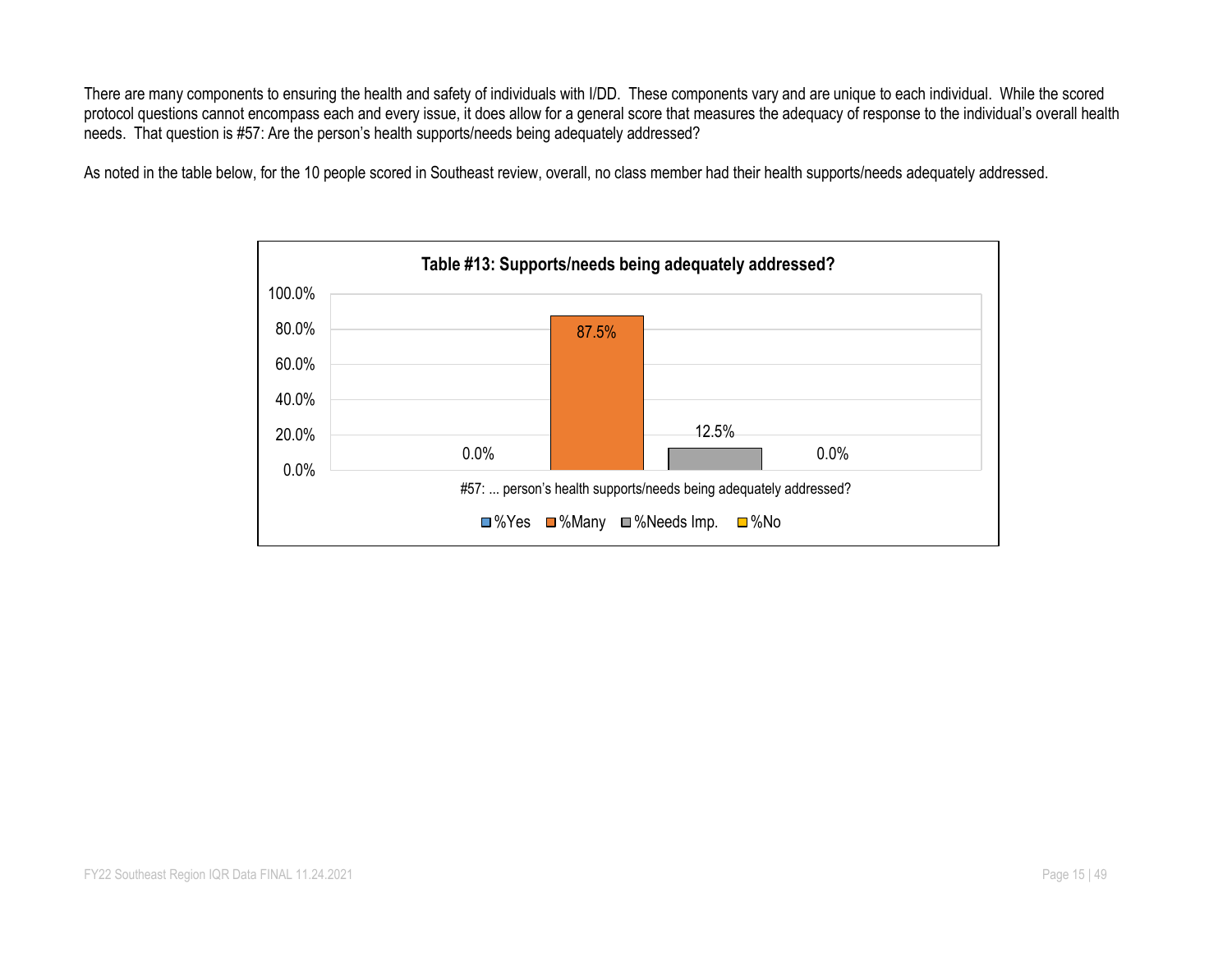Question # 57a. Are assessment recommendations followed up on in a timely way?

Question # 57b. Were needed equipment/communication devices delivered timely?

Question # 57c. Were medical specialist appointments attended timely?

Question # 57d. Were changes in personal condition, if any, responded to timely?

Question # 57e. Were Health Care Plans available, accurate and consistently implemented?

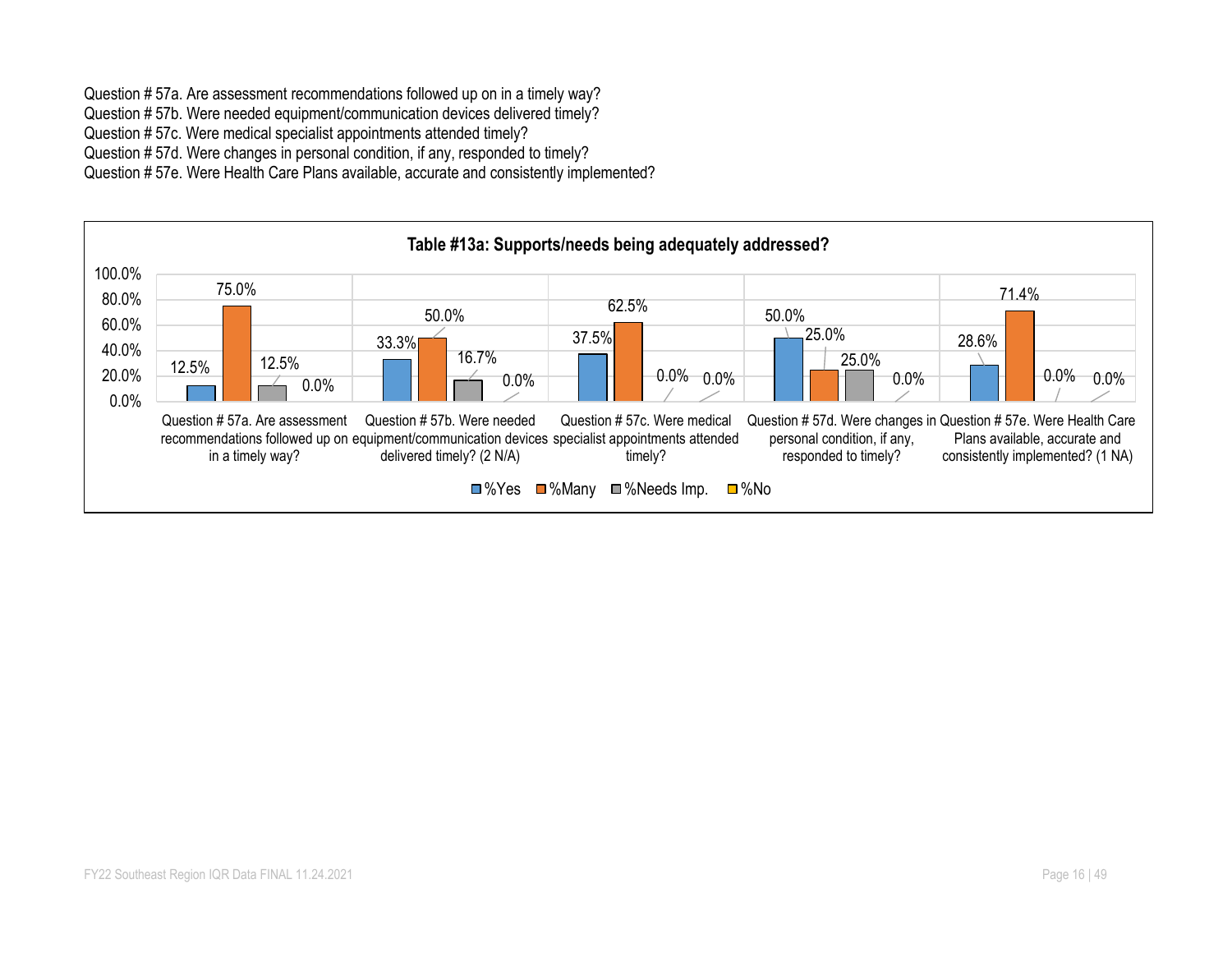As noted earlier, beyond the scored protocol questions, the Findings Letters issued for each class member in a review provides person-specific detail about the issues which impact the answer to protocol question #57. This includes the adequacy and incorporation of needed tracking, ancillary support services, and other areas to ensure the health and safety of the individual being reviewed. Again, it is important to note that the indications are number of issues found; not the number of findings in the Findings letters. For example, if one individual had a finding that noted four different inconsistencies in that person's seizure tracking, that would be counted as a "4", for the number of issues, not just a "1" for the individual to whom the findings apply.

|                                                            |                   |              |                             | Chart #14: Issues Found Which Affect the Adequacy of Health Care Provision, by Residential Provider |                |              |                |  |  |
|------------------------------------------------------------|-------------------|--------------|-----------------------------|-----------------------------------------------------------------------------------------------------|----------------|--------------|----------------|--|--|
| <b>PROVIDER (# IN SAMPLE)</b>                              | <b>ASPIRE (2)</b> | CARC (1 ICF) | <b>ENMRSH (3)</b>           | <b>LEADERS (1)</b>                                                                                  | MI VIA $(2)$   | TOBOSA (1)   | <b>TOTAL</b>   |  |  |
| <b>ISSUE</b>                                               |                   |              |                             |                                                                                                     |                |              |                |  |  |
|                                                            |                   |              | <b>Healthcare Tracking</b>  |                                                                                                     |                |              |                |  |  |
| <b>Blood Pressure Tracking issues</b>                      | $\mathbf{1}$      | $\mathbf{0}$ | 0                           | 0                                                                                                   | $\mathbf{0}$   | $\mathbf 0$  | $\mathbf{1}$   |  |  |
| <b>Blood Glucose Tracking issues</b>                       | $\mathbf{1}$      | $\mathbf{0}$ | $\pmb{0}$                   | 0                                                                                                   | $\mathbf{0}$   | 0            | $\mathbf{1}$   |  |  |
| Fluid Input/Urine Output/Bowel Movement<br>Tracking issues | 0                 | $\pmb{0}$    | 3                           | 0                                                                                                   | $\mathbf{0}$   | 0            | 3              |  |  |
| Vital sign tracking issues                                 | 0                 | $\mathbf{0}$ | $\mathbf{1}$                | $\mathbf{0}$                                                                                        | 0              | 0            | $\mathbf{1}$   |  |  |
| Weight Tracking issues                                     | 1                 | $\mathbf{0}$ | 3                           | 3                                                                                                   | $\mathbf{0}$   | $\mathbf{0}$ | $\overline{7}$ |  |  |
| <b>Nutrition</b>                                           |                   |              |                             |                                                                                                     |                |              |                |  |  |
| Nutrition: Inadequate/inconsistent                         | 0                 | $\mathbf{0}$ | 0                           | $\overline{1}$                                                                                      | $\mathbf{0}$   | 0            | $\mathbf{1}$   |  |  |
| Nutrition: Inaccurate                                      | 1                 | $\pmb{0}$    | $\pmb{0}$                   | 0                                                                                                   | $\pmb{0}$      | 0            | $\overline{1}$ |  |  |
| Nutrition: Not timely                                      | $\mathbf{0}$      | $\mathbf{0}$ | $\pmb{0}$                   | 1                                                                                                   | $\mathbf{0}$   | 0            | $\mathbf{1}$   |  |  |
|                                                            |                   |              | <b>Physical Therapy</b>     |                                                                                                     |                |              |                |  |  |
| PT Report/Eval not available/timely for<br>planning/use    | $\mathbf{0}$      | $\mathbf{0}$ | 0                           | $\overline{\phantom{a}}$                                                                            | $\mathbf{0}$   | 0            | -1             |  |  |
| PT Report/Eval does not adequate                           | 1                 | $\mathbf 0$  | $\mathbf{1}$                | 0                                                                                                   | 0              | 0            | $\overline{2}$ |  |  |
| PT services needed                                         | 0                 | $\mathbf{0}$ | $\mathbf{0}$                | 0                                                                                                   | $\overline{1}$ | 0            | $\mathbf{1}$   |  |  |
|                                                            |                   |              | <b>Occupational Therapy</b> |                                                                                                     |                |              |                |  |  |
| OT Report/Eval not available/timely for<br>planning/use    | 0                 | $\mathbf{0}$ |                             | $\overline{2}$                                                                                      | $\mathbf{0}$   | $\mathbf{0}$ | 3              |  |  |
| OT Report/Eval does not adequate                           | 1                 | $\mathbf{0}$ | 0                           | $\overline{1}$                                                                                      | $\mathbf{0}$   | $\mathbf{0}$ | $\overline{2}$ |  |  |
| OT Report/Eval/WDSI not provided for<br>review             | 0                 | $\mathbf{0}$ | $\mathbf 1$                 |                                                                                                     | $\mathbf{0}$   | 1            | 3              |  |  |
| OT services needed                                         | 0                 | $\Omega$     | <sup>0</sup>                | 0                                                                                                   |                | 0            |                |  |  |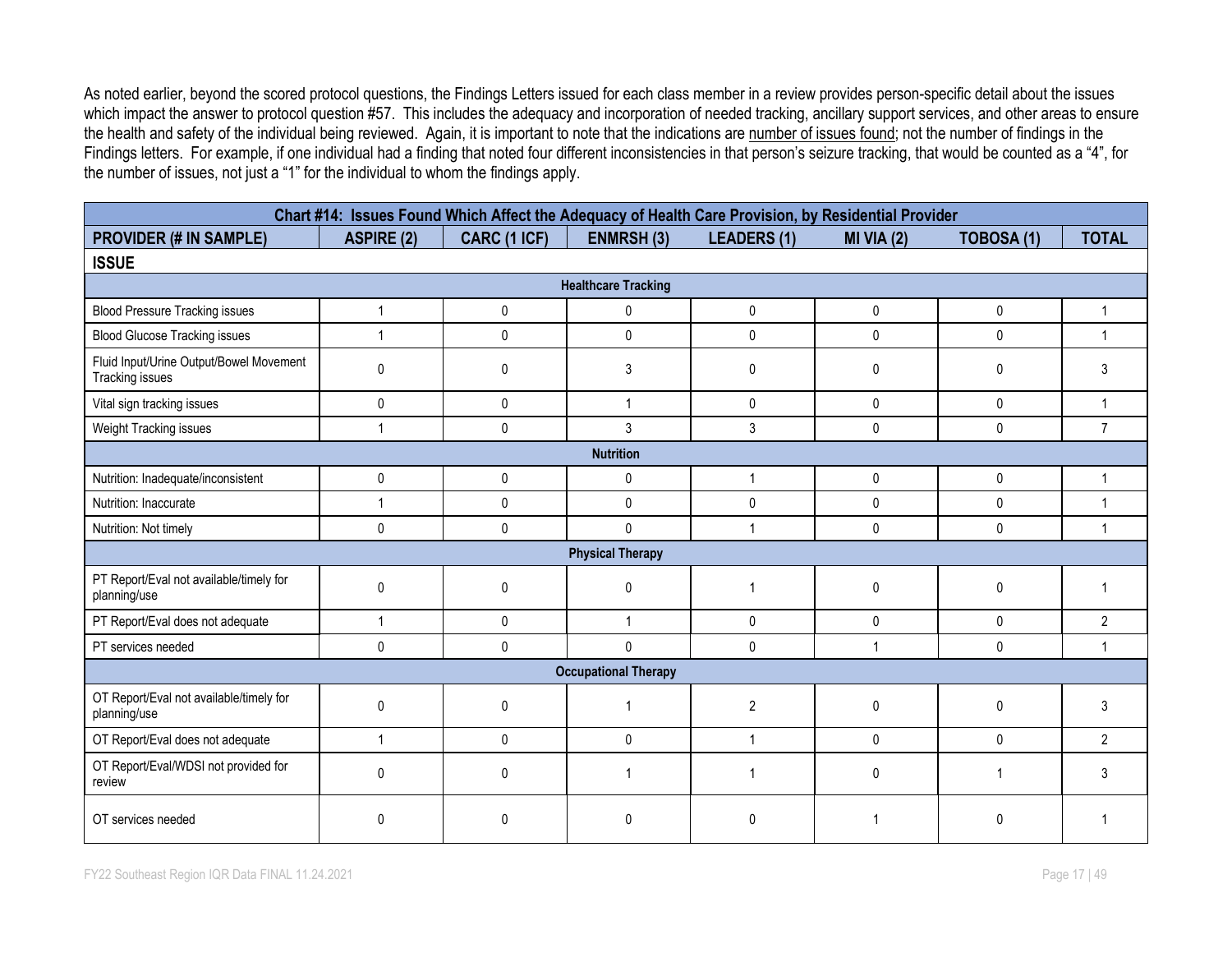|                                                          |                   |              |                                  | Chart #14: Issues Found Which Affect the Adequacy of Health Care Provision, by Residential Provider |              |                   |                |  |  |
|----------------------------------------------------------|-------------------|--------------|----------------------------------|-----------------------------------------------------------------------------------------------------|--------------|-------------------|----------------|--|--|
| <b>PROVIDER (# IN SAMPLE)</b>                            | <b>ASPIRE (2)</b> | CARC (1 ICF) | <b>ENMRSH (3)</b>                | <b>LEADERS (1)</b>                                                                                  | MI VIA $(2)$ | <b>TOBOSA (1)</b> | <b>TOTAL</b>   |  |  |
|                                                          |                   |              | <b>Speech Language Pathology</b> |                                                                                                     |              |                   |                |  |  |
| SLP Report/Eval not available/timely for<br>planning/use | $\Omega$          | n            |                                  |                                                                                                     | $\Omega$     |                   |                |  |  |
| SLP Report/Eval not adequate                             | $\overline{2}$    | 0            | 4                                |                                                                                                     | 0            | 0                 |                |  |  |
| SLP Report/Eval inaccurate                               |                   | $\Omega$     | 0                                | 0                                                                                                   | 0            | 0                 |                |  |  |
| SLP Report/Eval not provided for review                  |                   | <sup>0</sup> | 0                                | $\Omega$                                                                                            | 0            |                   |                |  |  |
| SLP services needed                                      | 0                 | $\mathbf{0}$ | 0                                | $\mathbf 0$                                                                                         |              | 0                 |                |  |  |
| <b>Behavior Support Consultation</b>                     |                   |              |                                  |                                                                                                     |              |                   |                |  |  |
| BSC Report/Eval not available/timely for<br>planning/use |                   | ŋ            |                                  |                                                                                                     | $\Omega$     |                   | 3              |  |  |
| Behavior Report/Eval not adequate                        | $\mathbf{0}$      | $\Omega$     |                                  | $\overline{2}$                                                                                      | $\Omega$     | $\mathbf{0}$      | 3              |  |  |
| Behavior Report inaccurate/inadequate                    | 6                 | ŋ            |                                  | $\Omega$                                                                                            | $\Omega$     |                   | ĥ              |  |  |
| BSC Report/Eval not provided for review                  | $\overline{2}$    | $\Omega$     | $\Omega$                         | $\Omega$                                                                                            | $\Omega$     | 0                 | $\mathfrak{p}$ |  |  |
| <b>BSC</b> services needed                               | 0                 | $\Omega$     | 0                                | $\Omega$                                                                                            |              | U                 |                |  |  |
| <b>Totals</b>                                            | 19                |              | 15                               | 15                                                                                                  |              |                   | 55             |  |  |
| Average                                                  | 9.5               |              |                                  | 15                                                                                                  |              |                   | 5.5            |  |  |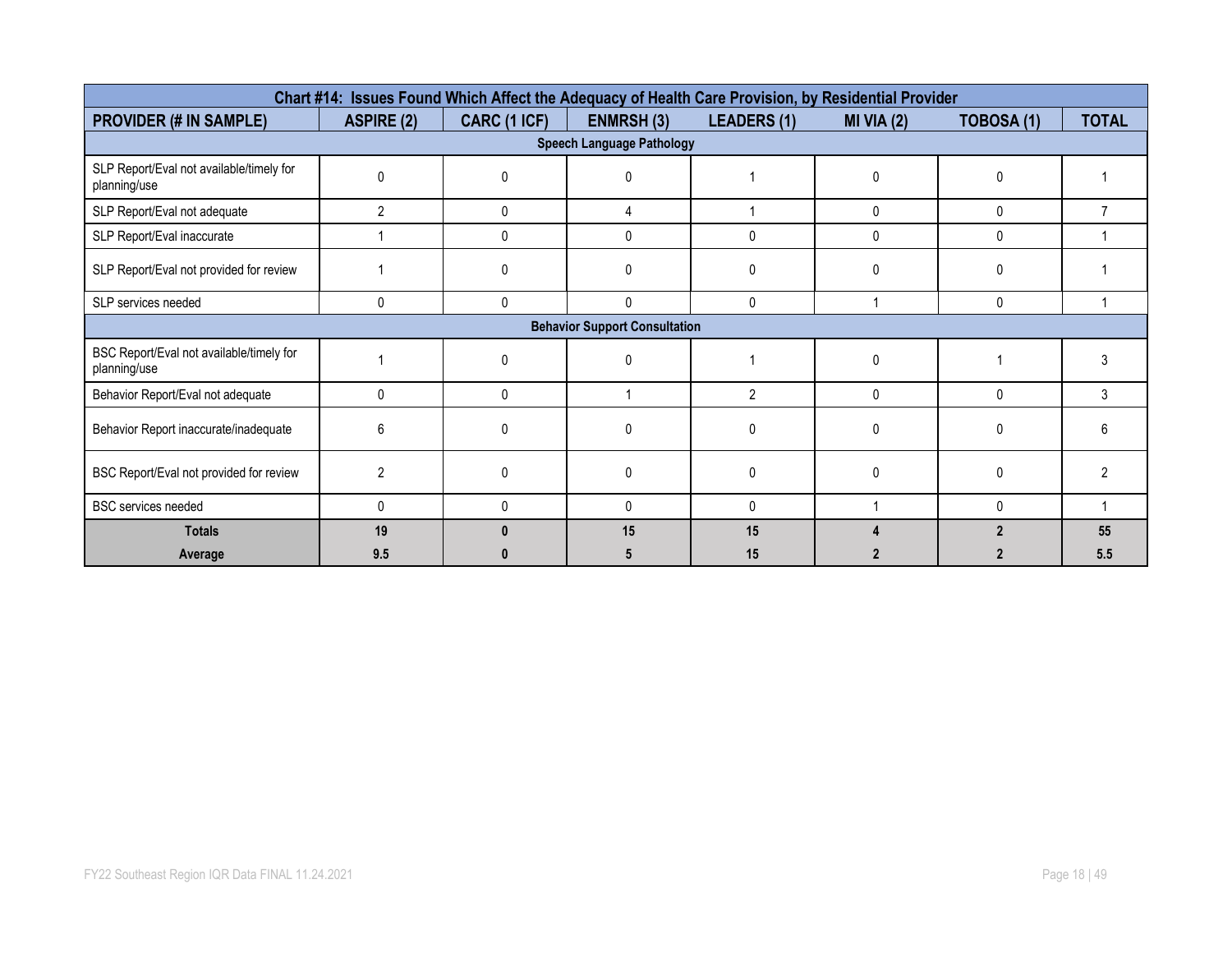### **F. Adequacy of Planning, Adequacy of Services, Individual Service Plan**

Before a plan can be implemented, it must first be created. The ISPs that provide details regarding the individuals' visions and outcomes are supposed to be developed by an Interdisciplinary Team that includes the Individual and those who know and provide supports to that person. This includes the Case Manager, Guardian, the Direct Support Staff, Therapists, Nurse, any additional individuals invited by the class member and persons who are needed to ensure the implementation of the Plan. The FY22 IQR protocol specifically probes many of the aspects of the planning process, including detail of who participates in plan creation. The table below lists answers to related questions in the FY22 Southeast review.

Question #63: Was the ISP developed by an appropriately constituted IDT?

Question #64: For any team members not physically present at the IDT meeting, is there evidence of their participation in the development of the ISP?

Question #32: Did the [day/employment] direct service staff have input into the person's ISP?

Question #40: Did the [residential] staff have input into the person's ISP?

Question #92: Was the person provided the assistance and support needed to participate meaningfully in the planning process?

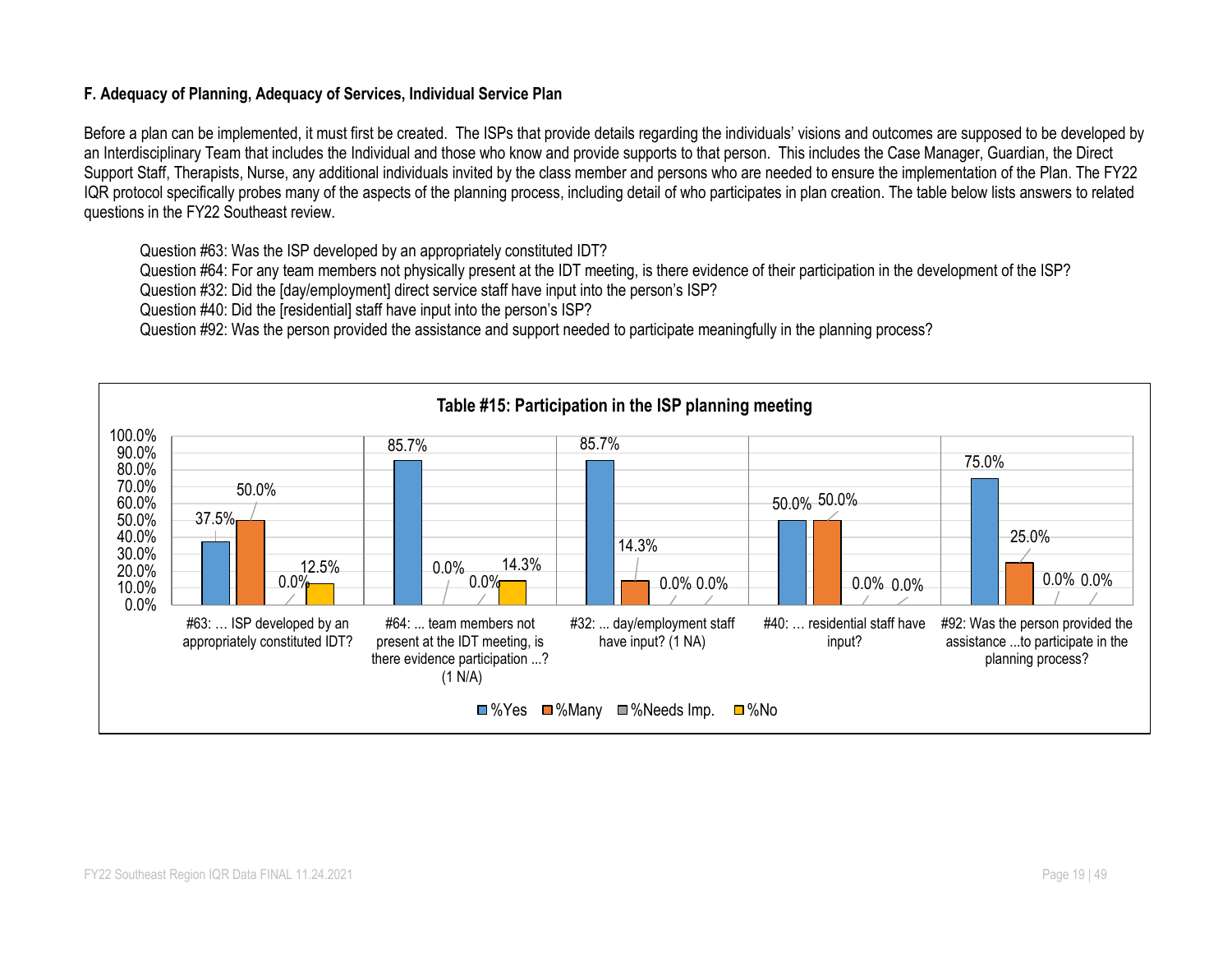# **Table #16: ISP Development Participation, by Residential Provider**

| <b>Res. Agency</b> |                |              |              |               |               |
|--------------------|----------------|--------------|--------------|---------------|---------------|
| $#$ in sample)     | #63            | #64          | #32          | #40           | #92           |
| Aspire (2)         | 50% Yes (1)    | 100% Yes (2) | 50% Yes (1)  | 50% Yes (1)   | 0% Yes        |
|                    | 50% Many (1)   |              | 50% Many (1) | 50% Many (1)  | 100% Many (2) |
| CARC (1 ICF)       | 0% Yes         | 0% Yes       | 1 N/A        | 100% Yes (1)  | 100% Yes (1)  |
|                    | 100% No (1)    | 100% No (1)  |              |               |               |
| ENMRSH(3)          | 33.3% Yes (1)  | 100% Yes (3) | 100% Yes (3) | 0% Yes        | 100% Yes (3)  |
|                    | 66.7% Many (2) |              |              | 100% Many (3) |               |
| Leaders (1)        | 0% Yes         | 100% Yes (1) | 100% Yes (1) | 100% Yes (1)  | 100% Yes (1)  |
|                    | 100% Many (1)  |              |              |               |               |
| Tobosa (1)         | 100% Yes (1)   | 1 N/A        | 100% Yes (1) | 100% Yes (1)  | 100% Yes (1)  |

# **Table #17: ISP Development Participation, by Case Management Agency**

| <b>CM Agency</b><br>(# in sample) | #63                             | #64                     | #32                             | #40                             | #92                             |
|-----------------------------------|---------------------------------|-------------------------|---------------------------------|---------------------------------|---------------------------------|
| CARC (1 ICF)                      | 0% Yes<br>100% No (1)           | 0% Yes<br>100% No (1)   | 1 N/A                           | 100% Yes (1)                    | 100% Yes (1)                    |
| J&J (7)                           | 42.9% Yes (3)<br>57.1% Many (4) | 100% Yes (6)<br>(1 N/A) | 85.7% Yes (6)<br>14.3% Many (1) | 42.9% Yes (3)<br>57.1% Many (4) | 71.4% Yes (5)<br>28.6% Many (2) |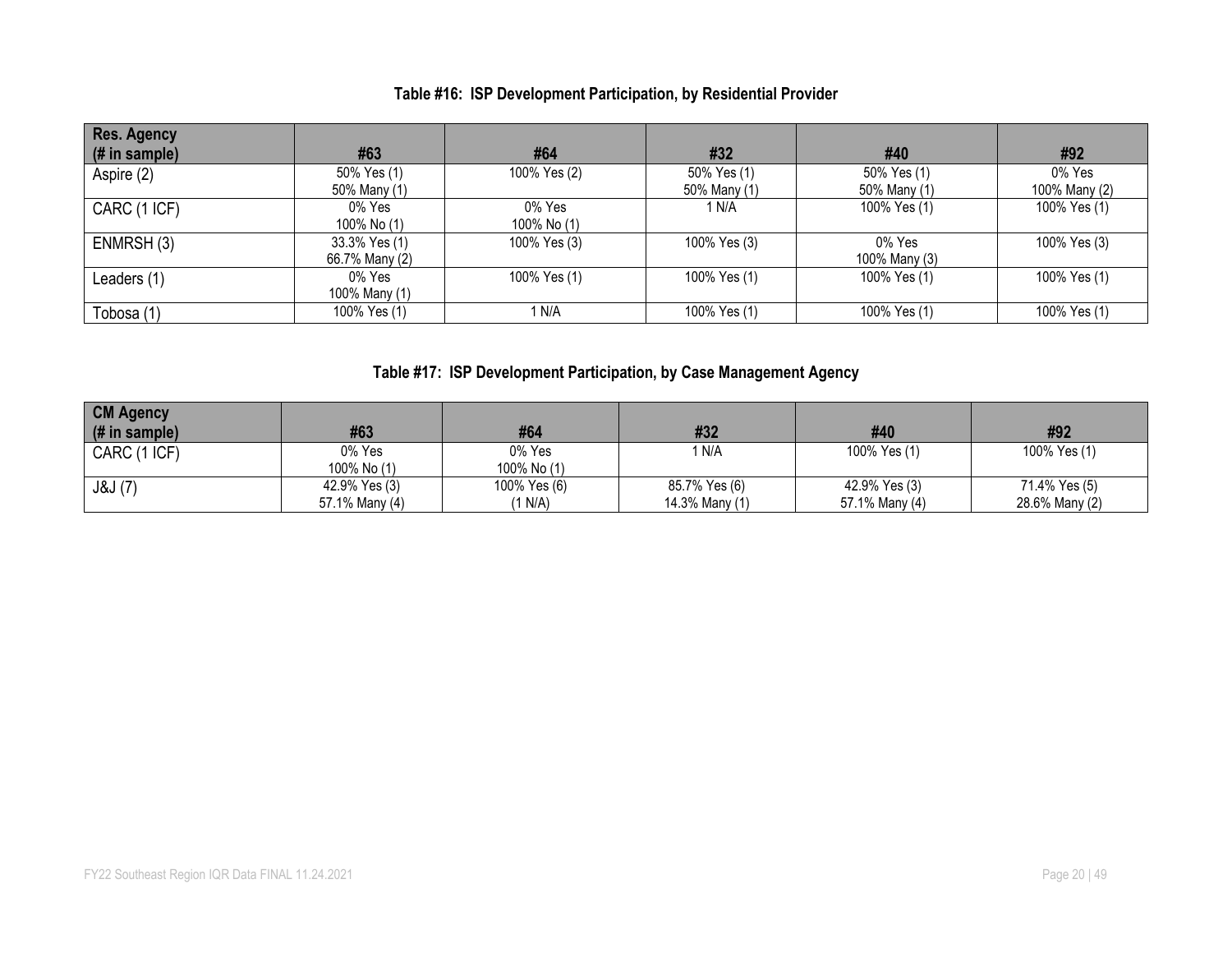One foundational component of an individual's ISP is the Long Term Vision, which summarizes what the individual wants to accomplish in the near future (3 to 5 years) in each life area. To that end, Outcomes are to be developed by the Team in a way that results in an accomplishable path to the visions. The FY22 IQR protocol specifically probes the content of identified visions as well as the content and clarity of related outcomes. The table below details the findings related to the following identified questions related to class members ISP in the FY22 Southeast review.

Question #66: Overall, does the long-term vision show expectations for growth and skill building?

Question #160: Does the person have an ISP that contains a complete Vision Section that is based on a long term view?

Question #67: Overall, does the ISP give adequate guidance to achieving the person's long-term vision?

Question #75: Overall, are the ISP outcomes related to achieving the person's long-term vision?

Question #76: Overall, do the ISP outcomes, action plans and T&SS address the person's major needs?

Question #74: Overall, do the outcomes in the ISP include criteria by which the team can determine when the outcomes have been achieved?

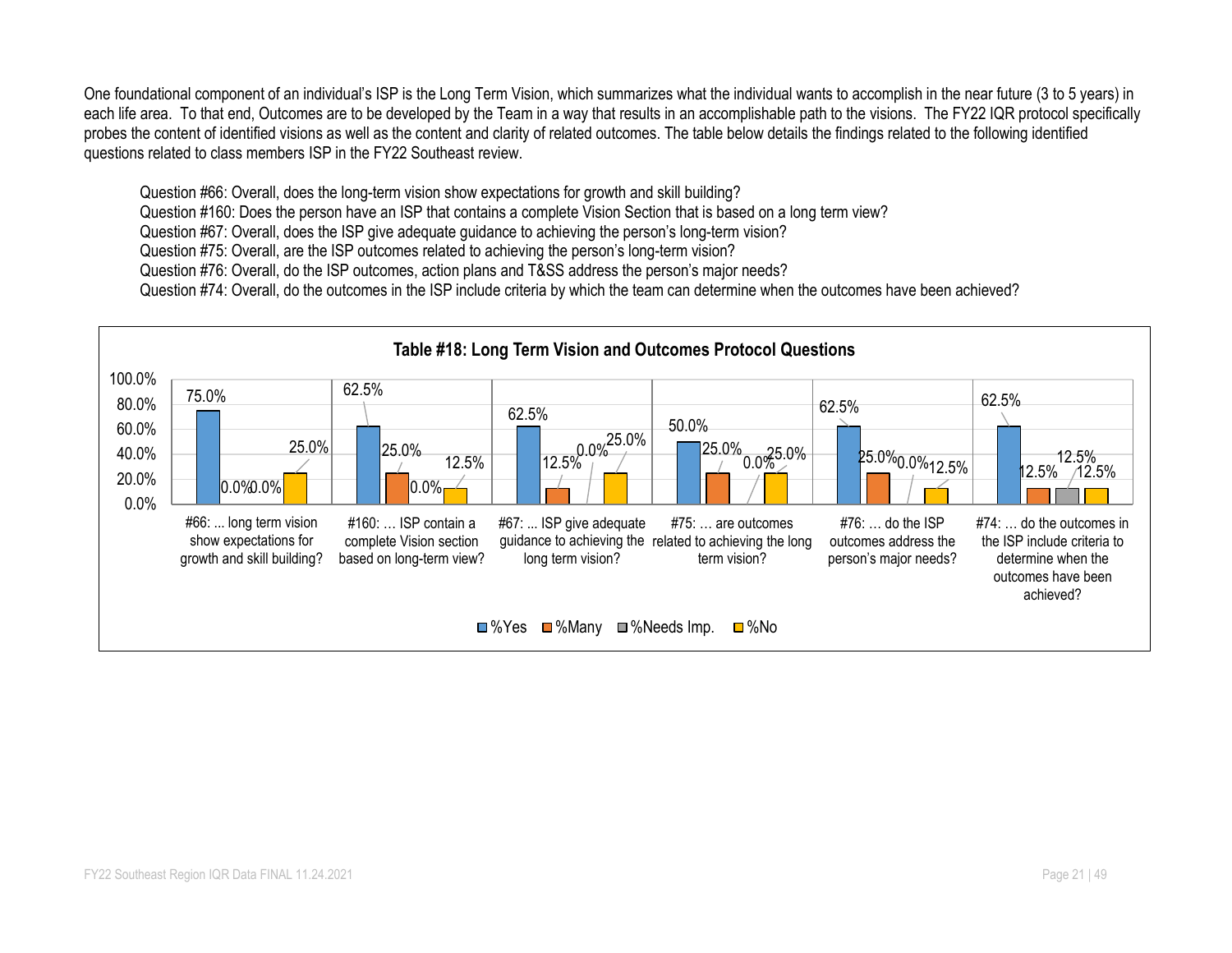## **Table #19: Vision and Outcome Scores, by Residential Agency**

| <b>Res Agency</b> |              |                |                |                |               |                    |
|-------------------|--------------|----------------|----------------|----------------|---------------|--------------------|
| (# in sample)     | #66          | #160           | #67            | #75            | #76           | #74                |
| Aspire (2)        | 50% Yes (1)  | 50% Yes (1)    | 50% Yes (1)    | 50% Yes (1)    | 50% Yes (1)   | 50% Yes (1)        |
|                   | 50% No (1)   | 50% Many (1)   | 50% No (1)     | 50% No (1)     | 50% Many (1)  | 50% Needs Impv (1) |
| CARC (1 ICF)      | 0% Yes       | 0% Yes         | 0% Yes         | 0% Yes         | 0% Yes        | 0% Yes             |
|                   | 100% No (1)  | 100% No (1)    | 100% No (1)    | 100% No (1)    | 100% No (1)   | 100% No (1)        |
| ENMRSH(3)         | 100% Yes (3) | 66.7% Yes (2)  | 66.7% Yes (2)  | 33.3% Yes (1)  | 100% Yes (3)  | 100% Yes (3)       |
|                   |              | 33.3% Many (1) | 33.3% Many (1) | 66.7% Many (2) |               |                    |
| Leaders (1)       | 100% Yes (1) | 100% Yes (1)   | 100% Yes (1)   | 100% Yes (1)   | 100% Yes (1)  | 0% Yes             |
|                   |              |                |                |                |               | 100% Many (1)      |
| Tobosa (1)        | 100% Yes (1) | 50% Yes (1)    | 100% Yes (1)   | 100% Yes (1)   | 0% Yes        | 100% Yes (1)       |
|                   |              | 50% Many (1)   |                |                | 100% Many (1) |                    |

# **Table #20: Vision and Outcome Scores by Case Management Agency**

| <b>CM Agency</b><br>(# in sample) | #66                           | #160                            | #67                                             | #75                                             | #76                             | #74                                                     |
|-----------------------------------|-------------------------------|---------------------------------|-------------------------------------------------|-------------------------------------------------|---------------------------------|---------------------------------------------------------|
| CARC (1 ICF)                      | 0% Yes<br>100% No (1)         | 0% Yes<br>100% No (1)           | 0% Yes<br>100% No (1)                           | 0% Yes<br>100% No (1)                           | 0% Yes<br>100% No (1)           | 0% Yes<br>100% No (1)                                   |
| J&J (7)                           | 85.7% Yes (6)<br>14.3% No (1) | 71.4% Yes (5)<br>28.6% Many (2) | 71.4% Yes (5)<br>14.3% Many (1)<br>14.3% No (1) | 57.1% Yes (4)<br>28.6% Many (2)<br>14.3% No (1) | 71.4% Yes (5)<br>28.6% Many (2) | 71.4% Yes (5)<br>14.3% Many (1)<br>14.3% Needs Impv (1) |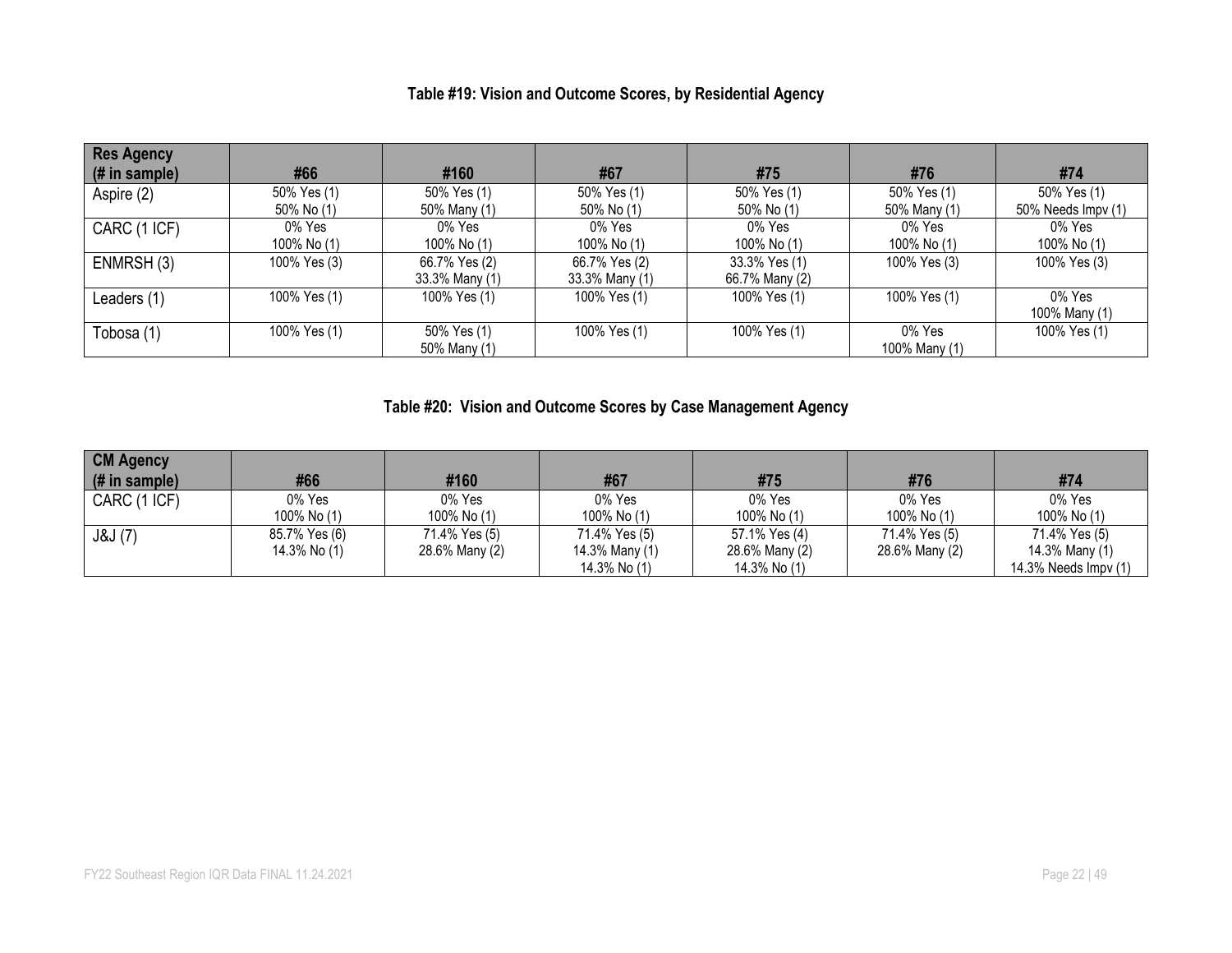Additional components of an individual's ISP include Action Steps, which should be written in measurable terms, sequenced in a logical progression which will result in meeting the related outcome. The data gathered during the implementation of the Action Steps should also be written in measurable terms, so team members can review them and determine if measurable progress toward the outcome is being made. The table below details the findings related to specific questions which probe the action steps and data collection intended to verify progress and opportunity for class members.

Question #68: Is measurable data kept which verifies the consistent implementation of each of the action steps?

Question #69: Does the data kept identify what the person does so a determination can be made regarding the progress/lack of progress?

Question #70: Is each action step in the ISP implemented at a frequency that enables the person to learn new skills?

Question #71: If the person is not successful in achieving action steps, has the team tried to determine why, and change their approach as needed?

Question #72: If the person achieves action steps, does the team move to the next in a progress of steps or develops a new one?

Question #73: Has the person made measurable progress on action steps during the past year?

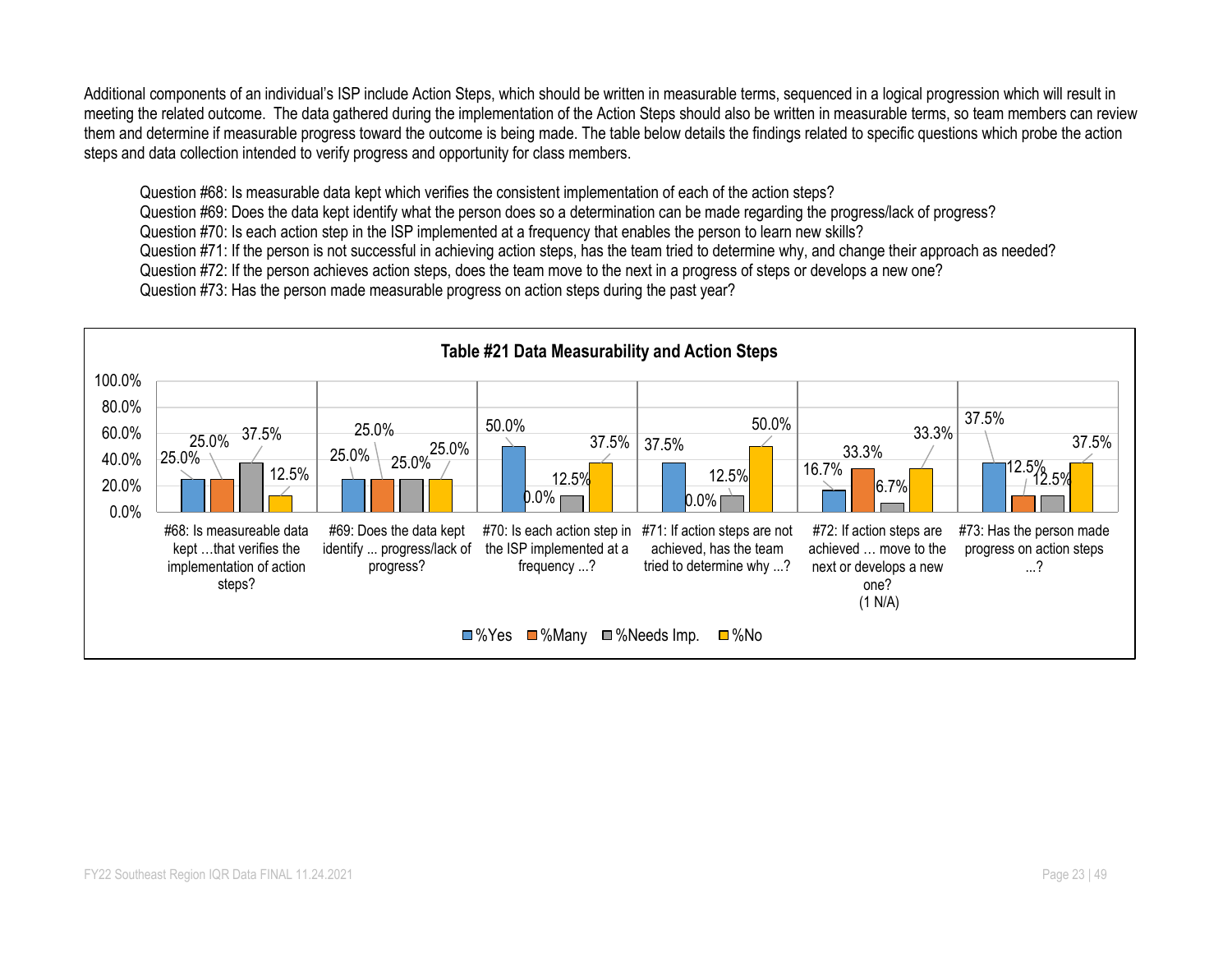| <b>Res Agency</b><br>$#$ in sample) | #68                  | #69                 | #70                  | #71                         | #72                  | #73                  |
|-------------------------------------|----------------------|---------------------|----------------------|-----------------------------|----------------------|----------------------|
| Aspire (2)                          | $0\%$ Yes            | 0% Yes              | 50% Yes (1)          | $0\%$ Yes                   | 2 N/A                | 0% Yes               |
|                                     | 50% Many (1)         | 50% Many (1)        | 50% No (1)           | 100% No (2)                 |                      | 50% Many (1)         |
|                                     | 50% Needs Impv (1)   | 50% Needs Impv (1)  |                      |                             |                      | 50% No (1)           |
| CARC (1 ICF)                        | $0\%$ Yes            | 0% Yes              | 0% Yes               | $0\%$ Yes                   | 0% Yes               | 0% Yes               |
|                                     | 100% No (1)          | 100% No (1)         | 100% No (1)          | 100% No (1)                 | 100% No (1)          | 100% No (1)          |
| ENMRSH (3)                          | 33.3% Yes (1)        | 66.7% Yes (2)       | 66.7% Yes (2)        | 66.7% Yes (2)               | 33.3% Yes (1)        | 66.7% Yes (2)        |
|                                     | 33.3% Many (1)       | 33.3% Many (1)      | 33.3% Needs Impv (1) | 33.3% No (1)                | 33.3% Needs Impv (1) | 33.3% Needs Impv (1) |
|                                     | 33.3% Needs Impv (1) |                     |                      |                             | 33.3% No (1)         |                      |
| Leaders (1)                         | 0% Yes               | 0% Yes              | 0% Yes               | 0% Yes                      | 0% Yes               | 0% Yes               |
|                                     | 100% Needs Impv (1)  | 100% No (1)         | 100% No (1)          | 100% Needs $\text{Impv}(1)$ | 100% Many (1)        | 100% No (1)          |
| Tobosa (1)                          | 100% Yes (1)         | 0% Yes              | 100% Yes (1)         | 100% Yes (1)                | 0% Yes               | 100% Yes (1)         |
|                                     |                      | 100% Needs Impv (1) |                      |                             | 100% Many (1)        |                      |

## **Table #22: Data and Related ISP Action Step Scores by Residential Agency**

## **Table #23: Data and Related Action Step Scores by Case Management Agency**

| <b>CM Agency</b><br>(# in sample) | #68                  | #69                  | #70                  | #71                  | #72                | #73                  |
|-----------------------------------|----------------------|----------------------|----------------------|----------------------|--------------------|----------------------|
| CARC (1 ICF)                      | 0% Yes               | $0\%$ Yes            | $0\%$ Yes            | 0% Yes               | $0\%$ Yes          | 0% Yes               |
|                                   | 100% No (1)          | 100% No (1)          | 100% No (1)          | 100% No (1)          | 100% No (1)        | 100% No (1)          |
| J&J(7)                            | 28.6% Yes (2)        | 28.6% Yes (2)        | 57.1% Yes (4)        | 42.9% Yes (3)        | 20% Yes (1)        | 42.9% Yes (3)        |
|                                   | 28.6% Many (2)       | 28.6% Many (2)       | 14.3% Needs Impv (1) | 14.3% Needs Impv (1) | 40% Many (2)       | 14.3% Many (1)       |
|                                   | 42.9% Needs Impv (3) | 28.6% Needs Impv (2) | 28.6% No (2)         | 42.9% No (3)         | 20% Needs Impv (1) | 14.3% Needs Impv (1) |
|                                   |                      | 14.3% No (1)         |                      |                      | 20% No (1)         | 28.6% No (2)         |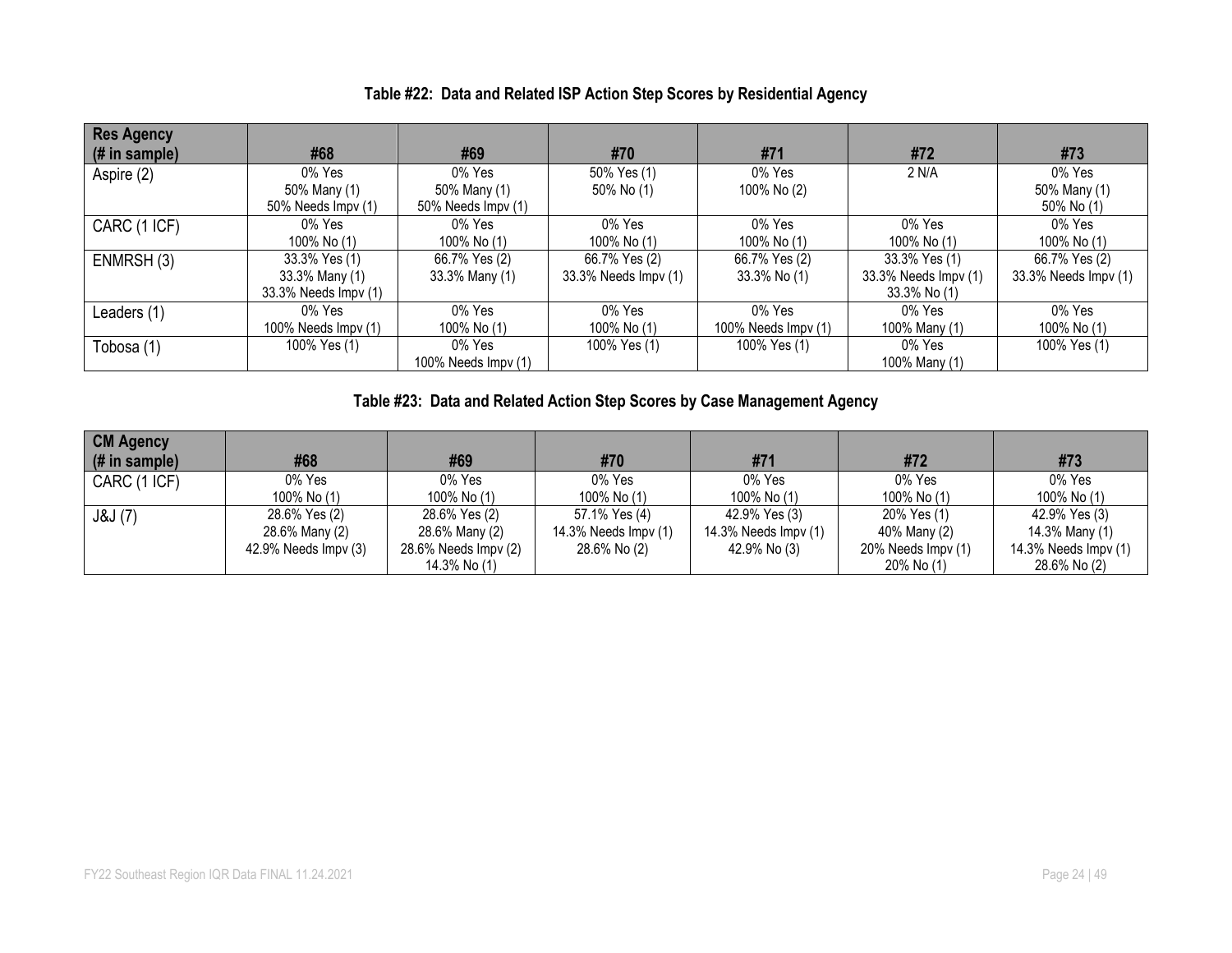In addition to the components listed above, the Teaching and Support Strategies (T&SS) are also an integral part of the ISP. T&SS should be developed by the residential and/or day provider responsible for implementing the T&SS. Input from others such as therapists should be included as needed. WDSIs are developed by therapists as a complement to the T&SS. All T&SS and WDSIs should provide guidance for those direct support professionals who support the person in achieving his/her Vision/Outcomes. The following protocol questions in the FY22 IQR relate to the T&SS and implementation of the ISP.

Question #77: Are the T&SS sufficient to ensure consistent implementation of the services planned?

Question #78: Are the recommendations and/or objectives/strategies of ancillary provider integrated into the ISP?

Question #89: Were the direct service staff able to describe their responsibilities in providing daily care/supports to the person?

Question #88: Was the direct service staff trained on the implementation of this person's ISP?

Question #86/87a: Is the ISP being implemented?

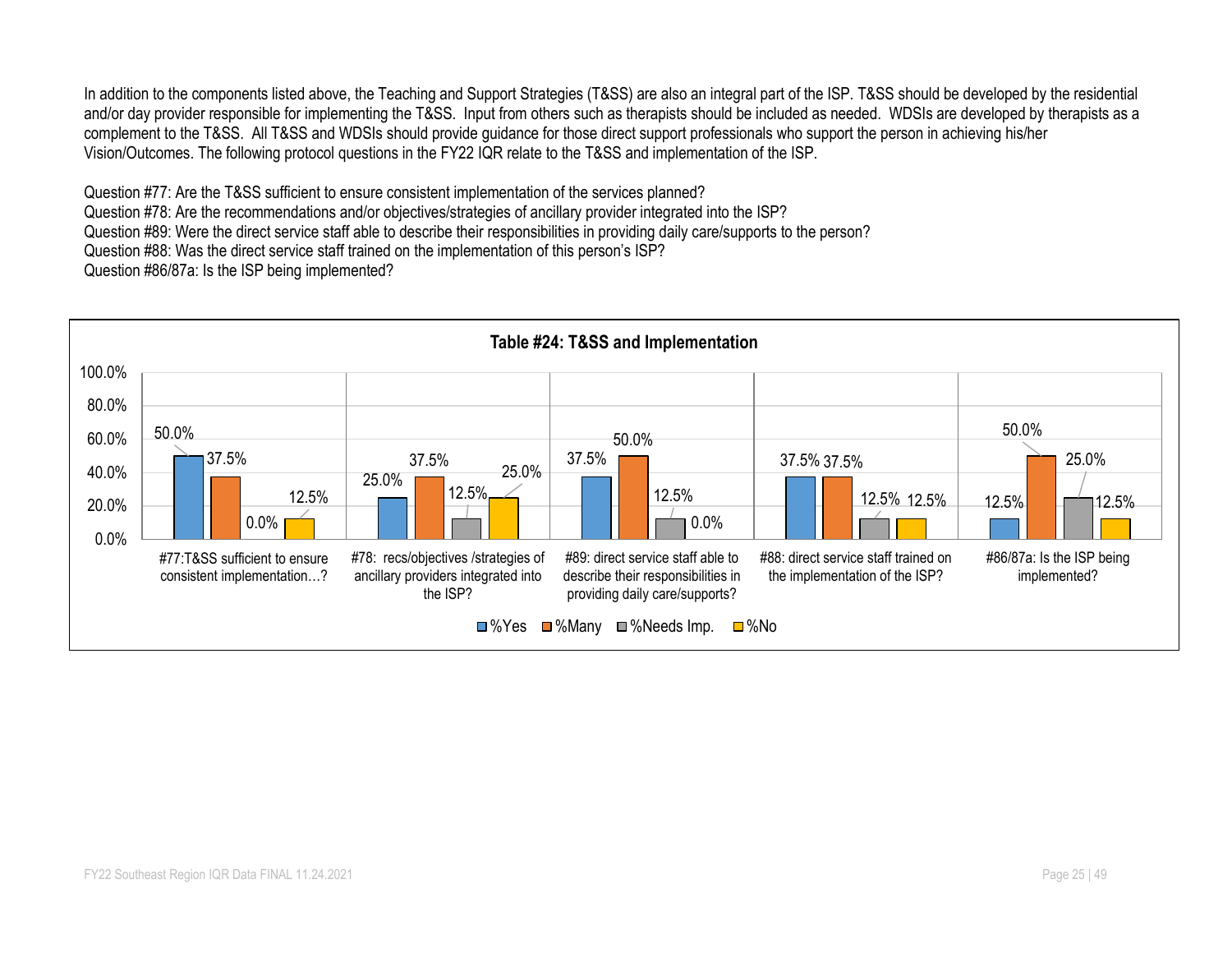|  | Table #25: T&SS and ISP Implementation Scores by Residential Agency |  |
|--|---------------------------------------------------------------------|--|
|  |                                                                     |  |

| <b>Res. Agency</b><br>$#$ in sample) | #77                             | #78                                          | #89                                             | #88                                          | #87a                                                    |
|--------------------------------------|---------------------------------|----------------------------------------------|-------------------------------------------------|----------------------------------------------|---------------------------------------------------------|
| Aspire (2)                           | 50% Yes (1)<br>50% Many (1)     | 0% Yes<br>50% Many (1)<br>50% Needs Impv (1) | $0\%$ Yes<br>50% Many (1)<br>50% Needs Impy (1) | 0% Yes<br>50% Many (1)<br>50% Needs Impv (1) | 0% Yes<br>50% Many (1)<br>50% Needs Impv (1)            |
| CARC (1 ICF)                         | $0\%$ Yes<br>100% No (1)        | 0% Yes<br>100% No (1)                        | 100% Yes (1)                                    | 0% Yes<br>100% No (1)                        | 0% Yes<br>100% No (1)                                   |
| ENMRSH (3)                           | 66.7% Yes (2)<br>33.3% Many (1) | 66.7% Yes (2)<br>33.3% Many (1)              | 0% Yes<br>100% Many (3)                         | 33.3% Yes (1)<br>66.7% Many (2)              | 33.3% Yes (1)<br>33.3% Many (1)<br>33.3% Needs Impv (1) |
| Leaders (1)                          | 100% Yes (1)                    | 0% Yes<br>100% No (1)                        | 100% Yes (1)                                    | 100% Yes (1)                                 | 0% Yes<br>100% Many (1)                                 |
| Tobosa (1)                           | $0\%$ Yes<br>100% Many (1)      | 0% Yes<br>100% Many (1)                      | 100% Yes (1)                                    | 100% Yes (1)                                 | 0% Yes<br>100% Many (1)                                 |

# **Table #26: T&SS and ISP Implementation Scores by Case Management Agency**

| <b>CM Agency</b><br>(# in sample) | #77            | #78                  | #89                  | #88                  | #87a                 |
|-----------------------------------|----------------|----------------------|----------------------|----------------------|----------------------|
| CARC (1 ICF)                      | 0% Yes         | 0% Yes               | 100% Yes (1)         | 0% Yes               | 0% Yes               |
|                                   | 100% No (1)    | 100% No (1)          |                      | 100% No (1)          | 100% No (1)          |
| J&J (7)                           | 57.1% Yes (4)  | 28.6% Yes (2)        | 28.6% Yes (2)        | 42.9% Yes (3)        | 14.3% Yes (1)        |
|                                   | 42.9% Many (3) | 42.9% Many (3)       | 57.1% Many (4)       | 42.9% Many (3)       | 57.1% Many (4)       |
|                                   |                | 14.3% Needs Impv (1) | 14.3% Needs Impv (1) | 14.3% Needs Impv (1) | 28.6% Needs Impv (2) |
|                                   |                | 14.3% No (1)         |                      |                      |                      |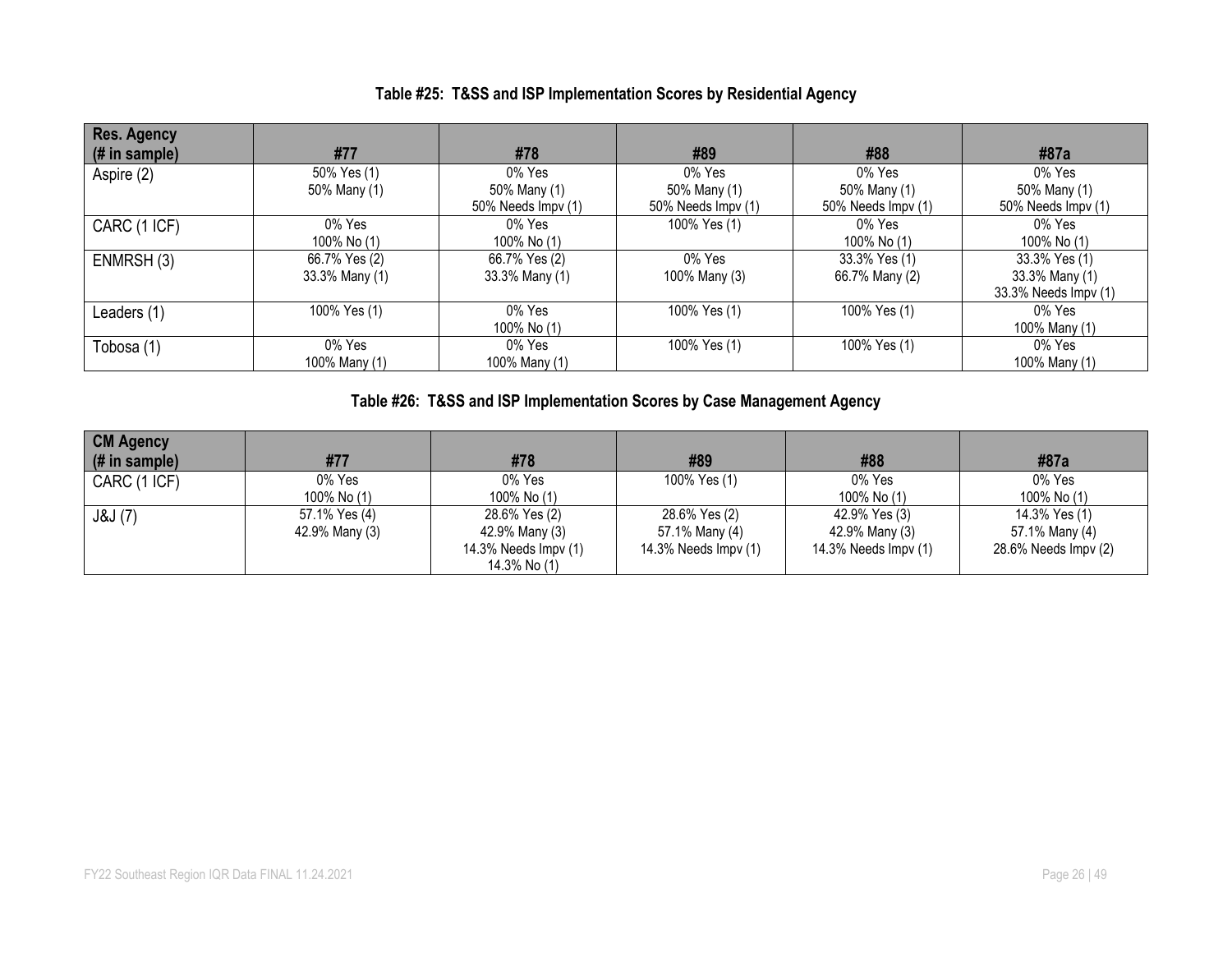As evidenced above, the different components of each person's ISP are evaluated. Based on that analysis, an overview of the adequacy of ISP content as well as implementation and effectiveness of the ISP can be determined. There are multiple questions in the FY22 IQR protocol that probe these items, and the level of intensity of services that individuals in the review receive.

Question #65: Does my ISP contain current and accurate information?

Question #124: Overall, has the IDT process been adequate for assessing, planning, implementing and monitoring of services for this person?

Question #85: Overall, is the ISP adequate to meet the person's needs?

Question #161: Does the person receive services and supports recommended in the ISP?

Question #87b: Are current services adequate to meet the person's needs?

Question #164: Is the total program of the level of intensity adequate to meet this person's needs?

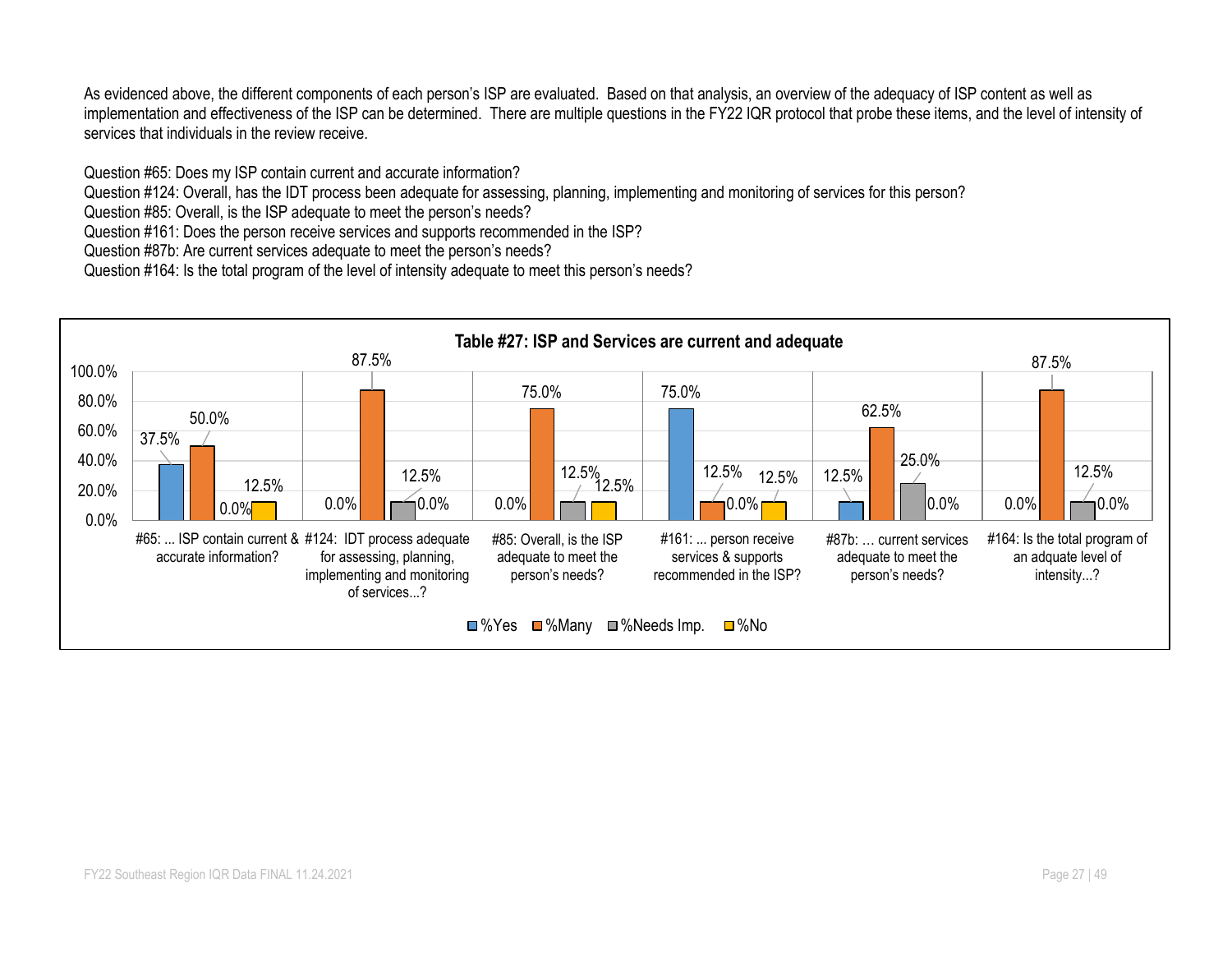## **Table #28: ISP Content and Adequacy Scores, by Residential Agency**

| Res. Agency<br>(# in sample) | #65                     | #124                          | #85                                             | #161                    | #87b                             | #164                                         |
|------------------------------|-------------------------|-------------------------------|-------------------------------------------------|-------------------------|----------------------------------|----------------------------------------------|
| Aspire (2)                   | 0% Yes<br>100% Many (2) | 0% Yes<br>100% Many (2)       | $0\%$ Yes<br>50% Many (1)<br>50% Needs Impv (1) | 100% Yes (2)            | $0\%$ Yes<br>100% Needs Impv (2) | 0% Yes<br>50% Many (1)<br>50% Needs Impv (1) |
| CARC (1 ICF)                 | 0% Yes<br>100% No (1)   | 0% Yes<br>100% Needs Impv (1) | 0% Yes<br>100% No (1)                           | 0 Yes<br>100% No (1)    | 0% Yes<br>100% Many (1)          | 0% Yes<br>100% Many (1)                      |
| ENMRSH (3)                   | 100% Yes (3)            | 0% Yes<br>100% Many (3)       | 0% Yes<br>100% Many (3)                         | 100% Yes (3)            | 33.3% Yes (1)<br>66.7% Many (2)  | 0% Yes<br>100% Many (3)                      |
| Leaders (1)                  | 0% Yes<br>100% Many (1) | 0% Yes<br>100% Many (1)       | 0% Yes<br>100% Many (1)                         | 0% Yes<br>100% Many (1) | 0% Yes<br>100% Many (1)          | 0% Yes<br>100% Many (1)                      |
| Tobosa (1)                   | 0% Yes<br>100% Many (2) | 0% Yes<br>100% Many (1)       | 0% Yes<br>100% Many (1)                         | 100% Yes (1)            | 0% Yes<br>100% Many (1)          | 0% Yes<br>100% Many (1)                      |

# **Table #29: ISP Content and Adequacy Scores, by Case Management Agency**

|                  | <b>Question</b> |                     |                      |                |                      |                      |
|------------------|-----------------|---------------------|----------------------|----------------|----------------------|----------------------|
| <b>CM Agency</b> |                 |                     |                      |                |                      |                      |
| $($ # in sample) | #65             | #124                | #85                  | #161           | #87b                 | #164                 |
| CARC (1 ICF)     | 0% Yes          | 0% Yes              | 0% Yes               | 0% Yes         | 0% Yes               | 0% Yes               |
|                  | 100% No (1)     | 100% Needs Impv (1) | 100% No (1)          | 100% No (1)    | 100% Many (1)        | 100% Many (1)        |
| J&J(7)           | 42.9% Yes (3)   | 0% Yes              | 0% Yes               | 85.7% Yes (6)  | 14.3% Yes (1)        | 85.7% Many (6)       |
|                  | 57.1% Many (4)  | 100% Many (7)       | 85.7% Many (6)       | 14.3% Many (1) | 57.1% Many (4)       | 14.3% Needs Impv (1) |
|                  |                 |                     | 14.3% Needs Impv (1) |                | 28.6% Needs Impv (2) |                      |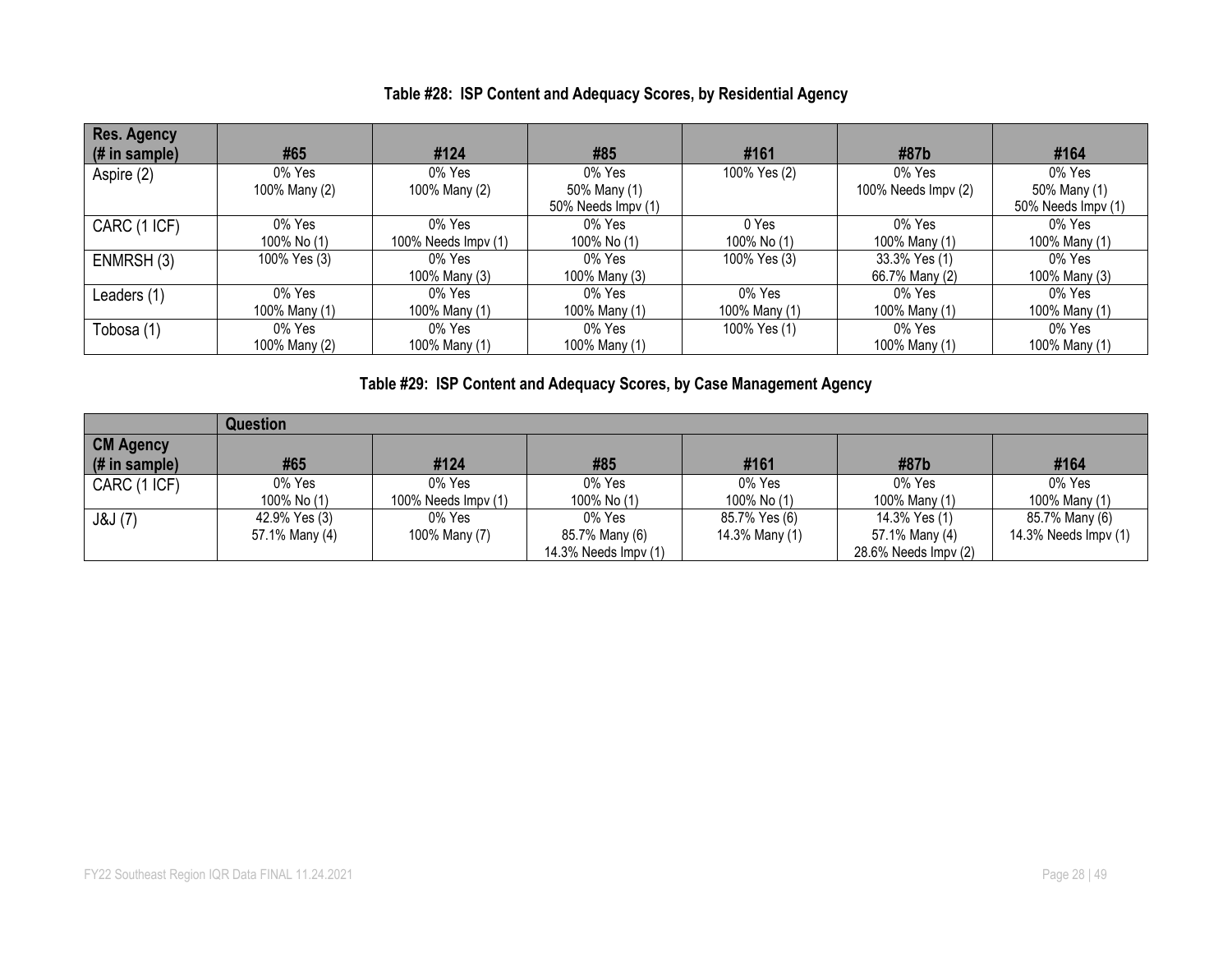#### **G. Case Management**

Case Management services are intended to be person-centered and are key to enabling people to pursue their desired life outcomes while gaining greater independence and access to needed services and supports. In the SE region, the case managers scored very well on knowing the person, understanding role/job and being available. Well done!

Question #24: Does the case manager "know" the person?

Question #25: Does the case manager understand his/her role/job?

Question #26: Is the case manager available to the person?

Question #27: Was the case manager able to describe the person's health related needs?



**Table #31: Case Management Scores, by Case Management Agency**

| <b>CM Agency</b><br>(# in sample) | #24          | #25                  | #26            | #27                  |
|-----------------------------------|--------------|----------------------|----------------|----------------------|
|                                   |              |                      |                |                      |
| CARC (1 ICF)                      | 100% Yes (1) | 0% Yes               | 100% Yes (1)   | 100% Yes (1)         |
|                                   |              | 100% Many (1)        |                |                      |
| J&J(7)                            | 100% Yes (7) | 0% Yes               | 85.7% Yes (6)  | 42.9% Yes (3)        |
|                                   |              | 85.7% Many (6)       | 14.3% Many (1) | 42.9% Many (3)       |
|                                   |              | 14.3% Needs Impv (1) |                | 14.2% Needs Impv (1) |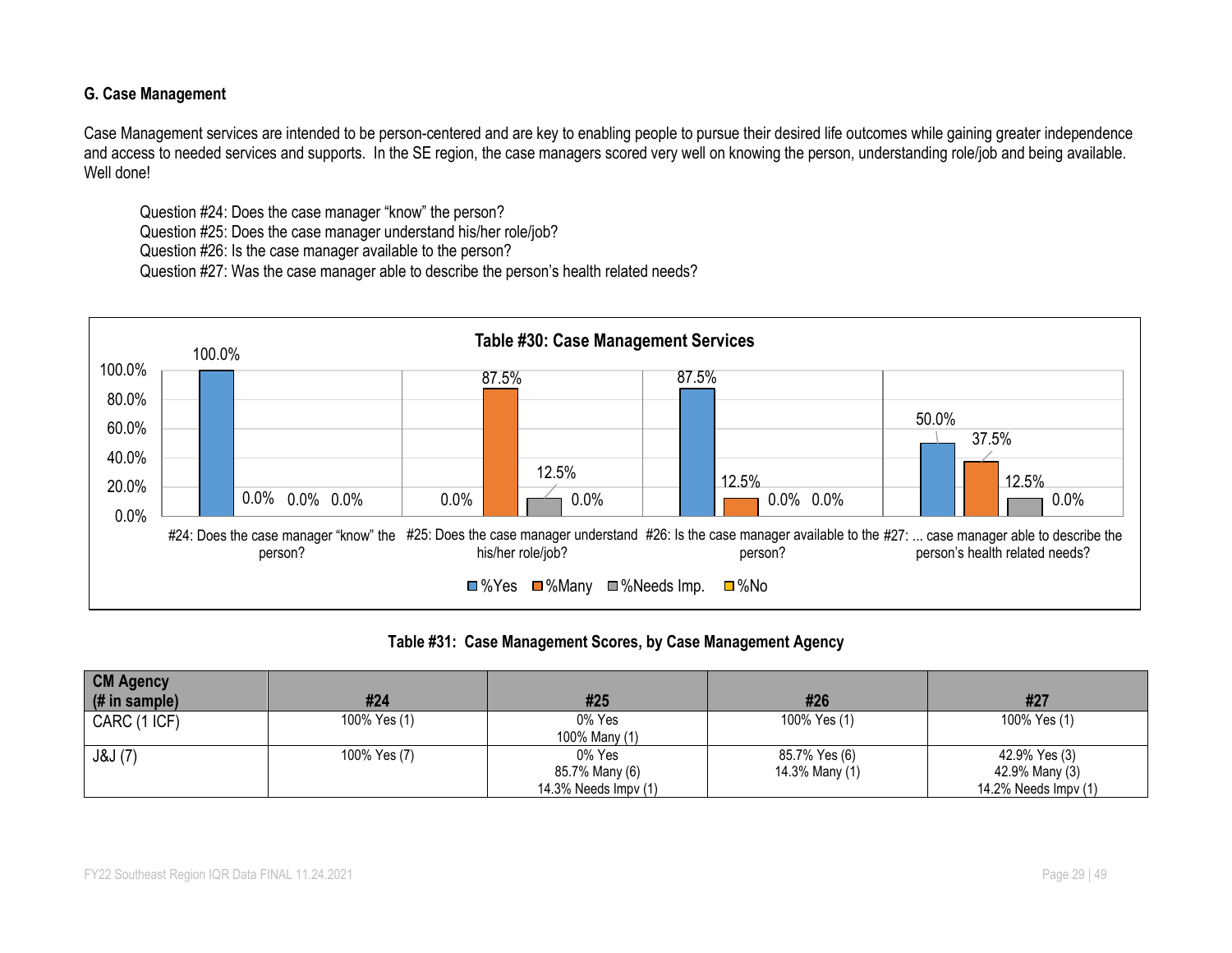Other important questions related to Case Management include:

Question #28: Does the case manager have an appropriate expectation of growth for this person?

Question #29: Does the case management record contain documentation that the case manager is monitoring and tracking the delivery of services as outlined in the ISP? Question #30: Does the case manager provide case management services at the level needed by this person?



### **Table #33: Case Management Scores, by Case Management Agency**

| <b>CM Agency</b> |                |                             |                      |
|------------------|----------------|-----------------------------|----------------------|
| $#$ in sample)   | #28            | #29                         | #30                  |
| CARC (1 ICF)     | 100% Yes (1)   | 0% Yes                      | 100% Yes (1)         |
|                  |                | 100% Needs $\text{Impv}(1)$ |                      |
| J&J(7)           | 85.7% Yes (6)  | 14.3% Yes (1)               | 0% Yes               |
|                  | 14.3% Many (1) | 71.4% Many (5)              | 85.7% Many (6)       |
|                  |                | 14.3% Needs Impv (1)        | 14.3% Needs Impv (1) |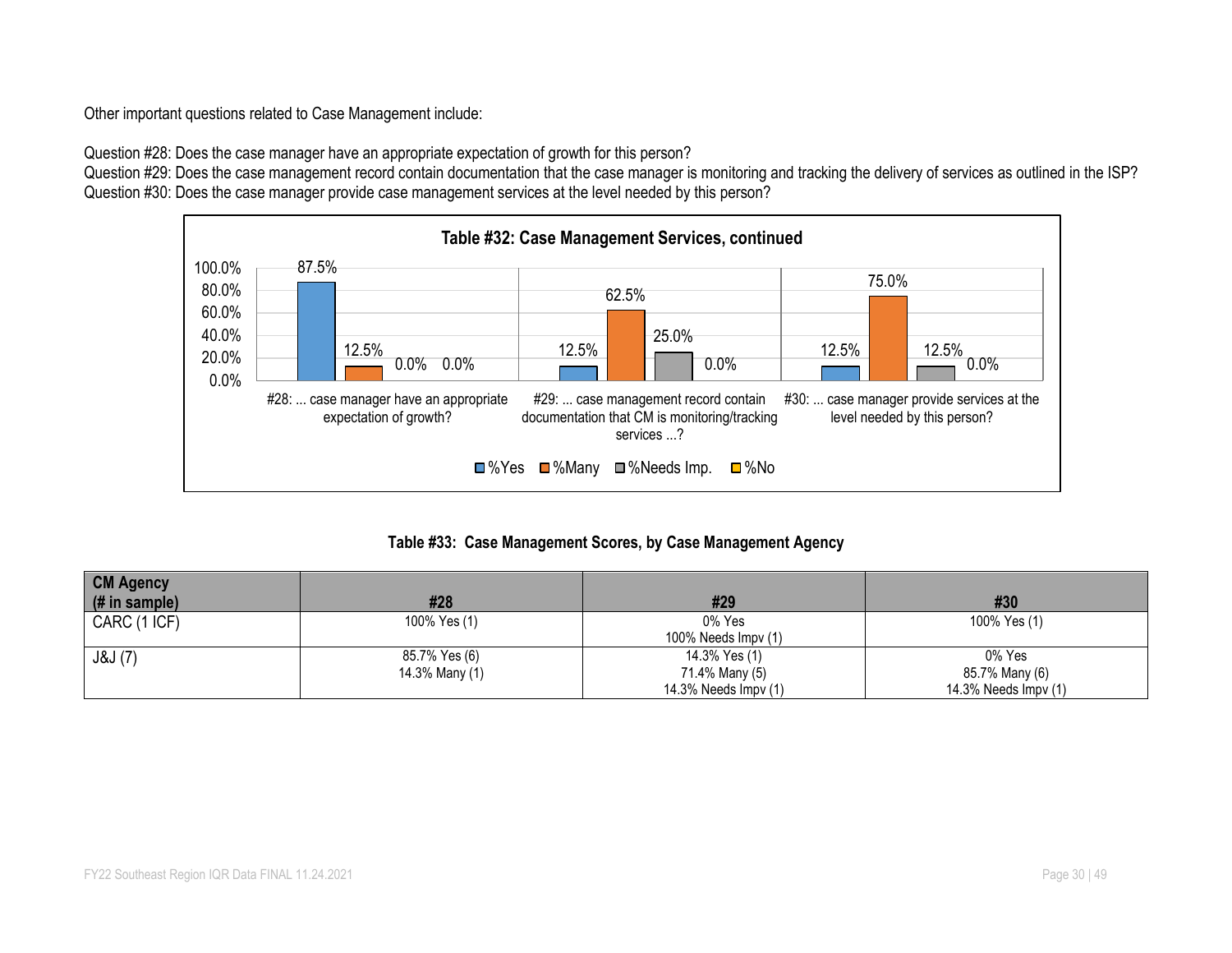#### **H. Supported Employment**

Access to competitive integrated employment enables an individual to engage in community life, increase personal resources, improve self-sufficiency and contribute back to the community. The 2018 Waiver Standards emphasize that, "employment should be the first consideration. If someone does not choose employment, the decision should be based on informed choice". Making an informed choice about employment is an individualized process. All people have unique histories and backgrounds, which means that some people may have limited experiences and will require more information to make a decision about employment while others may have a rich and varied employment history and can make an informed choice based on that history.

There are multiple components that make up the process of ensuring Informed Choice. These are probed as part of the Individual Quality Review, and detailed in the tables below. As the 2018 DD Waiver Standards emphasize,

2018 DD Waiver Standards Chapter 4.5… "Person-centered practice must include informed choice. Informed choice is when a person makes a decision based on a solid understanding of all available options and consequences of how that choice will impact his/her life. Options are developed through a partnership with the person and knowledgeable supports, including team members and nonpaid supports who empower the person to make informed choices. Informed choice is critical in PCP and can move the lives of people with I/DD forward."

Informed choice generally includes the following information from 2018 DD Waiver Standards Chapter 4.5 and 6.6.3.4:

- 1. *Assessment:* The first step in making an informed choice about employment starts with the assessment process.
- 2. *Information: …* discussing with the person/guardian what was learned through the assessment (4.5) is also expected and helpful. In addition, providing information about different work options and resources available to the person in a way that is understandable by the person is important.
- 3. *Experience:* If a person has no volunteer or work history, then the individual and guardian should consider trying new discovery experiences in the community to determine interests, skills, abilities, and needs. Opportunity for Trial Work or Volunteering: … providing the individual with access to job exploration activities including volunteer work and/or trial work opportunities, if the individual and guardian are interested, is key.
- 4. *Identification of barriers:* considering potential impact on the person's life, health and safety and creating strategies to address any related issues that may arise.

The IQR Questions related to these four Informed Choice areas and the results follow.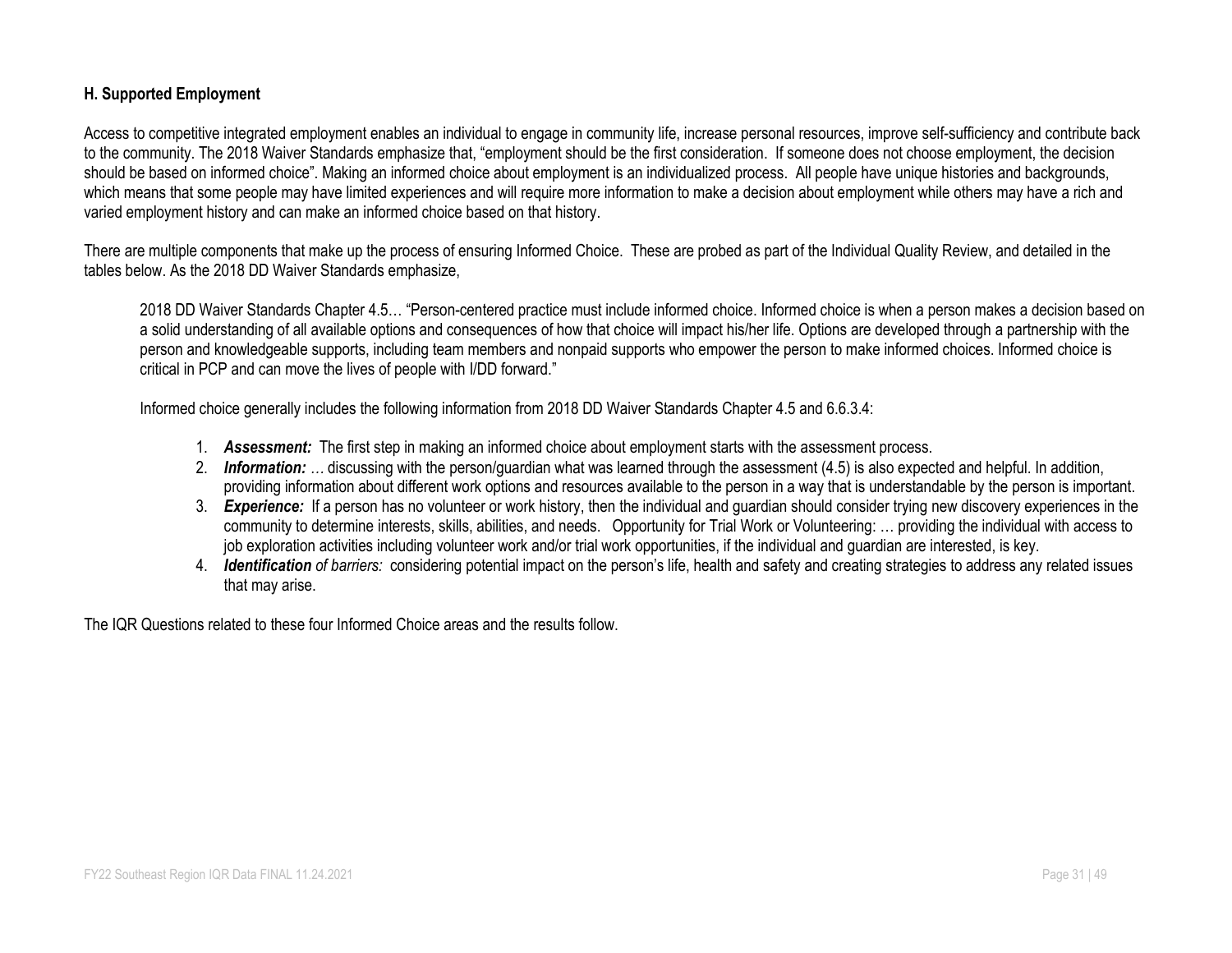### **1. Components of Informed Choice: Assessment**

Question #125. Does (Name) have a current Person-Centered Assessment?

Question #126. Did this assessment address vocational interests, abilities and needs?

Question #127. Did the individual participate personally in the Person-Centered Assessment?

Question #128. Did the Guardian participate in the Person-Centered Assessment?

Question #129. Is the individual engaged in the Informed Choice Project? *Note: This question was answered N/A by all surveyors as this project no longer exists.*

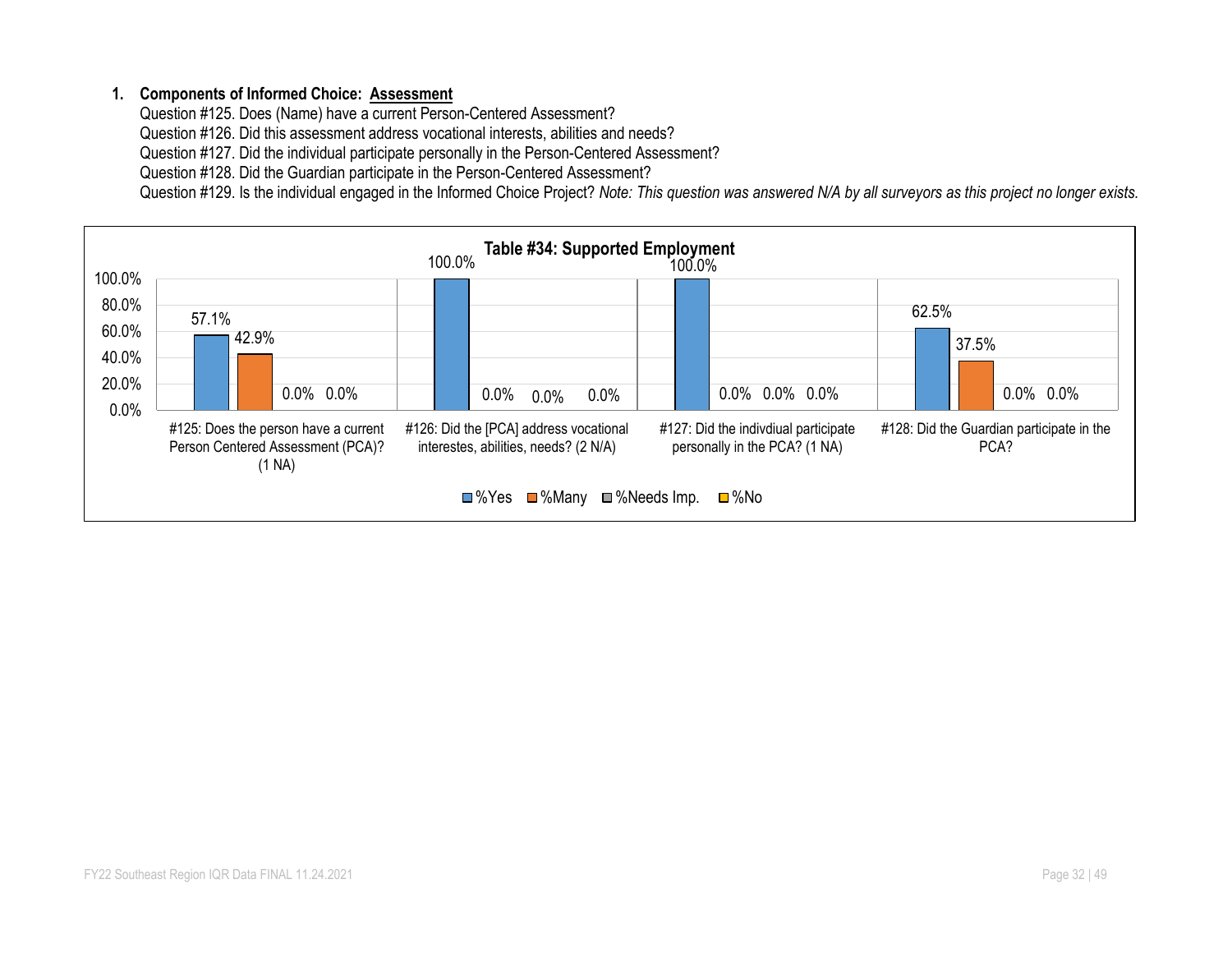# **Table #35: Supported Employment Scores by Provider Agency**

| <b>Res. Agency</b> |                |              |              |               |
|--------------------|----------------|--------------|--------------|---------------|
| (# in sample)      | #125           | #126         | #127         | #128          |
| Aspire (2)         | 50% Yes (1)    | 100% Yes (2) | 100% Yes (2) | 50% Yes (1)   |
|                    | 50% Many (1)   |              |              | 50% No (1)    |
| CARC (1 ICF)       | 1 N/A          | 1 N/A        | 1 N/A        | 0% Yes        |
|                    |                |              |              | 100% No (1)   |
| ENMRSH (3)         | 66.7% Yes (2)  | 100% Yes (2) | 100% Yes (3) | 66.7% Yes (2) |
|                    | 33.3% Many (1) |              |              | 33.3% No (1)  |
| Leaders (1)        | 0% Yes         | 100% Yes (1) | 100% Yes (1) | 100% Yes (1)  |
|                    | 100% Many (1)  |              |              |               |
| Tobosa (1)         | 100% Yes (1)   | 100% Yes (1) | 100% Yes (1) | 100% Yes (1)  |

# **Table #36: Supported Employment Scores by Case Management Agency**

| <b>CM Agency</b> |                                 |                         |              |                               |
|------------------|---------------------------------|-------------------------|--------------|-------------------------------|
| $#$ in sample)   | #125                            | #126                    | #127         | #128                          |
| CARC (1 ICF)     | 1 N/A                           | 1 N/A                   | 1 N/A        | 0% Yes<br>100% No (1)         |
| J&J(7)           | 57.1% Yes (4)<br>42.9% Many (3) | 100% Yes (6)<br>(1 N/A) | 100% Yes (7) | 71.4% Yes (5)<br>28.6% No (2) |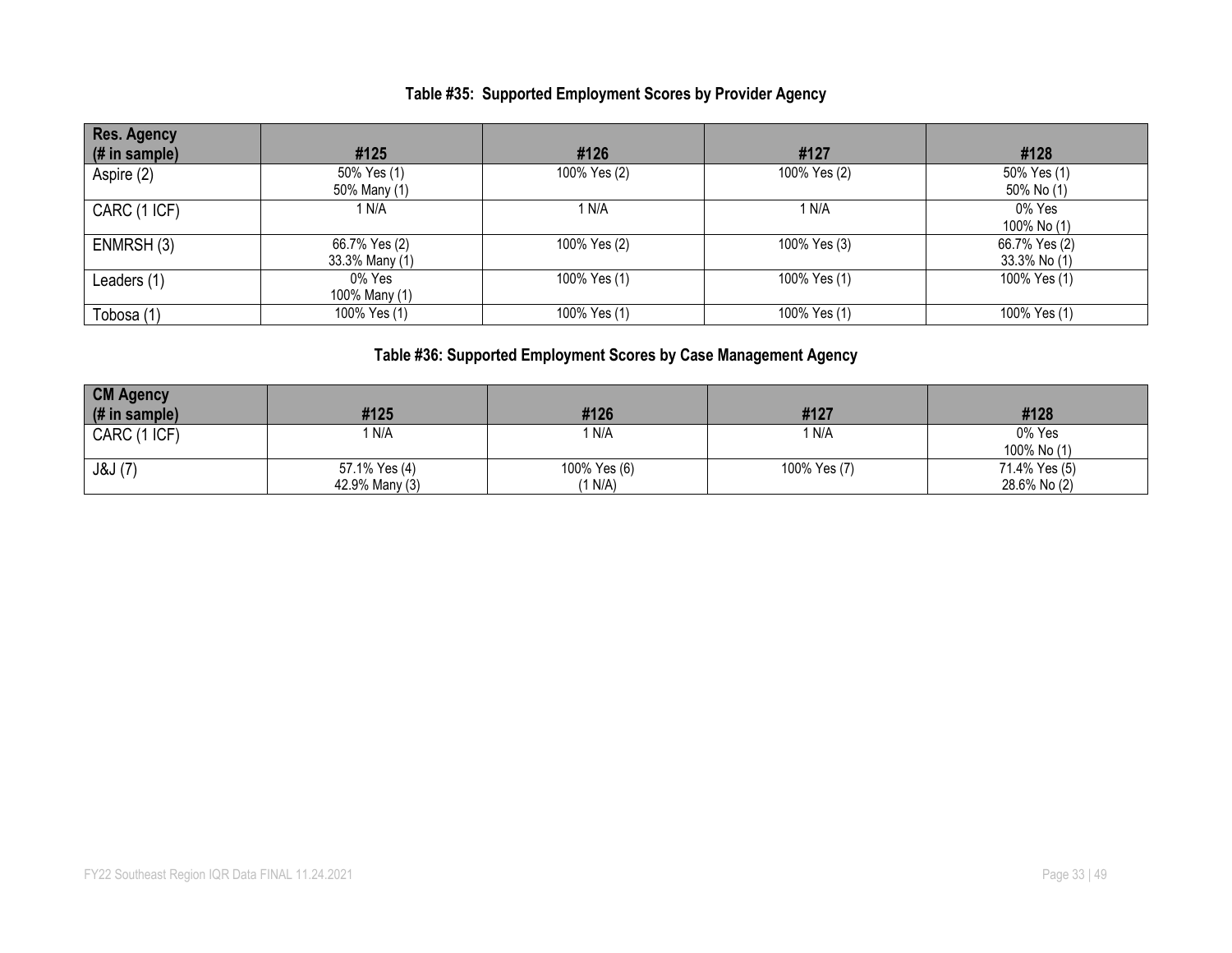### **2. Components of Informed Choice: Information and Experience**

Question #130. Has the individual been offered the opportunity to participate in work or job exploration including volunteer work and/or trial work opportunities? Question #131. If #130 is Yes, are these new experiences clearly documented in the ISP Work, Education and/or Volunteer History section? Question #132. If #130 is No, is the individual trying new discovery experiences in the community to determine interests, abilities, skills and needs? Question #133. Has the Guardian had the opportunity to gain information on how the individual responded during job exploration activities such as volunteering and/or trial work experiences?

Question #134. Has the individual received information regarding the range of employment options available to him/her?

Question #135. Has the Guardian received information regarding the range of employment options available for the individual?

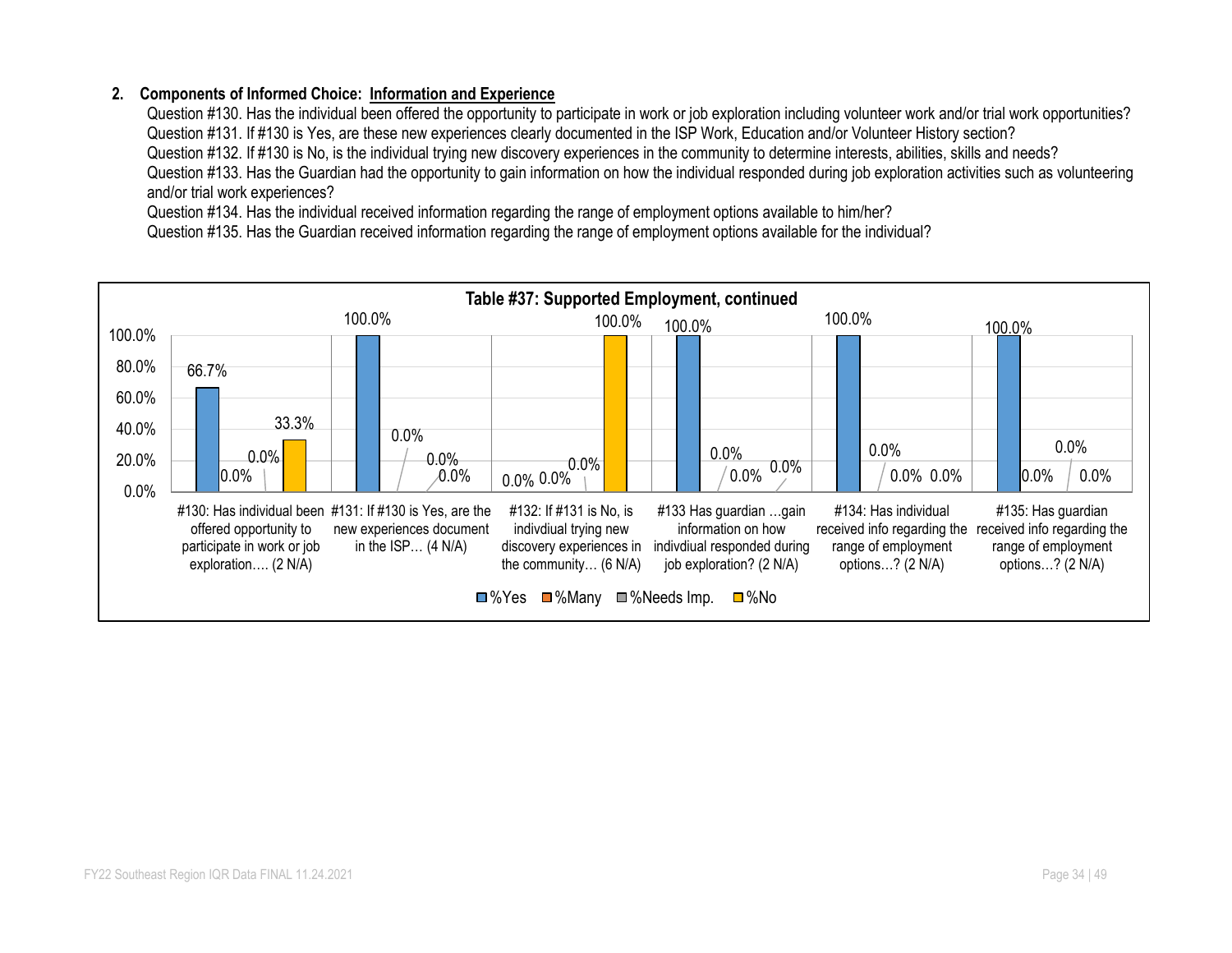# **Table #38: Supported Employment Scores by Provider Agency**

| Res. Agency   |              |                  |             |              |              |              |
|---------------|--------------|------------------|-------------|--------------|--------------|--------------|
| (# in sample) | #130         | #131             | #132        | #133         | #134         | #135         |
| Aspire (2)    | 100% Yes (2) | 100% Yes (2)     | 1 N/A       | 100% Yes (2) | 100% Yes (2) | 100% Yes (2) |
| CARC (1 ICF)  | 0% Yes       | <sup>1</sup> N/A | 1% Yes      | 100% Yes (1) | 100% Yes (1) | 100% Yes (1) |
|               | 100% No (1)  |                  | 100% No (1) |              |              |              |
| ENMRSH (3)    | $0\%$ Yes    | 3 N/A            | 0% Yes      | 100% Yes (1) | 100% Yes (1) | 100% Yes (1) |
|               | 100% No (1)  |                  | 100% No (1) | (2 N/A)      | (2 N/A)      | (2 N/A)      |
|               | (2 N/A)      |                  | (2 N/A)     |              |              |              |
| Leaders (1)   | 100% Yes (1) | 100% Yes (1)     | 1 N/A       | 100% Yes (1) | 100% Yes (1) | 100% Yes (1) |
| Tobosa (1)    | 100% Yes (1) | 100% Yes (1)     | 1 N/A       | 100% Yes (1) | 100% Yes (1) | 100% Yes (1) |

# **Table #39: Supported Employment Scores by Case Management Agency**

| <b>CM Agency</b><br>(# in sample) | #130                                 | #131                    | #132                             | #133                    | #134                    | #135                    |
|-----------------------------------|--------------------------------------|-------------------------|----------------------------------|-------------------------|-------------------------|-------------------------|
| CARC (1 ICF)                      | 0% Yes<br>100% No (1)                | N/A                     | $0\%$ Yes<br>100% No (1)         | 100% Yes (1)            | 100% Yes (1)            | 100% Yes (1)            |
| J&J(7)                            | 80% Yes (4)<br>20% No (1)<br>(2 N/A) | 100% Yes (4)<br>(3 N/A) | 0% Yes<br>100% No (1)<br>(6 N/A) | 100% Yes (5)<br>(2 N/A) | 100% Yes (5)<br>(2 N/A) | 100% Yes (5)<br>(2 N/A) |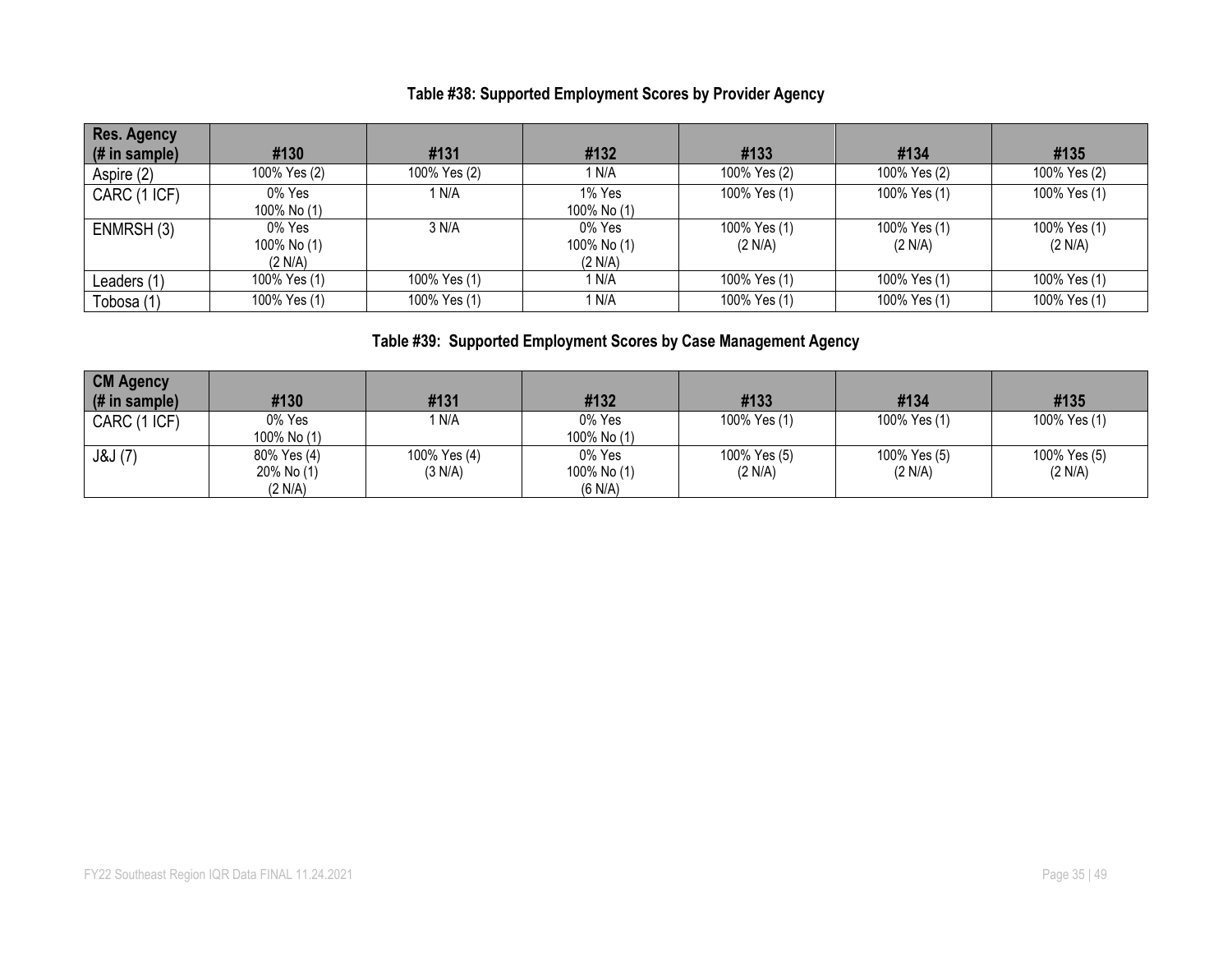### **3. Components of Informed Choice: Identification of Employment Barriers/Issues.**

Question #136. If there are barriers to employment, has the Team, including the individual, addressed how to overcome those barriers to employment and integrating clinical info, AT, & therapies as necessary...?

Question #137. If there are barriers to employment, has the Team addressed with the Guardian how to overcome those barriers to employment and integrating clinical info, AT, & therapies as necessary...?

Question #138. Has the individual participated in work or volunteer activities during the past year?

Question #139. Has the individual identified what type of work or volunteer activities he/she would like to do?

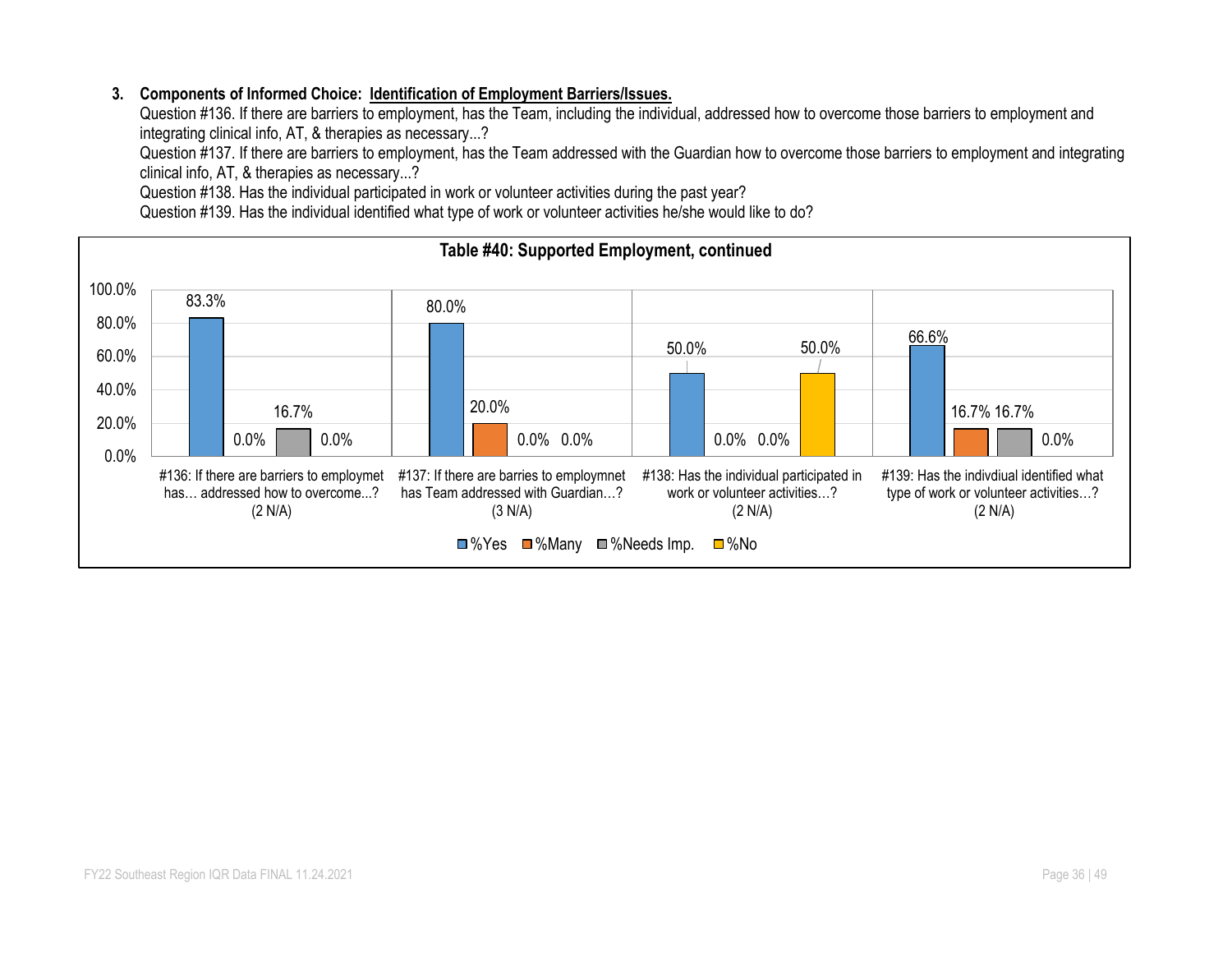# **Table #41: Supported Employment Scores by Provider Agency**

| <b>Res. Agency</b> |               |               |              |                     |
|--------------------|---------------|---------------|--------------|---------------------|
| $#$ in sample)     | #136          | #137          | #138         | #139                |
| Aspire (2)         | 100% Yes (2)  | 100% Yes (2)  | 0% Yes       | 50% Yes (1)         |
|                    |               |               | 100% No (2)  | 50% Many (1)        |
| CARC (1 ICF)       | 100% Yes (1)  | 1 N/A         | 100% Yes (1) | 100% Yes (1)        |
| ENMRSH (3)         | 0% Yes        | $0\%$ Yes     | 0% Yes       | 0% Yes              |
|                    | 100% Many (1) | 100% Many (1) | 100% No (1)  | 100% Needs Impv (1) |
|                    | (2 N/A)       | (2 N/A)       | (2 N/A)      | (2 N/A)             |
| Leaders (1)        | 100% Yes (1)  | 100% Yes (1)  | 100% Yes (1) | 100% Yes (1)        |
| Tobosa (1)         | 100% Yes (1)  | 100% Yes (1)  | 100% Yes (1) | 100% Yes (1)        |

# **Table #42: Supported Employment Scores by Case Management Agency**

| <b>CM Agency</b> |              |              |              |                    |
|------------------|--------------|--------------|--------------|--------------------|
| (# in sample)    | #136         | #137         | #138         | #139               |
| CARC (1 ICF)     | 100% Yes (1) | i n/a        | 100% Yes (1) | 100% Yes (1)       |
| J&J(7)           | 80% Yes (4)  | 80% Yes (4)  | 40% Yes (2)  | 60% Yes (3)        |
|                  | 20% Many (1) | 20% Many (1) | 60% No (3)   | 20% Many (1)       |
|                  | (2 N/A)      | (2 N/A)      | (2 N/A)      | 20% Needs Impv (1) |
|                  |              |              |              | (2 N/A)            |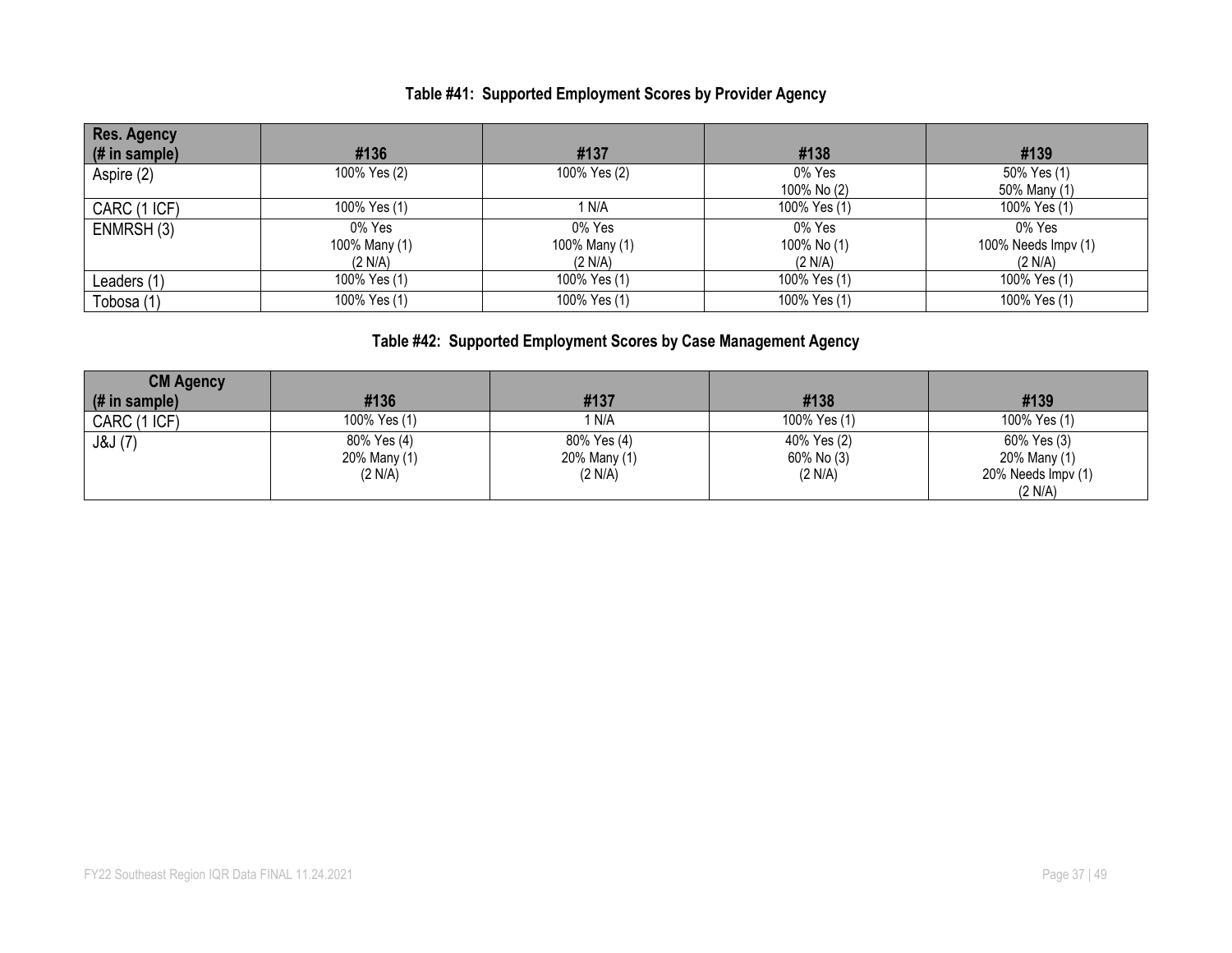#### **4. JCMs Involved in Supported Employment**

Question #140. Does the Guardian support him/her working? Question #142. Is the individual engaged in Supported Employment? Question #144. Does the person have a Career Development Plan?

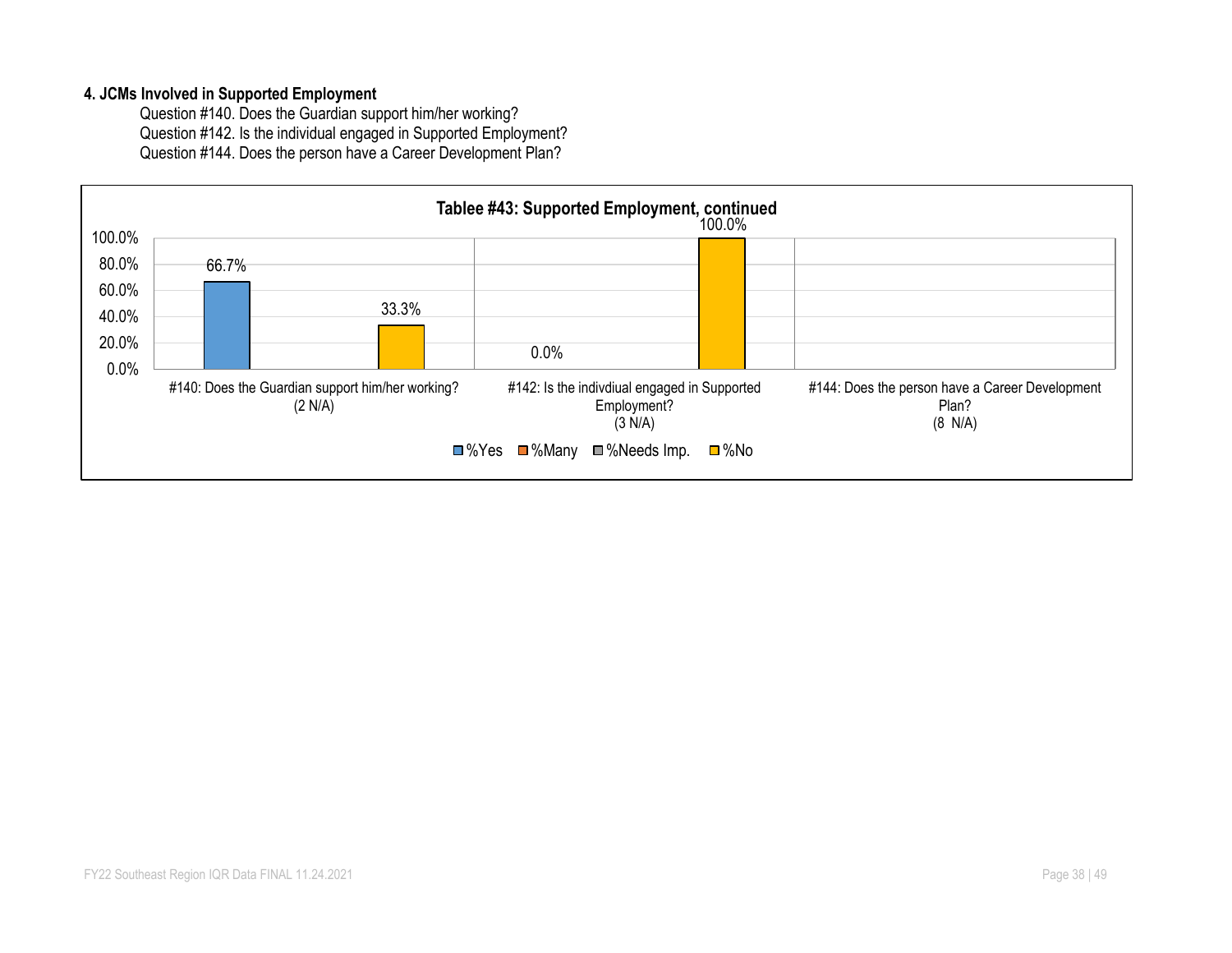# **Table #44: Supported Employment Scores by Provider Agency**

| <b>Res. Agency</b> |              |             |       |
|--------------------|--------------|-------------|-------|
| (# in sample)      | #140         | #142        | #144  |
| Aspire (2)         | 50% Yes (1)  | 0% Yes      | 2 N/A |
|                    | 50% No (1)   | 100% No (2) |       |
| CARC (1 ICF)       | 100% Yes (1) | 0% Yes      | 1 N/A |
|                    |              | 100% No (1) |       |
| ENMRSH (3)         | 0% Yes       | 0% Yes      | 3 N/A |
|                    | 100% No (1)  | 100% No (1) |       |
|                    | (2 N/A)      | 2(N/A)      |       |
| Leaders (1)        | 100% Yes (1) | 1 N/A       | 1 N/A |
| Tobosa (1)         | 100% Yes (1) | 0% Yes      | 1 N/A |
|                    |              | 100% No (1) |       |

# **Table #45: Supported Employment Scores by Case Management Agency**

| <b>CM Agency</b> |                                      |                        |       |
|------------------|--------------------------------------|------------------------|-------|
| (# in sample)    | #140                                 | #142                   | #144  |
| CARC (1 ICF)     | 100% Yes (1)                         | 0% Yes<br>100% No (1)  | 1 N/A |
| J&J(10)          | 60% Yes (3)<br>40% No (2)<br>(2 N/A) | 100% No (4)<br>(3 N/A) | 7 N/A |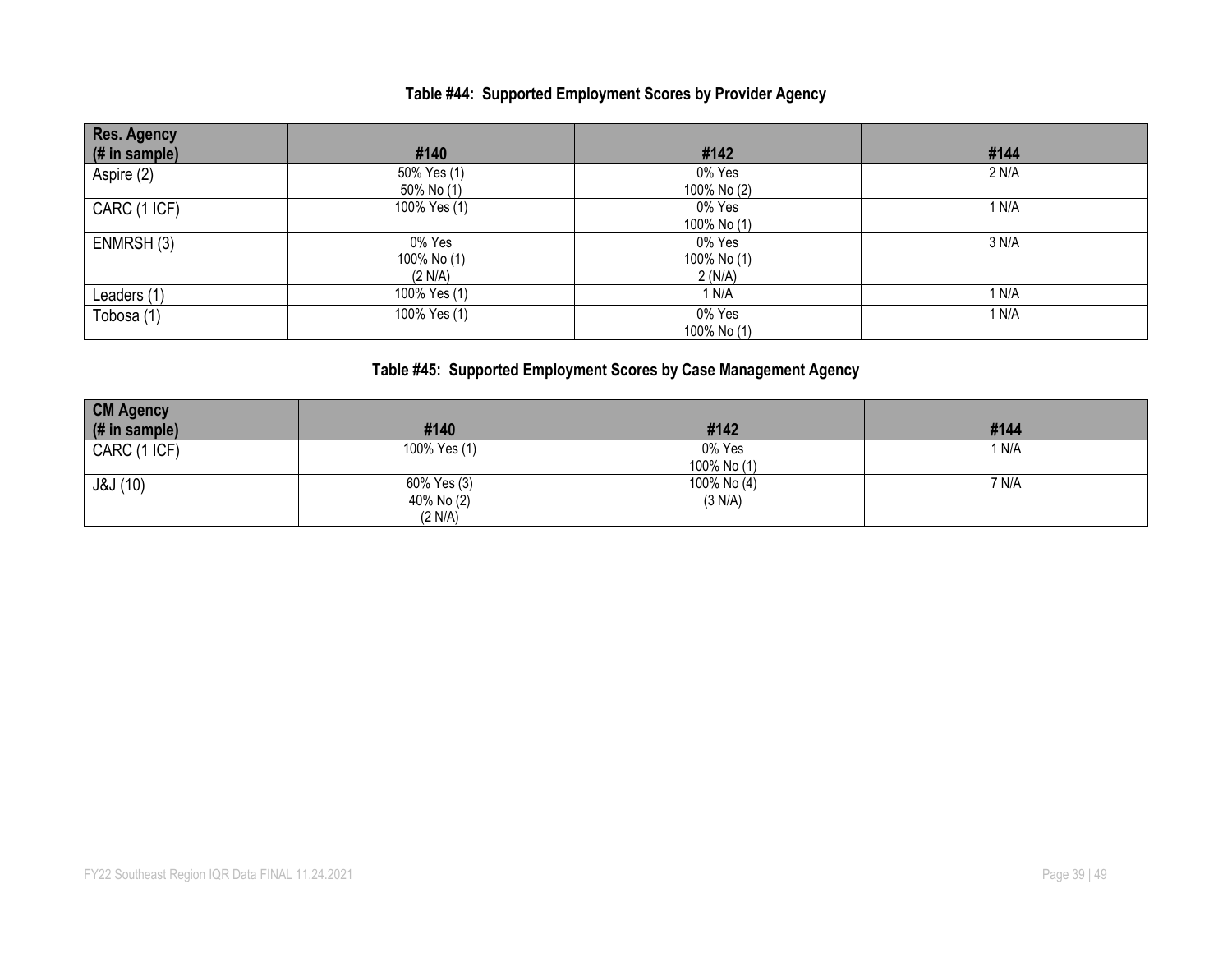### **I. IQR Scored Protocol Questions**

Below are all of the questions in the protocol and the scores of the Southeast Region Review. The questions that are **highlighted below** are also included in the data above.

| Question                                                                                                                                                                                 |
|------------------------------------------------------------------------------------------------------------------------------------------------------------------------------------------|
| <b>CASE MANAGEMENT</b>                                                                                                                                                                   |
| 24. Does the case manager "know" the person?<br>CPRQ26; '17IQR#8c, '18IQR24                                                                                                              |
| 25. Does the case manager understand his/her role/job?<br>CPRQ27 '17IQR#16, '18IQR25                                                                                                     |
| 26. Is the case manager available to the person? CPRQ29; '17IQR#16a, '18IQR27                                                                                                            |
| 27. Was the case manager able to describe the person's health related needs? CPRQ30, , '18IQR28                                                                                          |
| 28. Does the case manager have an appropriate expectation of growth for this person? CPRQ31, '18IQR29                                                                                    |
| 29. Does the case management record contain documentation that the case manager is monitoring and tracking the delivery of services as outlined in the ISP? CPRQ32; '17IQR#16b, '18IQR30 |
| 30. Does the case manager provide case management services at the level needed by this person? CPRQ33; '17IQR#16c, '18IQR31                                                              |
| <b>EMPLOYMENT AND DAY</b>                                                                                                                                                                |
| 31. Does the direct services staff "know" the person?<br>CPRQ35; '17IQR#8a, '18IQR33                                                                                                     |
| 32. Does the direct service staff have input into the person's ISP? CPRQ36, '18IQR34                                                                                                     |
| 33. Did the direct service staff receive training on implementing this person's ISP? CPRQ37, '18IQR35                                                                                    |
| 34. Was the direct service staff able to describe this person's health-related needs? CPRQ38, '18IQR36                                                                                   |
| 35. Was the direct service staff able to describe his/her responsibilities in providing daily care/supports to the person? CPRQ39, '18IQR37                                              |
| 35a. Was the direct service staff able to provide specific information regarding the person's daily activities? CPRQ39a, '18IQR37a                                                       |
| 35b. Can the direct service staff describe his/her responsibilities in implementing this person's ISP, including outcomes, action plans, and WDSIs? CPRQ39b, '18IQR37b                   |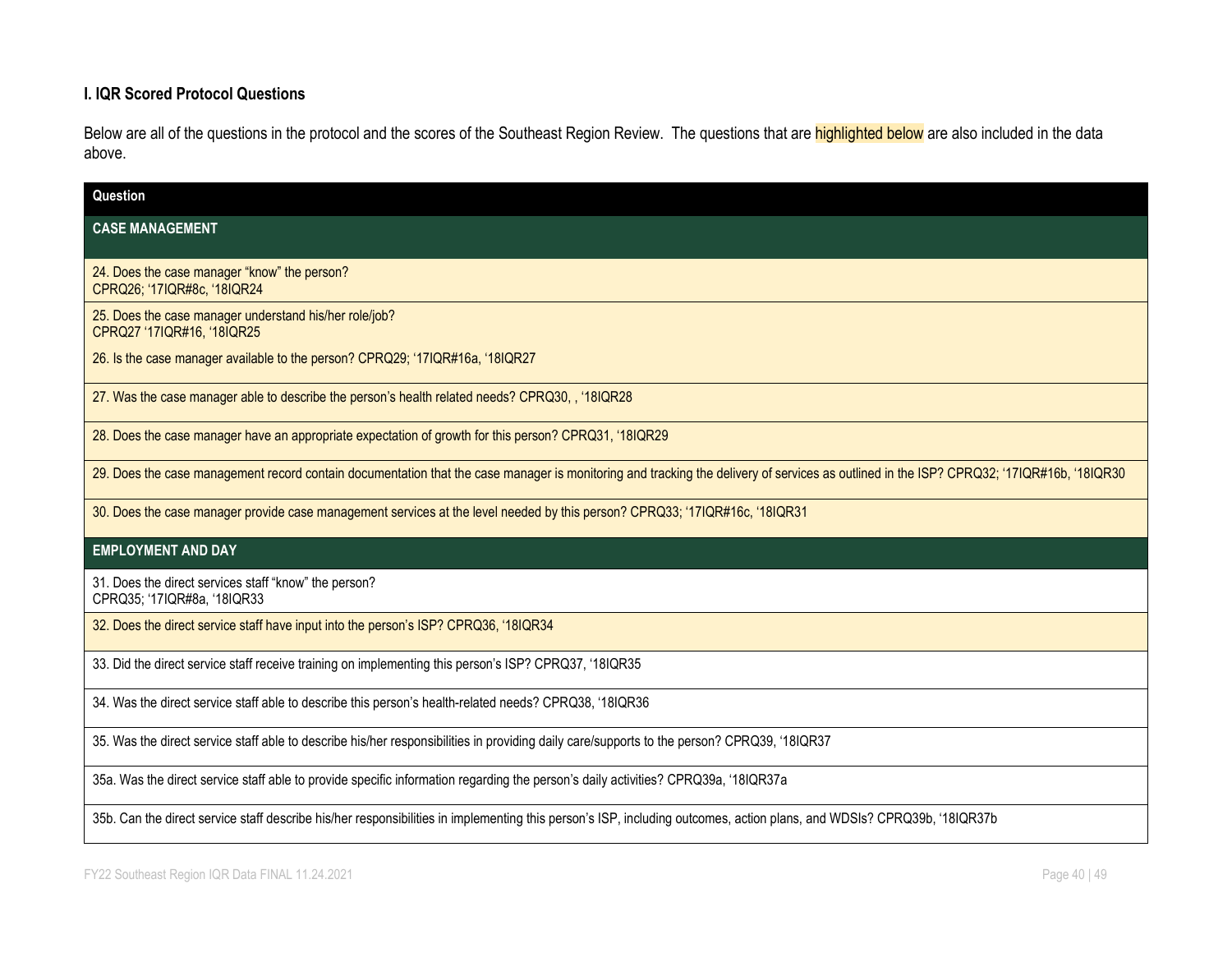36. Did the direct service staff have training on the provider's complaint process and how to report abuse, neglect and exploitation? CPRQ41, '18IQR39

37. Does the direct service staff have an appropriate expectation of growth for this person? CPRQ42, '18IQR40

38. Does the person's day/work environment generally clean, free of safety hazards and conducive to the work/activity intended? CPRQ43, '18IQR41

#### **RESIDENTIAL**

39. Does the residential direct services staff "know" the person? CPRQ44; '17IQR#8b, '18IQR42

40. Does the direct service staff have input into the person's ISP? CPRQ45, '18IQR43

41. Did the direct service staff receive training on implementing this person's ISP? CPRQ46, '18IQR44

42. Is the residence safe for individuals (void of hazards)? CPRQ47, '18IQR45

43. Was the residential direct service staff able to describe this person's health-related needs? CPRQ48, '18IQR46

44. Was the direct service staff able to describe his/her responsibilities in providing daily care/supports to the person? CPRQ49, '18IQR47

44a. Was the direct service staff able to provide specific information regarding the person's daily activities? CPRQ49a, '18IQR47a

44b. Can the direct service staff describe his/her responsibilities in implementing this person's ISP, including outcomes, action plans, and WDSIs? CPRQ49b, '18IQR47b

45. Did the direct service staff have training on the provider's complaint process and how to report abuse, neglect and exploitation? CPRQ51, '18IQR49

46. Does the residential direct service staff have an appropriate expectation of growth for this person? CPRQ52, '18IQR50

47. Does the person's residential environment offer a minimal level of quality of life? CPRQ53, '18IQR51

#### **HEALTH**

48. Overall, were the team members interviewed able to describe the person's health-related needs? CPRQ54; '17IQR#21b, '18IQR52

49. Is there evidence that the IDT discussed the person's health related issues? CPRQ55; '17IQR#21, '18IQR53

50. Was the eCHAT updated timely? '17IQR#18g, '18IQR54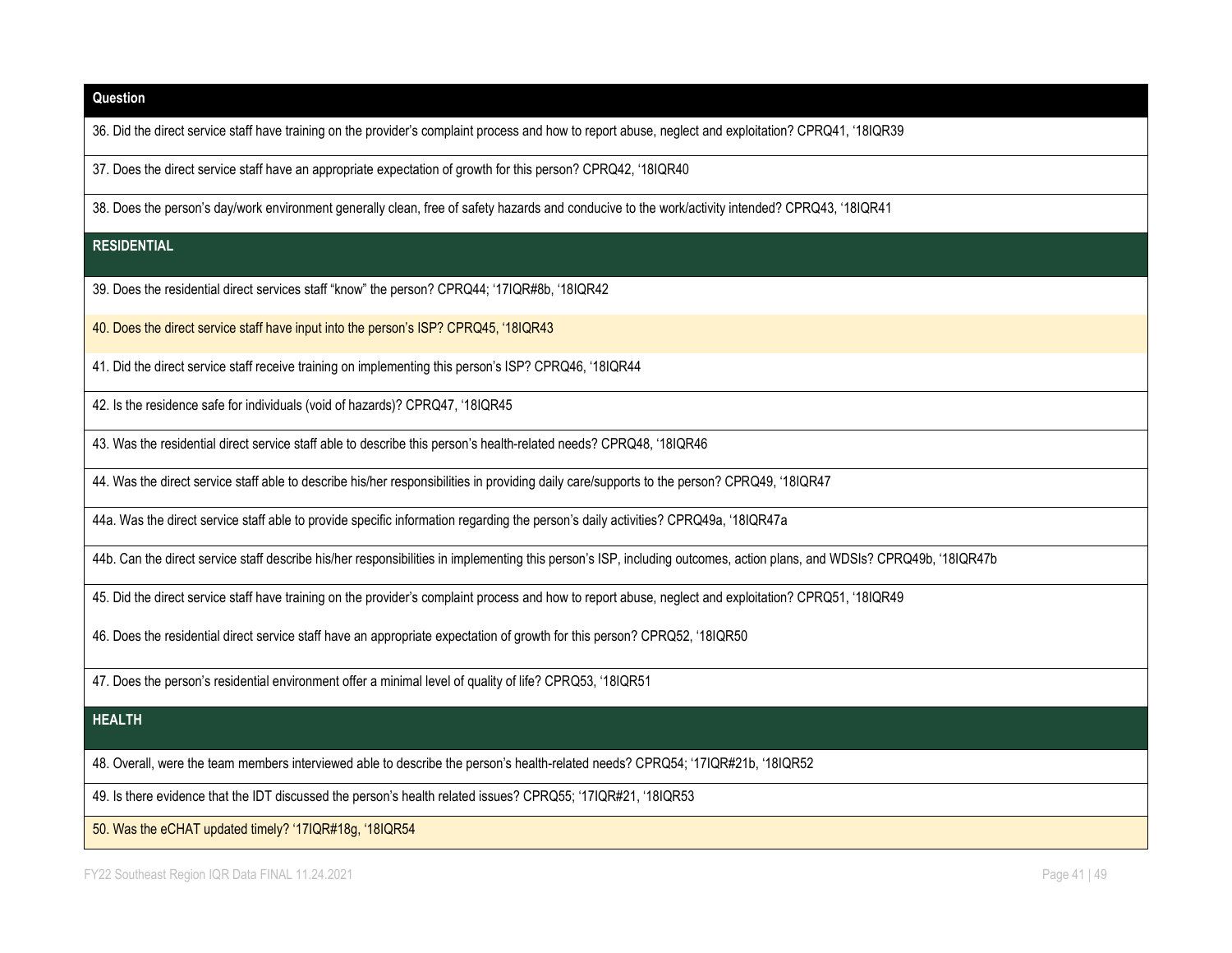| Question                                                                                                                                                                                                                                                |
|---------------------------------------------------------------------------------------------------------------------------------------------------------------------------------------------------------------------------------------------------------|
| 50a. Is the eCHAT updated timely with the ISP and after changes in condition?                                                                                                                                                                           |
| 50b. Is the eCHAT complete?                                                                                                                                                                                                                             |
| 50c. Is the eCHAT accurate?                                                                                                                                                                                                                             |
| 51. Are all of the individual's needed medical treatments, including routine, scheduled and chronic needs, timely received? 17IQR#19, '18IQR55                                                                                                          |
| 52. Has the individual received all age and gender appropriate health screening/immunizations in accordance with national best practice and/or as recommended (Does the individual receive<br>routine/scheduled medical treatment? 17IQR#19a, '18IQR56) |
| 53. Does the individual receive medication as prescribed? 17IQR#19e, '18IQR57                                                                                                                                                                           |
| 54. Are nursing services provided as needed by the individual? 17IQR#20, '18IQR59                                                                                                                                                                       |
| 55. Is the CARMP consistent with recommendation in other healthcare documents? (Is the CARMP is accurate? '17IQR#21f, '18IQR60)                                                                                                                         |
| 56. Is the CARMP consistently implemented as intended?, '18IQR61                                                                                                                                                                                        |
| 57. Are the person's health supports/needs being adequately addressed? CPRQ56; '17IQR#19, '18IQR62                                                                                                                                                      |
| 57a. Are assessment recommendations followed up on in a timely way?                                                                                                                                                                                     |
| 57b. Were needed equipment/communication devices delivered timely?                                                                                                                                                                                      |
| 57c. Were medical specialist appointments attended timely?                                                                                                                                                                                              |
| 57d. Were changes in personal condition, if any, responded to timely?                                                                                                                                                                                   |
| 57e. Were Health Care Plans available, accurate and consistently implemented?                                                                                                                                                                           |
| <b>ASSESSMENTS</b>                                                                                                                                                                                                                                      |
| 58. Did the team arrange for and obtain the needed, relevant assessments? CPRQ58; '17IQR#18, '18IQR65                                                                                                                                                   |
| 59. Are the assessments adequate for planning? CPRQ59; '17IQR#4f, '18IQR66                                                                                                                                                                              |
| 59a. Were assessments provided timely?                                                                                                                                                                                                                  |
| 59b. Did assessments contain accurate information?                                                                                                                                                                                                      |
| 59c. Did assessments contain information accurate to guide planning?                                                                                                                                                                                    |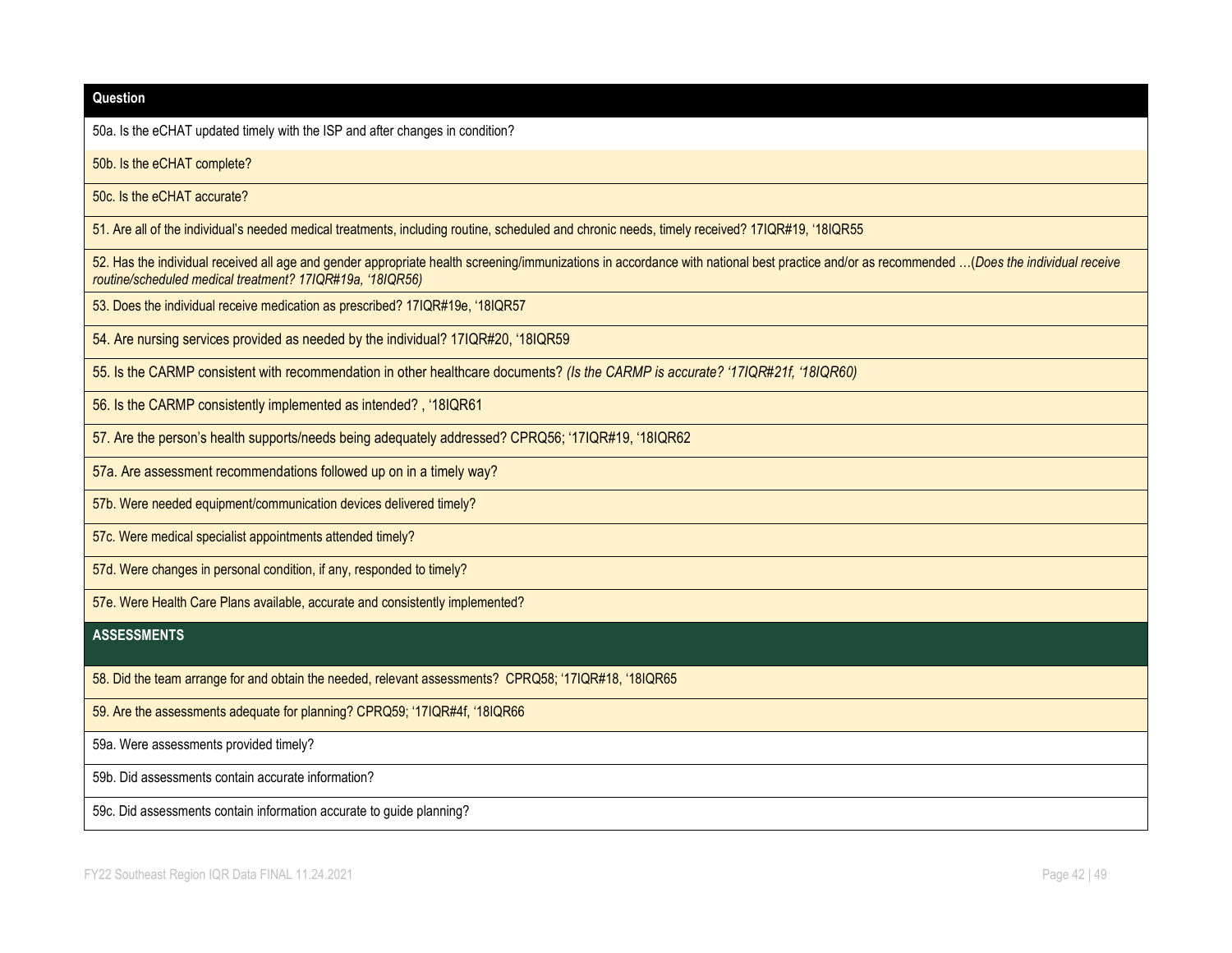59d. Did assessments contain recommendations?

60. Were the recommendations from assessments used in planning? CPRQ60; '17IQR#5, '18IQR67

61. For medical, clinical or health related rec's, has a DCF been completed if the individual and/or their guardian/health care decision maker have decided not to follow all or part of an order, rec, or suggestion? '17IQR#5c, '18IQR68

**ADEQUACY OF PLANNING AND ADEQUACY OF SERVICES**

62. Is there a document called an Individual Service Plan (ISP) that was developed within the past year? CPRQ61; '17IQR#9, '18IQR69

63. Was the ISP developed by an appropriately constituted IDT? CPRQ62; '17IQR#3, '18IQR70

64. For any team members not physically present at the IDT meeting, is there evidence of their participation in the development of the ISP? CPRQ63; '17IQR#3d, '18IQR71

65. Does my ISP contain current and accurate information? '17IQR#6, '18IQR72

66. Does the long term vision show expectations for growth and skill building? CPRQ64; '17IQR#7b, '18IQR73

67. Does the ISP give adequate guidance to achieving the person's long-term vision? CPRQ65; '17IQR#7c, '18IQR74

68. Is measurable data kept which verifies the consistent implementation of each of the action steps? '17IQR#12a, '18IQR75

69. Does the data kept identify what the person does so a determination regarding progress/lack of progress can be made? '17IQR#12b, '18IQR76

70. Is each action step in the ISP implemented at a frequency that enables the person to learn new skills? '17IQR#12c, '18IQR77

71. If the person is not successful in achieving actions steps, has the team tried to determine why, and change their approach if needed? '18IQR78

72. If the person achieves action steps, does the team move to the next in the progression of steps or develops a new one? '17IQR#12c, '18IQR79

73. Has the person made measurable progress on actions steps during this past year?'17IQR#13b, '18IQR80

74. Do the outcomes in the ISP include criteria by which the team can determine when the outcome(s) have been achieved? CPRQ67; '17IQR#7e, '18IQR81

75. Are the ISP outcomes related to achieving the person's long-term vision? CPRQ68; '17IQR#7d, '18IQR82

76. Do the ISP outcomes and related action plans and teaching strategies address the person's major needs as identified in the Personal Challenges and Obstacles That Need to be Addressed In Order to Achieve the Desired Outcomes section of the ISP/Action plans?" CPRQ69; '17IQR#7g, '18IQR83

77. Are the Teaching and Support Strategies sufficient to ensure consistent implementation of the services planned? CPRQ71; '17IQR#7i, '18IQR84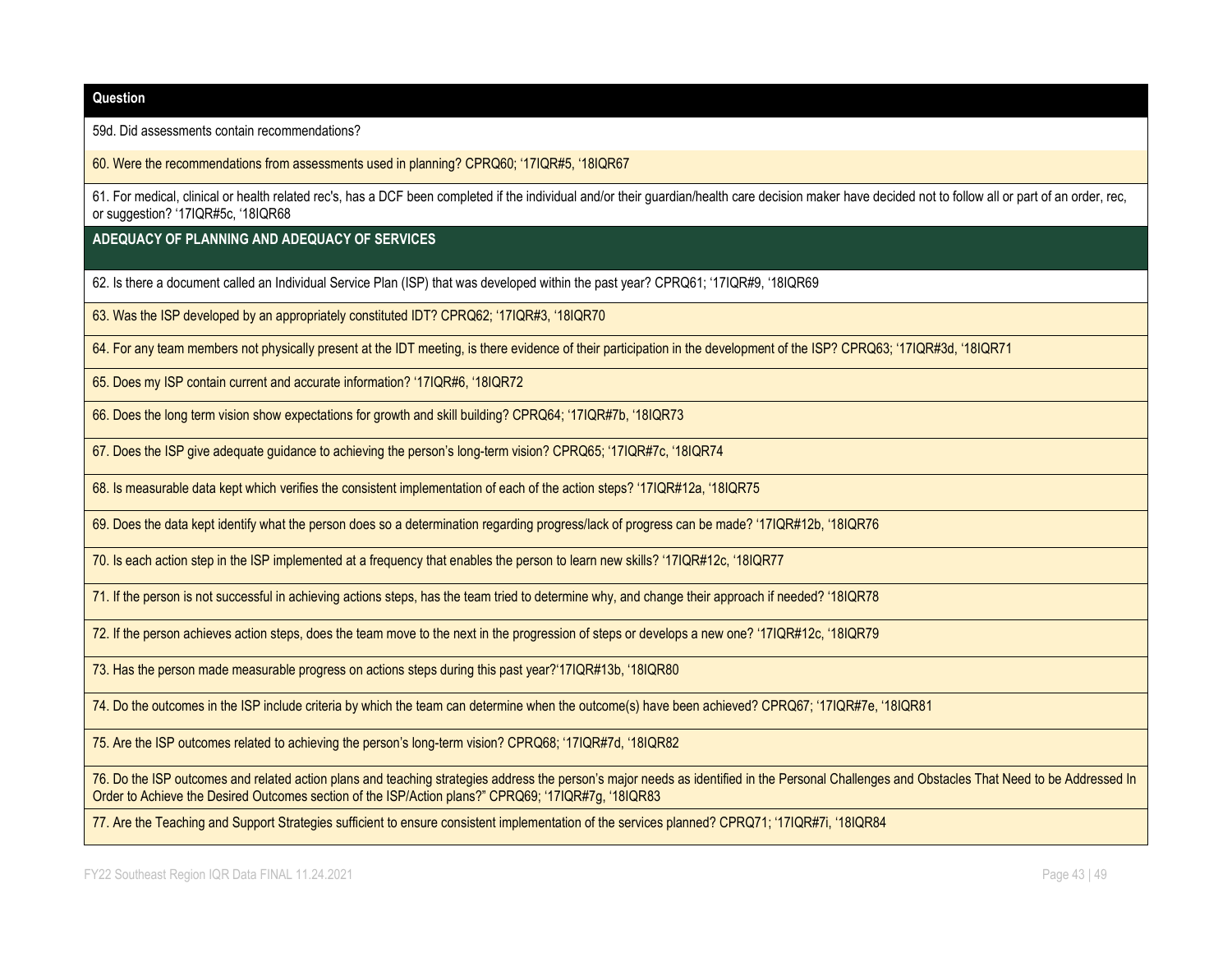| Question                                                                                                                                                                                                    |
|-------------------------------------------------------------------------------------------------------------------------------------------------------------------------------------------------------------|
| 78. Are the recommendations and/or objectives/strategies of ancillary providers integrated into the ISP? CPRQ72; '17IQR#7m, '18IQR85                                                                        |
| 79. Has the person made measurable progress in therapy this year? '17IQR#13a, '18IQR86                                                                                                                      |
| 80. If needed, does the ISP contain a specific Medical Emergency Response Plan (MERP)? CPRQ73b '17IQR#20c, '18IQR87                                                                                         |
| 81. Does the ISP contain information regarding primary health (medical) care? CPRQ74, '18IQR88                                                                                                              |
| 81a. Does the ISP face sheet contain contact information for the PCP? CPRQ74a, '18IQR88a                                                                                                                    |
| 81b. Is the Healthcare coordinator's name and contact information listed in the ISP? CPRQ74b, '18IQR88b                                                                                                     |
| 82. Does the ISP reflect how the person will obtain prescribed medications? CPRQ76, '18IQR89                                                                                                                |
| 83. Based on the evidence, is adequate transportation available for the person? (Does the ISP reflect how the person will get to work/day activities, shopping, and social activities? CPRQ75,<br>'18IQR90) |
| 84. Does the ISP contain a list of adaptive equipment needed and who will provide it? CPRQ77; '17IQR#25a, '18IQR91                                                                                          |
| 85. Overall, is the ISP adequate to meet the person's needs? CPRQ78; '17IQR#7, '18IQR92                                                                                                                     |
| 86. Is the ISP being implemented? (If 85 is "3")<br>CPRQ79 '17IQR#12, '18IQR93                                                                                                                              |
| 87a. Is the ISP being implemented? (If 85 is "0", "1", or "2") CPRQ80a '17IQR#12, '18IQR94a                                                                                                                 |
| 87b. Are current services adequate to meet the person's needs? CPRQ80b '17IQR#11, '18IQR94b                                                                                                                 |
| 88. Was the direct service staff trained on the implementation of this person's ISP? CPRQ81, '18IQR95                                                                                                       |
| 89. Were the direct service staff able to describe their responsibilities in providing daily care/supports to the person? CPRQ82, '18IQR96                                                                  |
| EXPECTATION OF GROWTH AND QUALITY OF LIFE, SATISFACTION                                                                                                                                                     |
| 90. Based on all of the evidence, has the person achieved progress in the past year? CPRQ84; '17IQR#13, '18IQR98                                                                                            |
| 91. Overall, does the IDT have an appropriate expectation of growth for this person? CPRQ85; '17IQR#8d, '18IQR99                                                                                            |
| 92. Was the person provided the assistance and support needed to participate meaningfully in the planning process? CPRQ86; '17IQR#1b, '18IQR100                                                             |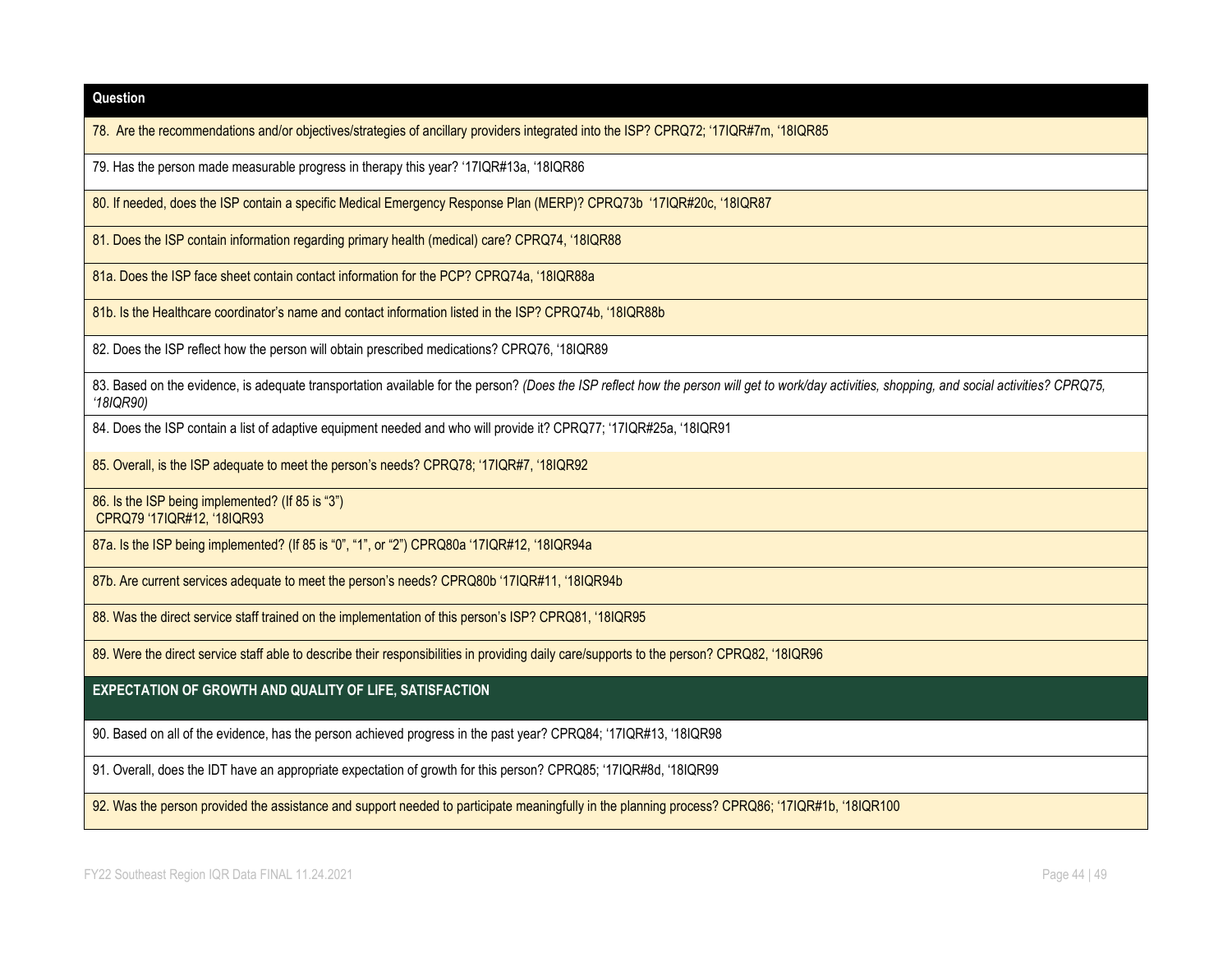| Question                                                                                                                                                                                     |
|----------------------------------------------------------------------------------------------------------------------------------------------------------------------------------------------|
| 93. Is the person offered a range of opportunities for participation in each life area? CPRQ87, '18IQR101                                                                                    |
| 94. Does the person have the opportunity to make informed choices? CPRQ88; '17IQR#30, '18IQR102                                                                                              |
| 94a. About where and with whom to live? CPRQ89; '17IQR#23c, '18IQR102a                                                                                                                       |
| 94b. About where and with whom to work/spend his/her day? CPRQ90; '17IQR#23d, '18IQR102b                                                                                                     |
| 94c. About where and with whom to socialize/spend leisure time? CPRQ91, '18IQR102c                                                                                                           |
| 95. Does the evidence support that providers do not prevent the person from pursuing relationships? CPRQ92; '17IQR#31f, '18IQR103 (and are respecting the rights of this person)             |
| 96. Overall, were all team members interviewed trained or knowledgeable on how to report abuse, neglect and exploitation? CPR 93*; '17IQR#35a, '18IQR105                                     |
| 97. Does this person and/or guardian have access to the complaint processes/procedures? CPRQ94, '18IQR106                                                                                    |
| 98. Does the individual have restrictions that should be reviewed by a Human Rights Committee? '17IQR#34h, '18IQR107                                                                         |
| 99. If there are restrictions that should be reviewed by HRC, have the restrictions been reviewed (quarterly) and approved (annually) by the HRC? If no, describe why. '17IQR#34i, '18IQR108 |
| 100. If there are restrictions that should be reviewed by HRC, is a plan to enable the individual to regain his/her rights and reduce or eliminate these restrictions? '17IQR#34j, '18IQR109 |
| 101. Is the person protected from abuse, neglect and exploitation? '17IQR#35, '18IQR110                                                                                                      |
| 102. Have all incidents of suspected abuse, neglect and exploitation been reported and investigated? '17IQR#35b, '18IQR111                                                                   |
| 103. Is the individual safe? '17IQR#24, '18IQR112                                                                                                                                            |
| 104. What is the level of participation of the legal guardian in this person's life and service planning? CPRQ 97; '17IQR#15a, '18IQR113                                                     |
| 105. If the person is retired, does he/she have opportunities to engage in activities of interest during the day? CPRQ 100; '17IQR#29b, '18IQR114                                            |
| 106. Does the person have daily choices/appropriate autonomy over his/her life? CPRQ101 '17IQR#30, '18IQR115                                                                                 |
| 107. Have the person's cultural preferences been accommodated? CPRQ102; '17IQR#31e, '18IQR116                                                                                                |
| 108. Is the person treated with dignity and respect? CPRQ103; '17IQR#34c, '18IQR117                                                                                                          |
| 109. Does the person have food and drink available according to their specific nutritional needs and recommendations? CPRQ108; '17IQR#23e, '18IQR118                                         |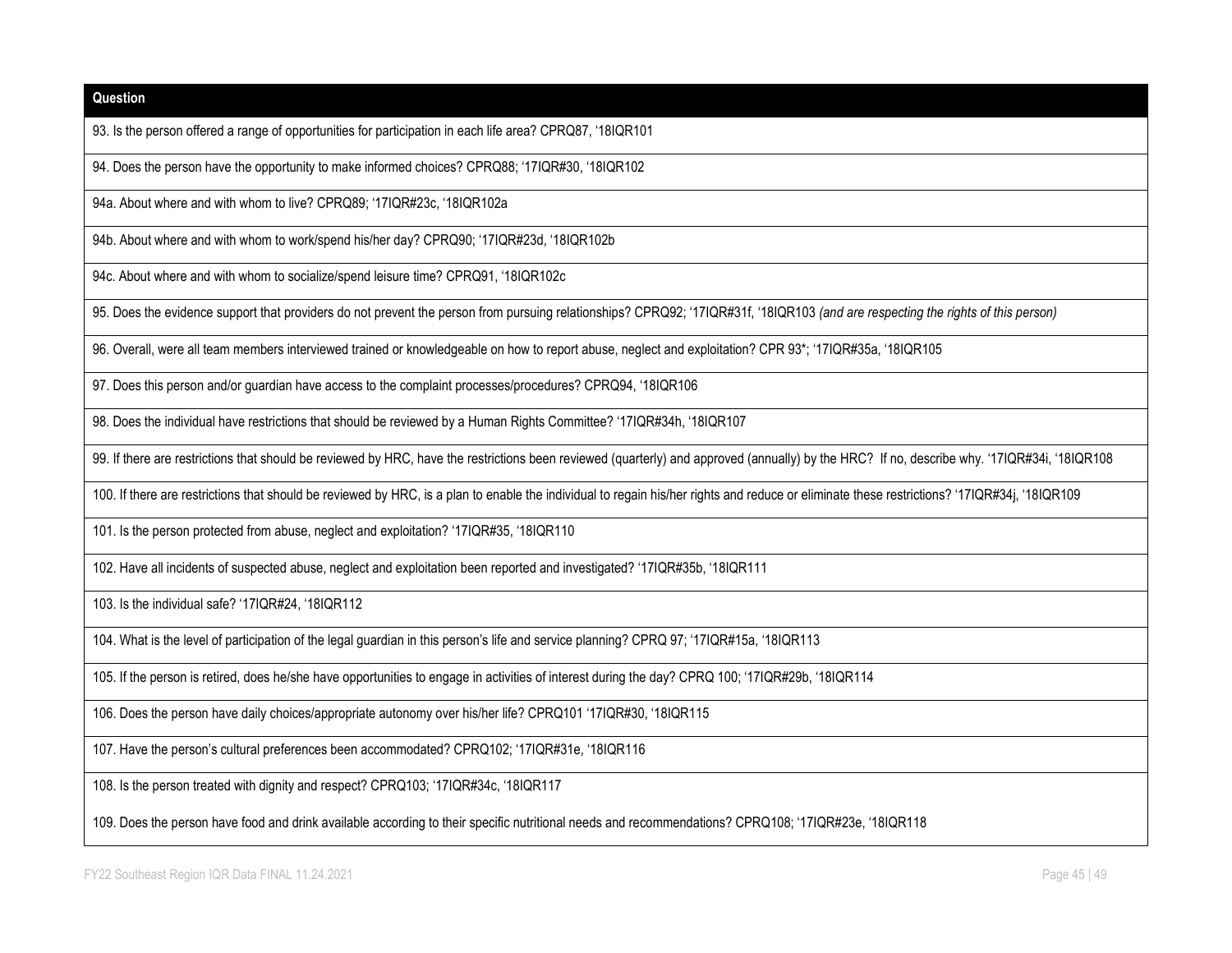| Question                                                                                                                                                                                                          |
|-------------------------------------------------------------------------------------------------------------------------------------------------------------------------------------------------------------------|
| 110. Does the person have sufficient personal money? CPRQ110 '17IQR#34f, '18IQR119                                                                                                                                |
| 111. Does the person get along with their day program/employment provider staff? CPRQ111, '18IQR120                                                                                                               |
| 112. Does the person get along with their residential provider staff? CPRQ112, '18IQR121                                                                                                                          |
| <b>TEAM PROCESS</b>                                                                                                                                                                                               |
| 113. Are the individual members of the IDT following up on their responsibilities? CPRQ 114; '17IQR#10, '18IQR122                                                                                                 |
| 114. If there is evidence of situations in which the team failed to reach a consensus on the person's service and support needs, has the team made efforts to build consensus? CPRQ 115;<br>'17IQR#17c, '18IQR123 |
| 115. Do records or facts exist to indicate that the team convened meetings as needed due to changed circumstances and/or needs? CPRQ 116; '17IQR#17d, '18IQR124                                                   |
| 116. Is there adequate communication among team members between meetings to ensure the person's program can be/is being implemented? CPRQ117, '18IQR125                                                           |
| 117. Do you recommend Dispute Resolution for this IDT? CPRQ118, '18IQR126                                                                                                                                         |
| 118. Is there evidence or documentation of physical regression in the last year? CPRQ119 '17IQR#17d, '18IQR127                                                                                                    |
| 119. Is there evidence or documentation of behavioral or functional regression in the last year? CPRQ120; '17IQR14c, '18IQR128                                                                                    |
| 120. If #118 OR #119 is scored "Yes", is the IDT adequately addressing the regression? CPRQ121; '18IQR129                                                                                                         |
| 121. Has the person changed residential/day services in the last year? CPRQ122, '18IQR130                                                                                                                         |
| 122. If #121 is Yes, was the change Planned by the IDT? CPRQ122a, '18IQR131                                                                                                                                       |
| 123. If #121 is Yes, did the change meet the person's needs and/or preferences? CPRQ122b, '18IQR132                                                                                                               |
| 124. Overall, has the IDT process been adequate for assessing, planning, implementing and monitoring of services for this person? CPRQ123; '17IQR#7n, '18IQR133                                                   |
| <b>SUPPORTED EMPLOYMENT</b>                                                                                                                                                                                       |
| 125. Does (Name) have a current Person-Centered Assessment? '18IQR134                                                                                                                                             |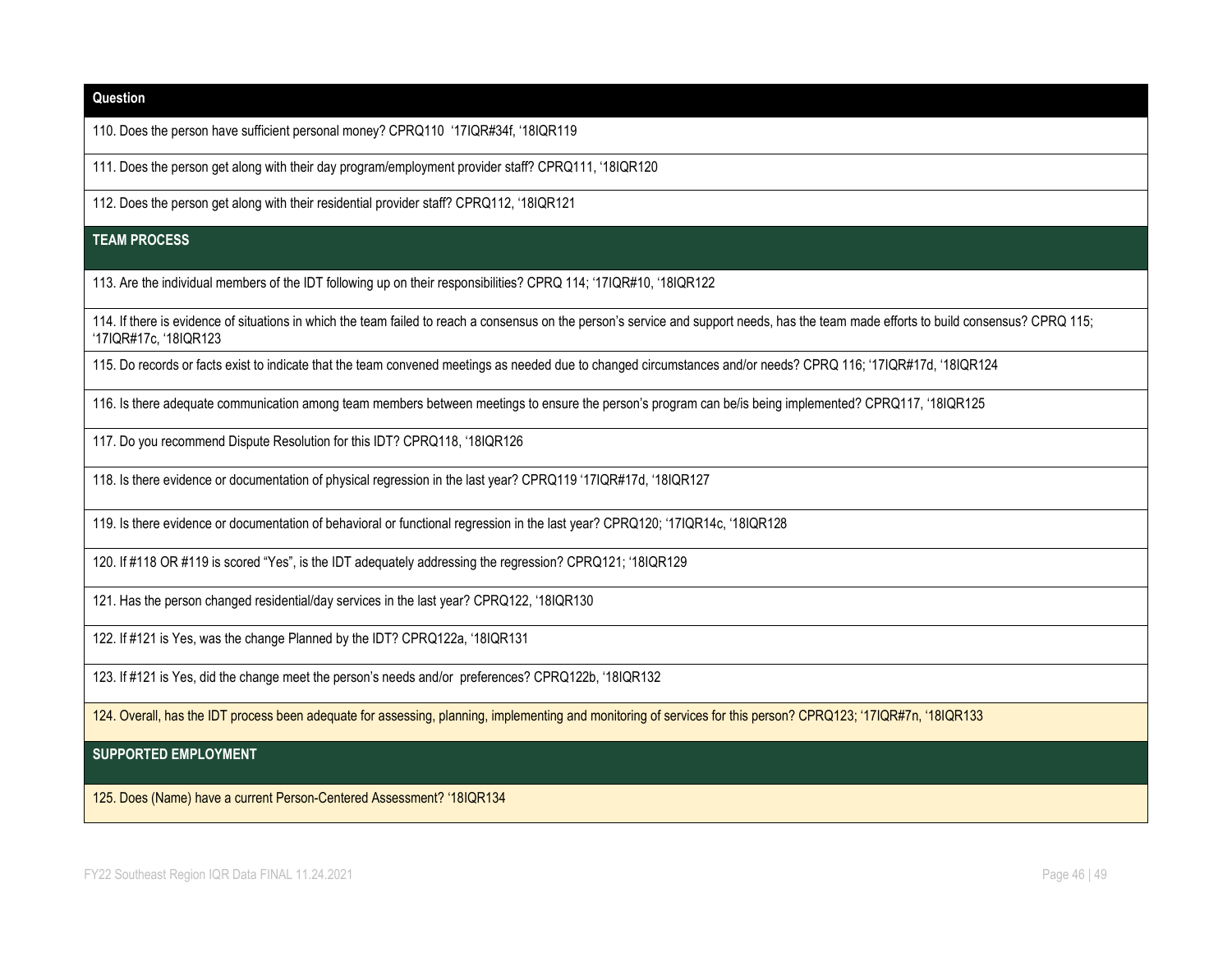126. Did this assessment address vocational interests, abilities and needs? CPRQ126; '17IQR#26a, '18IQR135

127. Did the individual participate personally in the Person Centered Assessment? '18IQR136

128. Did the Guardian participate in the Person Centered Assessment? '18IQR137

129. Is the individual engaged in the Informed Choice Project? '18IQR138

130. Has the individual been offered the opportunity to participate in work or job exploration including volunteer work and/or trial work opportunities? '17IQR#26e, '18IQR139

131. If #130 is Yes, are these new experiences clearly documented in the ISP Work, Education and/or Volunteer History section? '18IQR140

132. If #131 is No, is the individual trying new discovery experiences in the community to determine interests, abilities, skills and needs? '18IQR141

133. Has the Guardian had the opportunity to gain information on how the individual responded during job exploration activities such as volunteering and/or trial work experiences? '18IQR142

134. Has the individual received information regarding the range of employment options available to him/her? '17IQR#26c, '18IQR143

135. Has the Guardian received information regarding the range of employment options available for the individual? '18IQR144

136. If there are barriers to employment, has the Team, including the individual, addressed how to overcome those barriers to employment and integrating clinical info., AT, & therapies as necessary ... '17IQR#27b, '18IQR145

137. If there are barriers to employment, has the Team addressed with the Guardian how to overcome those barriers to employment and integrating clinical info., AT, & therapies as necessary ...? '18IQR146

138. Has the individual participated in work or volunteer activities during the past year? '18IQR147

139. Has the individual identified what type of work or volunteer activities he/she would like to do? '18IQR148

140. Does the Guardian support him/her working? '18IQR149

142. Is the individual engaged in Supported Employment? CPRQ129, '18IQR151

144. Does the person have a Career Development Plan? CPRQ128 17IQR#26e, '18IQR153

**BEHAVIOR**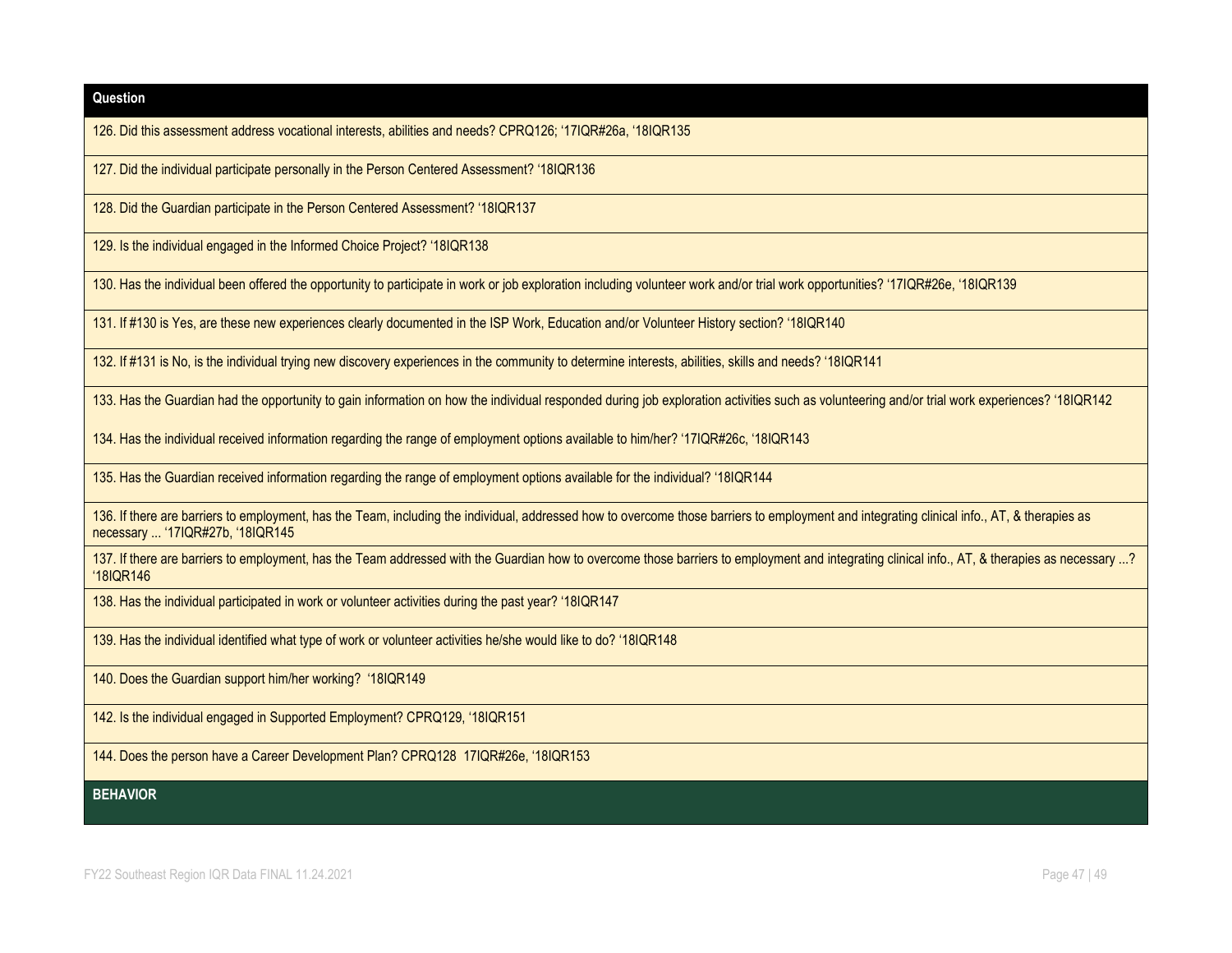145. Is the person considered by the IDT to need behavior services now? CPRQ131; '17IQR#5d, '18IQR154

146. Does the person need behavior services now? CPRQ132 '17IQR#11e, '18IQR155

147. Have behavioral assessments been completed? CPRQ133, '18IQR156

148. Does the person have a positive behavior support plan developed out of the behavior assessments that meets the person's needs? CPRQ134 '17IQR#5g, '18IQR157

149. Has the staff been trained on the Positive Behavior Support Plan? CPRQ135; '17IQR#10d, '18IQR158

150. If needed, does the person have a Behavior Crisis Intervention Plan that meets the person's needs? CPRQ 73a; '17IQR#5h, '18IQR159

151. Does the person receive behavioral services consistent with his/her needs? CPRQ 136 '17IQR#5i, '18IQR160

152. Are behavior support services integrated into the ISP? CPRQ 137; '17IQR#11d, '18IQR161

**ADAPTIVE EQUIPMENT / AUGMENTATIVE COMMUNICATION**

153. Has the person received all adaptive equipment needed? CPRQ138; '17IQR#25b, '18IQR162

154. Has the person received all assistive technology needed? CPRQ139; '17IQR#25c, '18IQR163

155. Do direct care staff know how to appropriately help the person use his/her equipment? '17IQR#25f, '18IQR164

156. Is the person's equipment and technology in good repair?'17IQR#25d, '18IQR165

157. Is the person's equipment/technology available in all appropriate environments? '17IQR#25e, '18IQR166

158. Has the person received all communication assessments and services? CPRQ140 ; '17IQR#10b, '18IQR167

#### **INDIVIDUAL SERVICE PLANNING**

159. Does the person have an ISP that addresses live, work/learn, fun/relationships and health/other that correlates with the person's desires and capabilities, in accordance with DOH Regulations? CPRQ141 '17IQR#7o, '18IQR168

160. Does the person have an ISP that contains a complete Vision Section that is based on a long-term view? CPRQ142 '17IQR#7a, '18IQR169